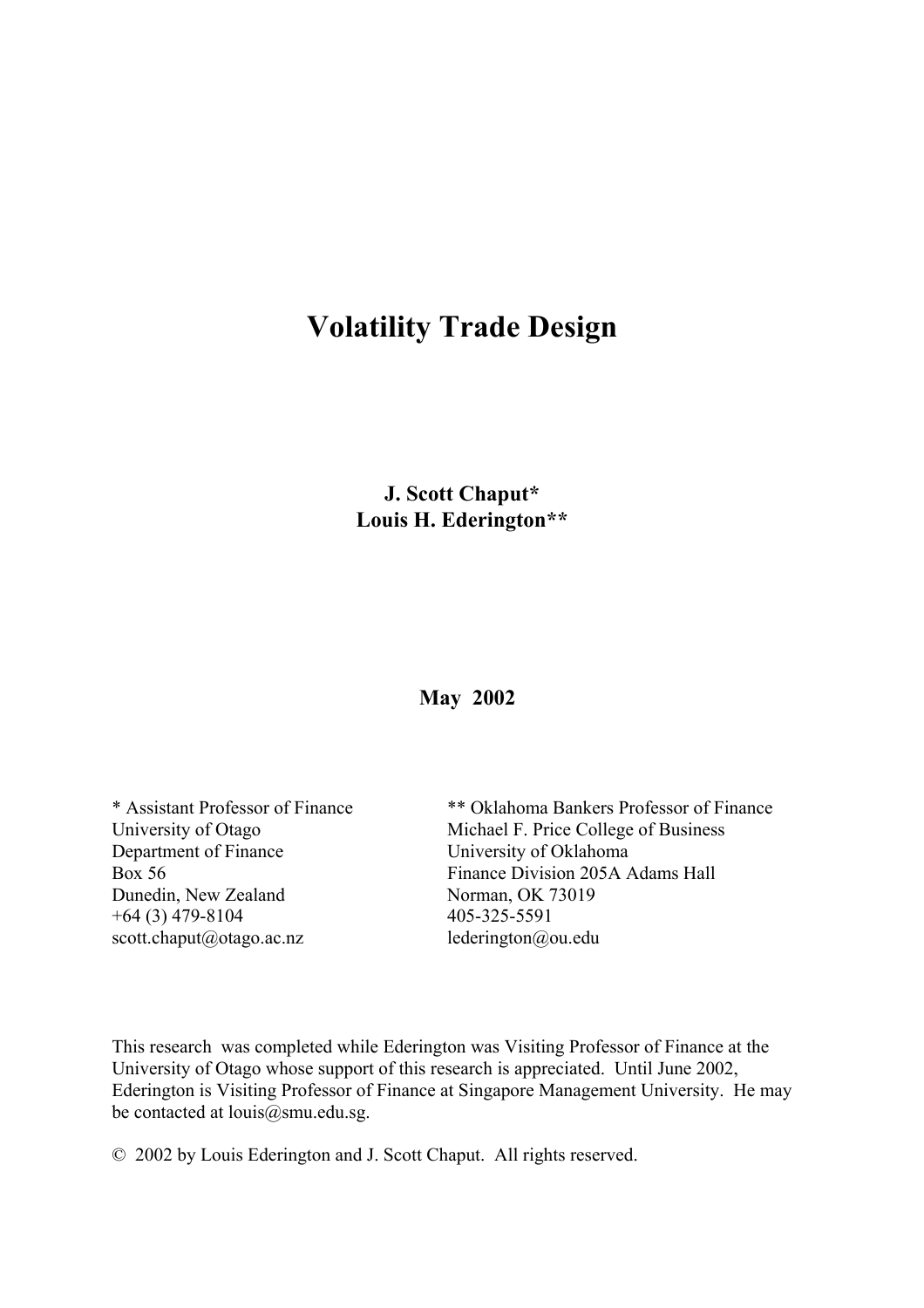### **Volatility Trade Design**

#### **Abstract**

Using data from the Eurodollar options on futures market, this paper examines six volatility trades: straddles, strangles, guts, butterflies, iron butterflies, and condors. We argue that straddles and strangles should have lower transaction costs than the other four strategies, and that (when constructed to be delta neutral) straddles, strangles, and guts should have higher vegas and gammas with a straddle's gamma and vega being the highest of the three. Consequently, we predict that in most situations volatility traders should prefer straddles and strangles to the other four strategies and that they should tend to favor straddles over strangles. Consistent with this we find that straddles account for 73.1% of all large volatility trades, strangles 20.8%, and butterflies 4.7% while the other three are rarely traded.

In general we find that most straddles and strangles are designed so that their delta is low and their gamma and vega are high (in absolute terms) but that they are not always constructed so that delta is minimized and vega and gamma maximized. Specifically, we find that most straddle traders choose the closest-to-the-money strike and that most strangle strikes are centered around the underlying asset price. While delta is low and gamma and vega high at these strikes, they may not be the delta minimizing and gamma/vega maximizing strikes. On the other hand, we find that when futures are added to a straddle position it is almost always in the ratio that reduces the delta of the position to zero and that the volatility trader's choice of whether to use a straddle or strangle depends on which can be designed with the lower delta.

There is little evidence that the shape of the smile impacts the strike price choices of straddle and strangle traders or that it impacts the straddle/strangle choice. We do find that the straddle/strangle choice depends on the time to expiration and whether the trader longs or shorts volatility.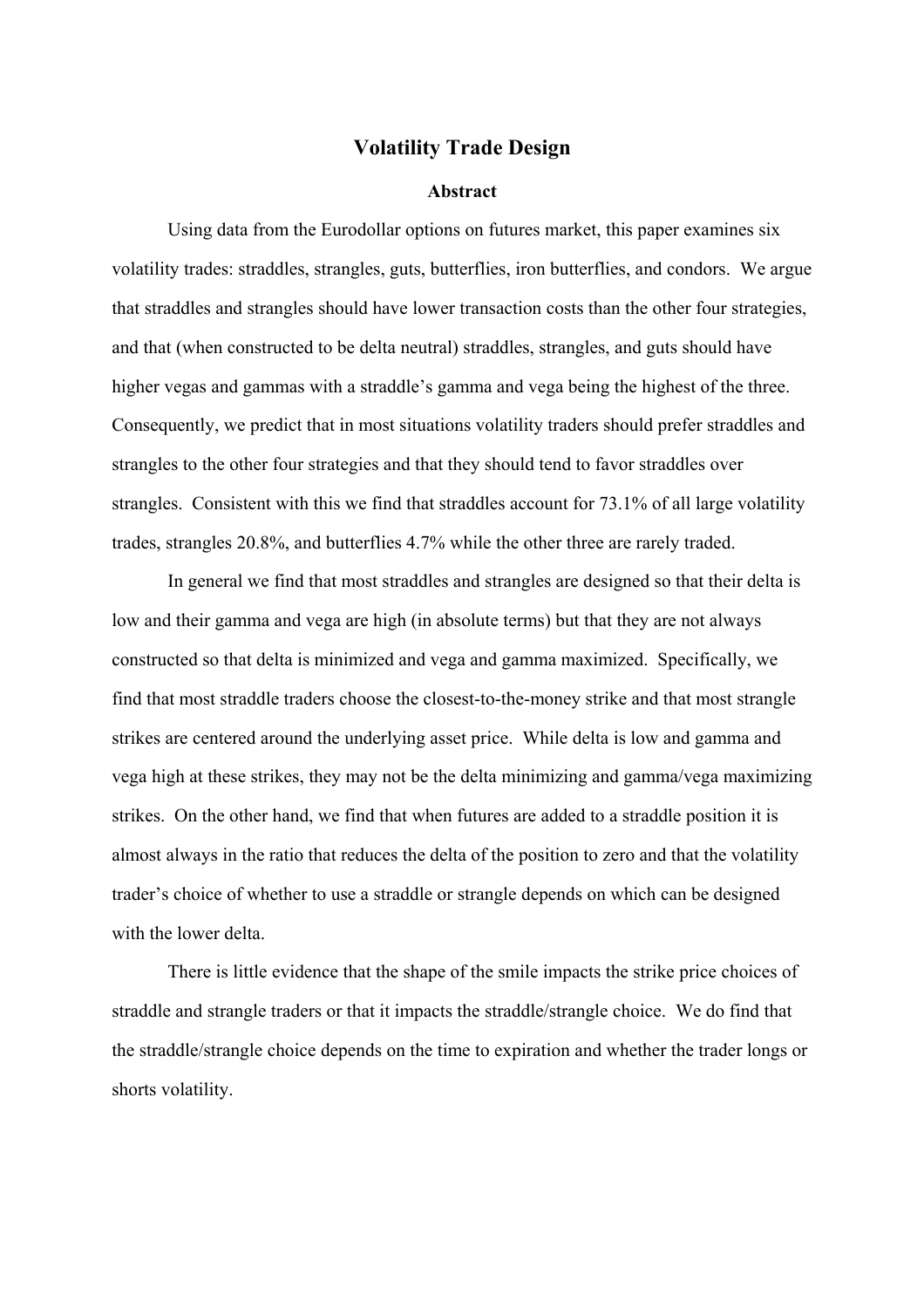# **Volatility Trade Design**

#### **I. Introduction**

By facilitating speculation on whether actual volatility will exceed or fall short of implied volatility and whether implied volatility will rise or fall, volatility trades, such as straddles, strangles, and butterflies, are important to the proper functioning of derivative markets. Such trades tend to equalize expected and implied volatility helping ensure that derivative securities are correctly priced. In a previous study, Chaput and Ederington (2002), we showed that much of the trading on option markets falls into the volatility trading category. For instance, we found that in the Eurodollar options market, straddle and strangle trades account for about 22.5% of all option trades of 100 contracts or larger.

Despite their importance to well functioning derivative markets and their popularity among option traders, volatility trades have received no attention in the financial research literature. While every derivatives textbook discusses such volatility trades as straddles, strangles, and butterflies and they are a staple of the practitioner literature, we have been unable to find a single research paper devoted to their design or trading.<sup>1</sup> To our knowledge, no one has documented which volatility trades are popular and which are not. As far as we can determine, no one has asked how volatility trades should be structured theoretically and no one has asked how they are structured in practice.

We seek to fill this gap by examining volatility trades on a major options market, the Eurodollar futures options market. First, we discuss attributes of six volatility trades or strategies: straddles, strangles, butterflies, condors, guts, and iron butterflies comparing them in terms of payoff patterns, delta, gamma, vega, and theta, price and expected payout, and transaction costs. We then document volatility trading activity in the Eurodollar market. As predicted by our analysis of the Greeks and transaction costs of the various strategies, we find that straddles are by far the most common volatility trade strategy followed by strangles while butterflies are a distant third. Condor, iron butterfly, and gut trades are quite rare. We then explore how the two most popular volatility trades, straddles and strangles, are structured (specifically the strike price choice(s)) and when traders choose a straddle over a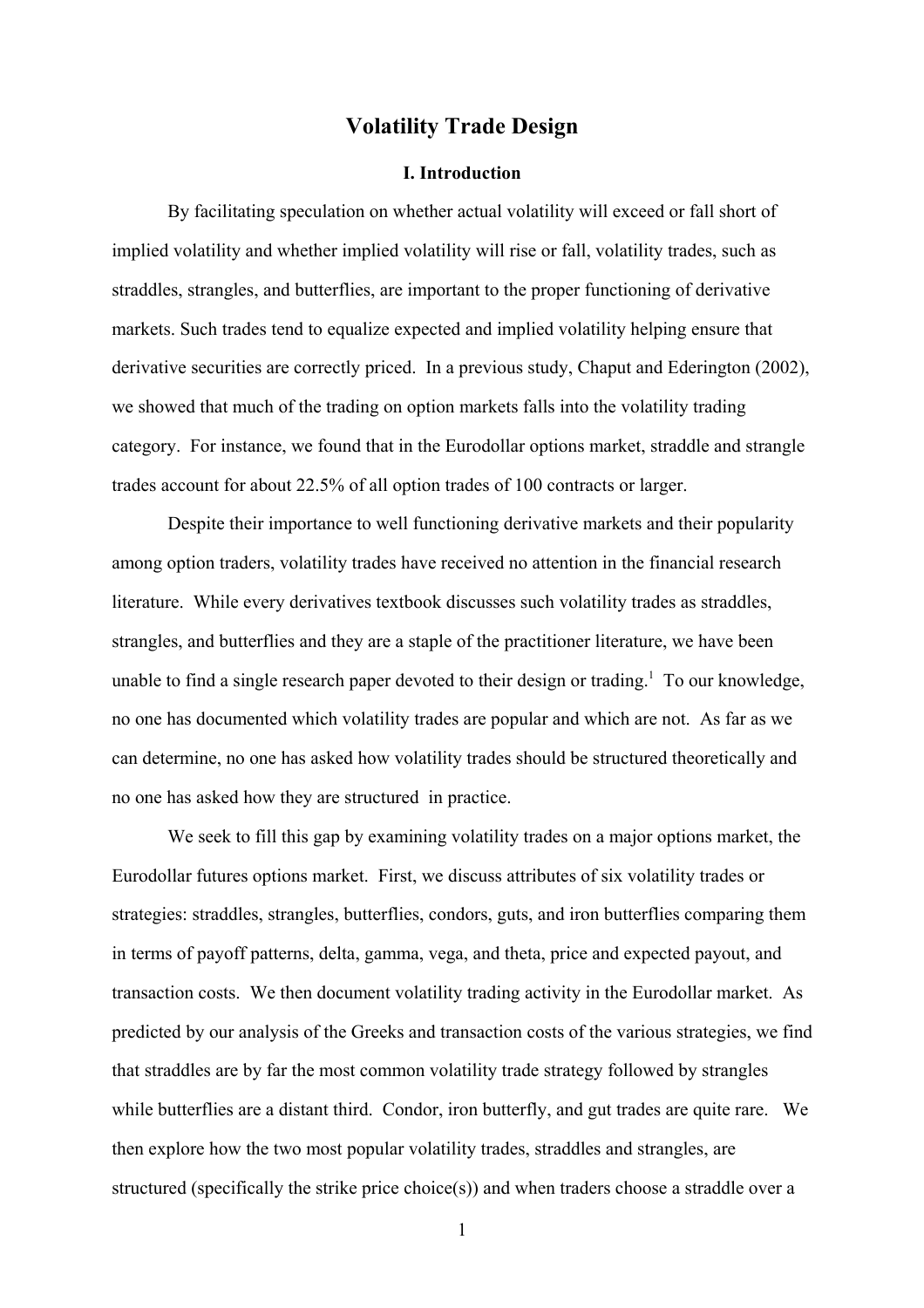strangle or vice versa. In general, we find that most (but not all) traders' choices conform to a model which presumes that volatility traders choose designs which maximize a combination's gamma and vega while minimizing its delta. We find little evidence that the design of straddle and strangle trades is influenced by the shape of the volatility smile. In other words there is no evidence that volatility traders choose designs which short options with high implied volatility and long those with low implied volatilities. This is consistent with the view that traders do not view the implied volatility differences as real but as resulting from calculations using an incorrect model.

The paper is organized as follows. In the following section, we discuss the six volatility trades outlining the advantages and disadvantages and developing predictions as to which strategies should be most attractive to traders. In III we describe our data. In IV we document which volatility strategies are most popular and their characteristics. The design of straddles is explored in section V and of strangles in section VI. Section VII considers the straddle/strangle choice decision and VIII concludes the paper.

#### **II. Volatility Trades**

In this paper we explore what might be called pure (or symmetric) volatility trades: straddles, strangles, butterflies, condors, iron butterflies, and guts. Descriptions of each are in Table 1. All have symmetric payout patterns which are illustrated in Figure 1 for positions which are long volatility. While ratio spreads are sometimes viewed as volatility trades, since they have a non-symmetric payoff pattern, and may be designed to exploit forecast directional changes in the underlying asset as well as forecast volatility, they are not considered here but are the subject of a separate paper.

Straddles, strangles and guts are usually referred to as "combinations" since one buys (or sells) both puts and calls while butterflies, iron butterflies, and condors are termed "spreads" since the trader buys some options and sells or writes others. However, for simplicity, here we often use the term "volatility spreads" (or "volatility trades") to refer to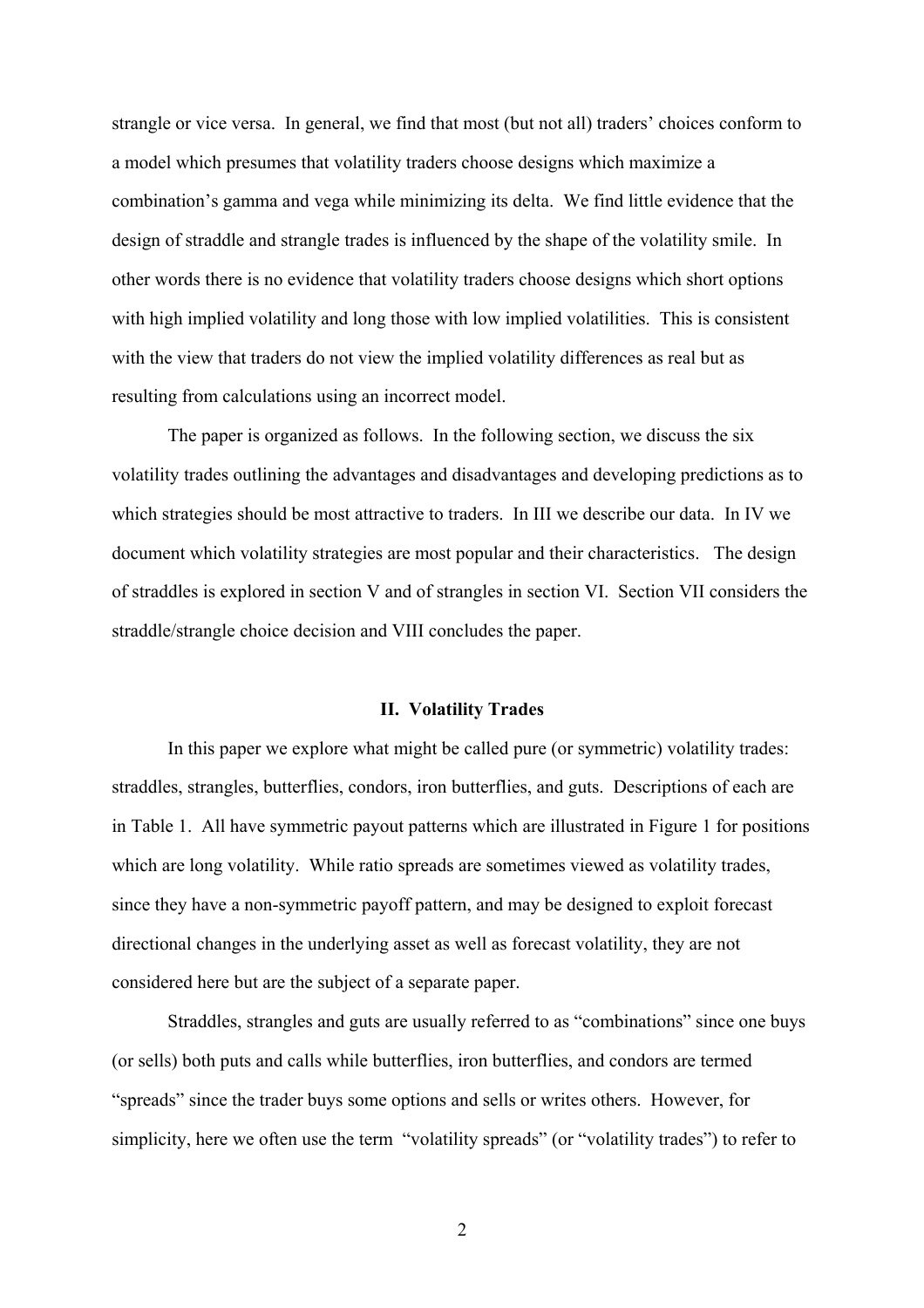all six even though straddles and strangles are not technically spreads. We use the term "legs" to refer to the individual options making up a volatility spread.

We compare the six volatility trades on the following dimensions: payoff patterns (as illustrated in Figure 1), price, expected payout at expiration, their Greeks (specifically delta, gamma, vega, and theta) and transaction costs. This comparison then leads to hypotheses regarding the relative attractiveness of the various strategies to volatility traders. With the exception of our transaction cost comparison, most attributes of these strategies are well known in the literature but it is useful to review and compare them in order to form hypotheses regarding the relative attractiveness of the six strategies. It is assumed throughout that all have the same expiry.

#### *II.1. Price and Payoff Characteristics*

Payoffs at expiration for each of the six strategies as a function of the underlying asset price are illustrated in Figure 1 for positions which are long volatility. The payoff pattern for iron butterflies is identical to that for butterflies and that for guts is identical to strangles though the net price (or height of the curve) differs. As is well known and illustrated in Figure1, losses on bought straddles, strangles, and guts are bounded (to the paid price in the case of straddles and strangles) while potential profits are unbounded. If these combinations are sold, the opposite is true, that is potential losses are unbounded while potential profits are bounded. In the case of butterflies, iron flies, and condors both potential profits and losses are bounded.

In order to rank the six volatility spreads in terms of price (and expected payout) it is necessary to make some assumption about how they are constructed. For this, we assume that all are centered at roughly the underlying asset price so that (as shown below) the positions are approximately delta neutral. As shown below, this is both what we would normally expect and the case for most volatility trades. Considering first the three trades involving only two options, when their strikes surround the underlying asset price, guts have two legs in-the-money, straddles one, and strangles none. Hence, guts have the highest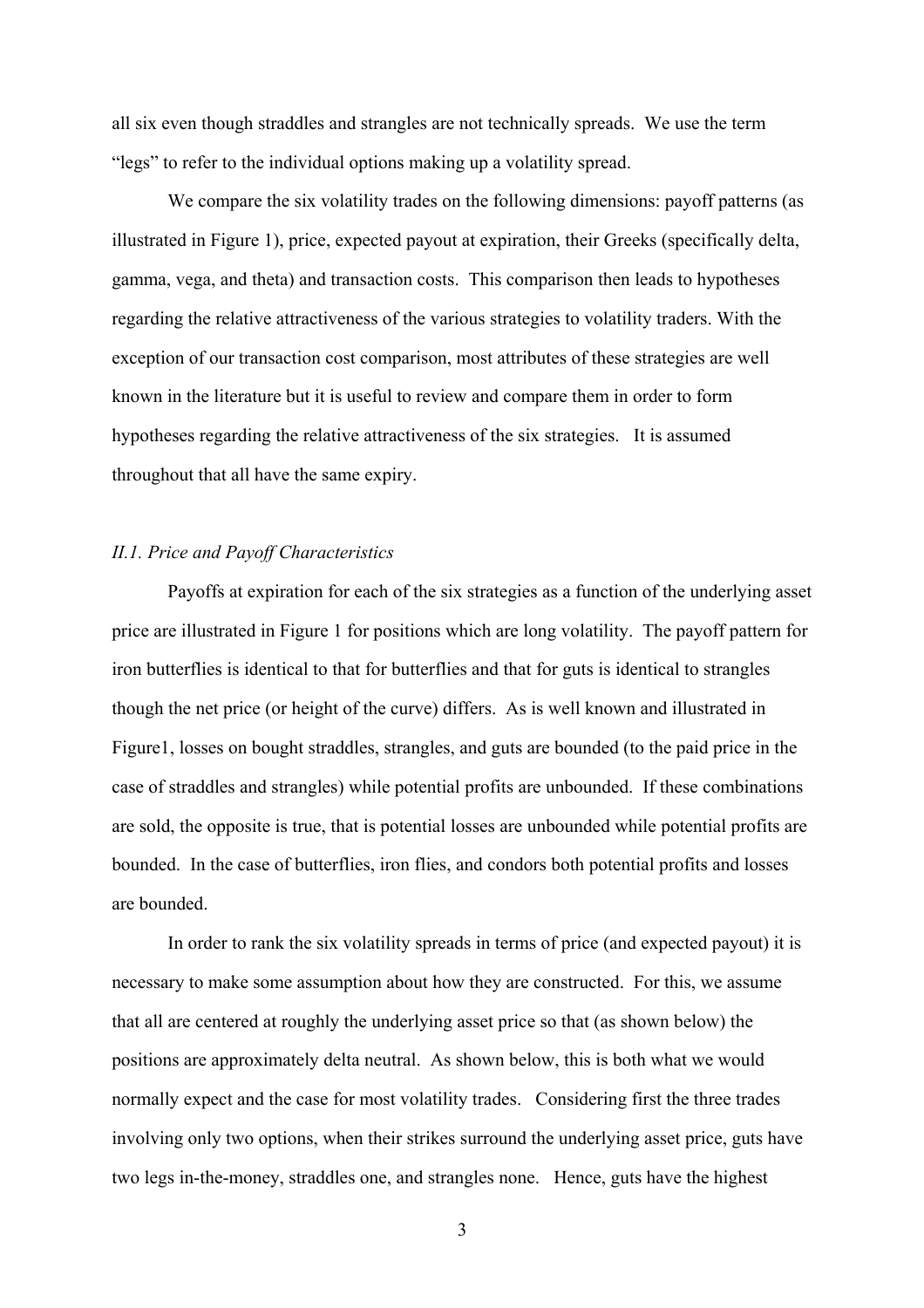prices (and expected payouts) followed by straddles followed in turn by strangles. With butterflies, iron butterflies and condors , some options are bought and some sold so prices tend to be low. When centered at the money, their prices will be less than those of guts and straddles but whether they are more or less expensive than strangles depends on how each is constructed.

While a low price spread might appear desirable to a buyer and unattractive to a seller, this is balanced by the fact that the price of an option or spread is the discounted value of the (risk neutral) expected payout. Consequently, lower price spreads like butterflies also have lower expected payouts. While we expect these two attributes, price and expected payout, to balance out for traders in general, traders with a particularly high discount rate might prefer to buy (sell) combinations with a low (high) price while traders with a particularly low discount rate would prefer the opposite.

#### *II.2. Spread Greeks*

In all spreads and combinations (not just volatility trades), two or more options, or legs, are combined in order to exploit expected changes in one or more determinants of option value: the price of the underlying asset, its volatility, the time-to-expiration, or the interest rate while minimizing exposure to the other risks. Like its price, a spread or combination's "Greeks", delta, gamma, vega, theta, and rho,<sup>2</sup> are simple linear combinations of the derivatives for each of its legs. For instance, if a spread consists of  $M_1$  contracts of option 1 and  $M_2$  of option 2, the Greek of the spread,  $G_s$ , is  $G_s$  '  $M_1G_1$  %  $M_2G_2$  where  $G_1$ and  $G_2$  represent the Greek (delta, gamma, vega, theta, or rho) of the two legs and M is negative for a short position.

By definition, volatility traders seek to exploit either predicted changes in implied volatility and/or an anticipated difference between actual and implied volatility implying that they should seek positions with large vegas and/or gammas respectively. If they desire to minimize price risk, they should also seek positions which are delta neutral.<sup>3</sup> In all six volatility trades, the deltas of some legs have opposing signs so that the spreads can be made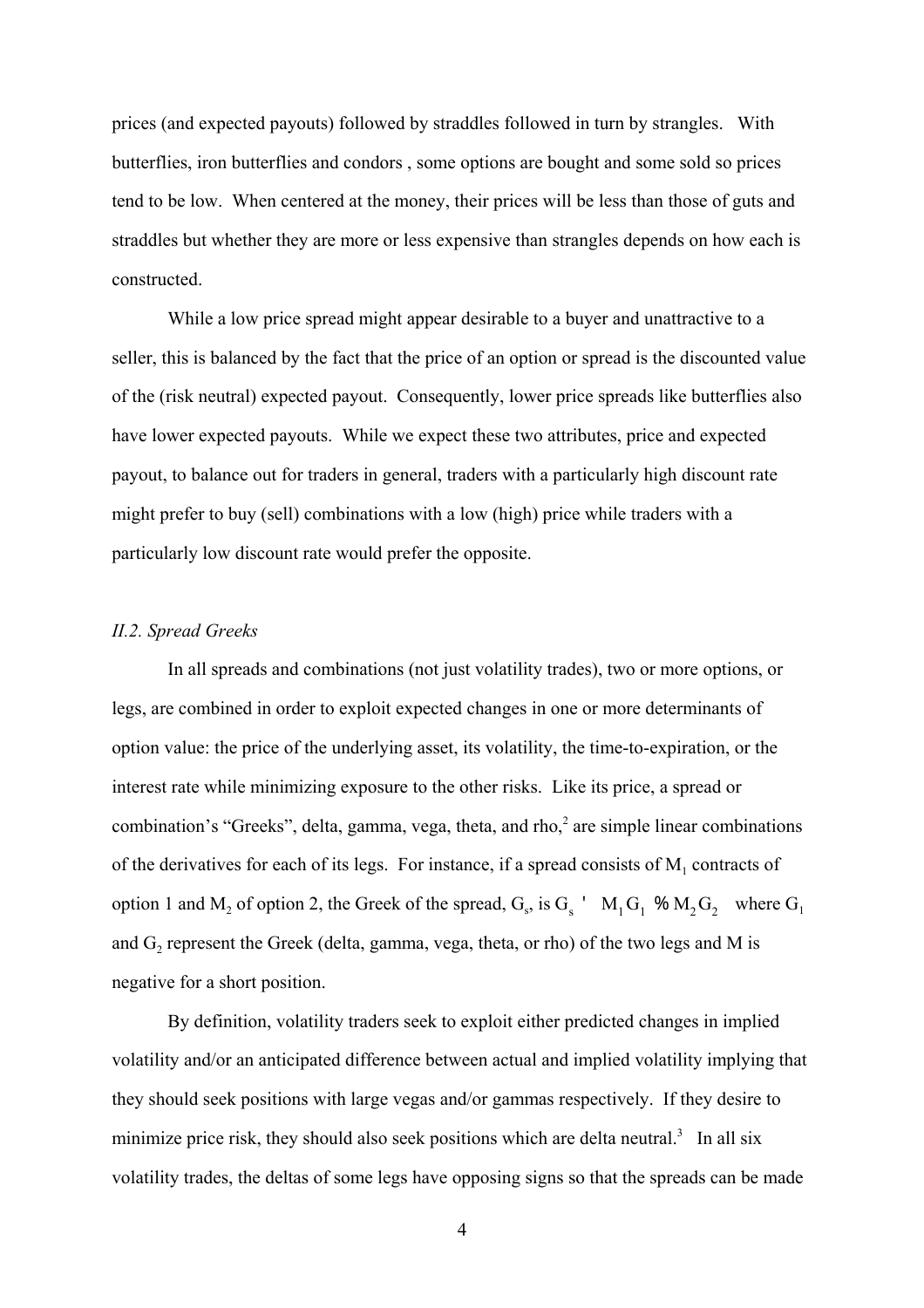delta neutral. For instance, in a straddle, strangle, or gut, the trader buys (or sells) both a put and a call. Since a call has a positive delta and a put a negative delta, the deltas offset so the combination's delta is normally small. On the other hand, gamma, vega and theta are the same sign for both legs of straddles, strangles, and guts so these Greeks are normally sizable for the resulting combination. In the case of butterflies, iron butterflies, and condors, there is some offset in terms of all four Greeks.

In order to compare Greeks for the six volatility spreads, it is necessary to specify a pricing model. For this, we primarily use Black's options on futures model. Despite some shortcomings, this model is the one used by most traders in our market<sup>4</sup> and has the added advantage of tractability.

In Table 2, we present formulae for delta, gamma, vega, and theta for calls, puts, straddles, strangles (and guts), and butterflies (and iron butterflies) according to Black's model assuming volatility,  $\sigma$ , is the same at each strike (an assumption which is relaxed in section II.4). The expressions for condors, which are not shown, are simple extensions of the butterfly case. Note that both vega and gamma are proportional to the bracketed terms: [2n(d)] for straddles,  $[n(d_c)+n(d_p)]$  for strangles, and  $[-n(d_1)+2n(d_2)-n(d_3)]$  for butterflies. In other words, both vega and gamma are proportional to  $n(d)^{j}$  i  $\lim_{i \to i} M_i n(d_i)$  where  $M_i$  is the number of options i bought or sold (in which case M is negative) and n() is the normal density function. This means that for a given expiry, gamma and vega are proportional. In other words, if switching from a strangle to a straddle or choosing different strike prices, raises gamma  $X\%$ , it also raises vega  $X\%$ . Consequently, we use  $n(d)$  as a measure of both vega and gamma for strategies with the same expiry. In general, theta is approximately proportional to n(d)<sup> $\prime$ </sup>  $\prime$   $\prime$ <sub>i</sub>  $M_i$  n(d<sub>i</sub>) as well since the rP term is normally small.<sup>5</sup>

Among the six volatility spreads, the one with the largest Black values for gamma and vega is a delta-neutral straddle. As shown in Table 2, a straddle's Black delta is zero when N(d)= .5, or when d=0. Since d ' [ln(F/X)  $\mathcal{H}$ .  $5\sigma^2t$ ] / $\sigma\sqrt{t}$ , d=0 if the strike price X ' Fe<sup>.5 $\sigma^2t$ </sup> where F is the underlying futures price,  $\sigma$  is the instantaneous volatility and t is the time-toexpiration. We label this delta neutral strike F\*. For short time-to-expiration options, the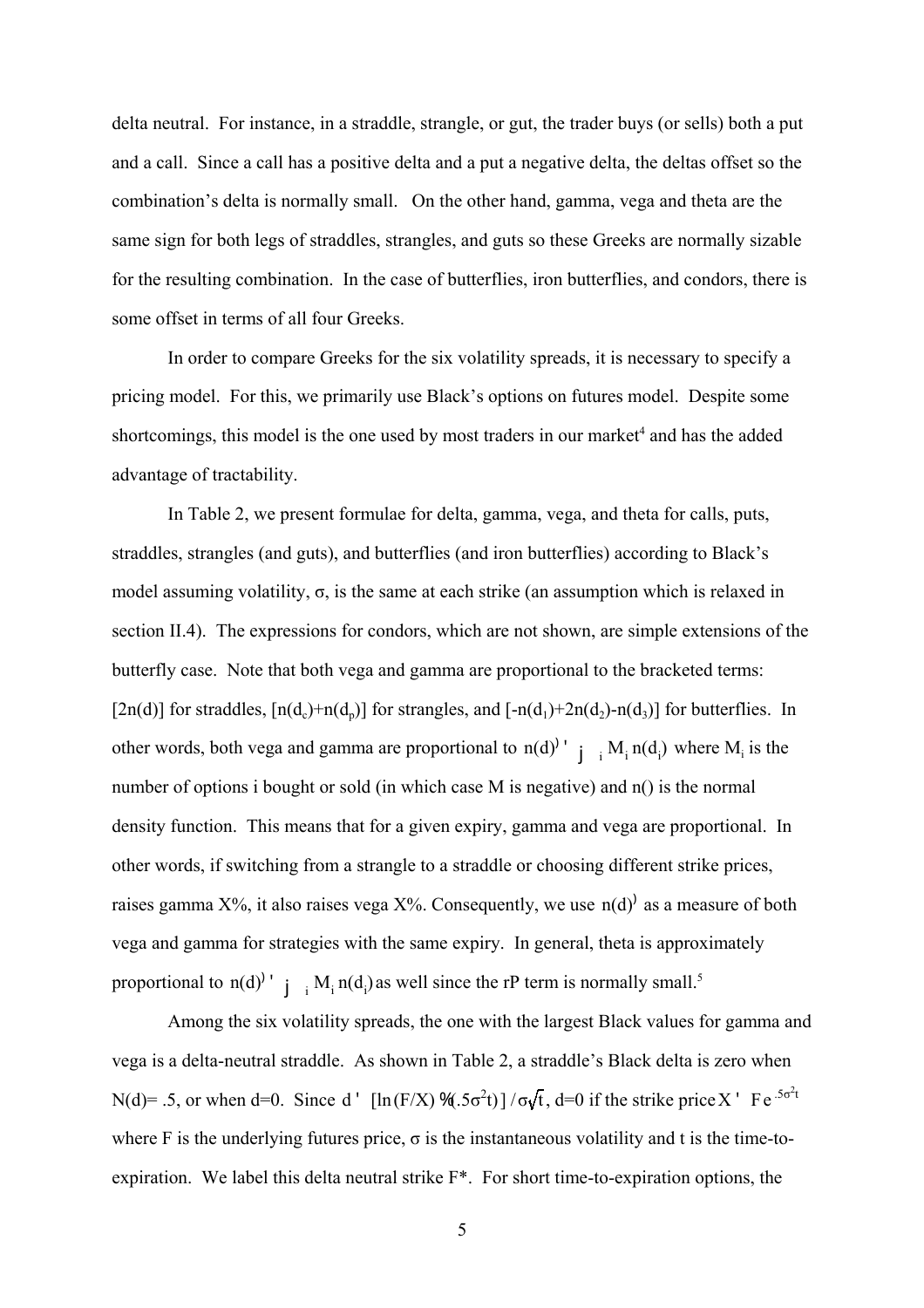exponential term is small so F\* is just slightly above the current futures price, F. For instance, if F=6.500 (its approximate mean in our sample),<sup>6</sup>  $\sigma$  = 16 (its approximate median in our sample) and t=.333 years (four months), delta is zero at the strike  $F^* = 6.528$ . At a strike of  $F^*$ , gamma and vega are also maximized since the normal density  $n(d)$  reaches its maximum of .39894 when d=0. So for a delta neutral straddle,

 $n(d)$ <sup>'</sup> 2n(d)<sup>'</sup> j<sub>i</sub> M<sub>i</sub> n(d<sub>i</sub>)=.7979. For strangles, at least one strike must be different from  $F^*$  so  $d^a$  0, and  $n(d)^{1}$   $j_{i}$   $M_i$   $n(d_i)$  < 7979. For butterflies (and condors), some of the  $M_i$  are negative so again  $j_i$   $M_i$  n(d<sub>i</sub>) < 7979. Consequently, if a trader's goals are to maximize the position's Black gamma and vega while minimizing delta, she should choose a straddle with a strike equal to F\*.

In order to illustrate how the Greeks differ among the six volatility trades, in Table 3, we report estimated Greeks (along with the net price and expected payout at expiration) according to both the Black model (Panel A) and the Barone-Adesi-Whaley (hereafter BW) American options model (Panel B) for the six volatility trades for representative market conditions. All are constructed for Eurodollar options assuming the underlying LIBOR rate is 6.465% so that  $F^*= 6.50\%$  (the approximate mean LIBOR rate in our sample), the volatility is 16% (again the approximate sample mean), and time-to-expiration is 5 months. All trades are constructed so that the mean strike equals 6.50%, i.e., they are centered closeto-the-money so that delta is approximately zero. For all except straddles and condors, we report two sets of results: one where the gap between the strikes is 25 basis points (the minimum for five month options in our sample) and one where it is 50bp. As expected, gamma and vega are highest for straddles and large for strangles and guts but much smaller for butterflies, iron flies, and condors. Indeed, the latter three appear to be very weak volatility plays. Note that the differences between the Black and BW Greeks are fairly small - except possibly for the deep-in-the-money guts.

In summary, the volatility spread with the highest Black model values for gamma and vega is a straddle at a strike price of  $F^{(+)}$  Fe  $^{.5\sigma^2t}$ . Serendipitously, this strike also results in a delta neutral position in the Black model. If centered at  $F^*$  and constructed with a small gap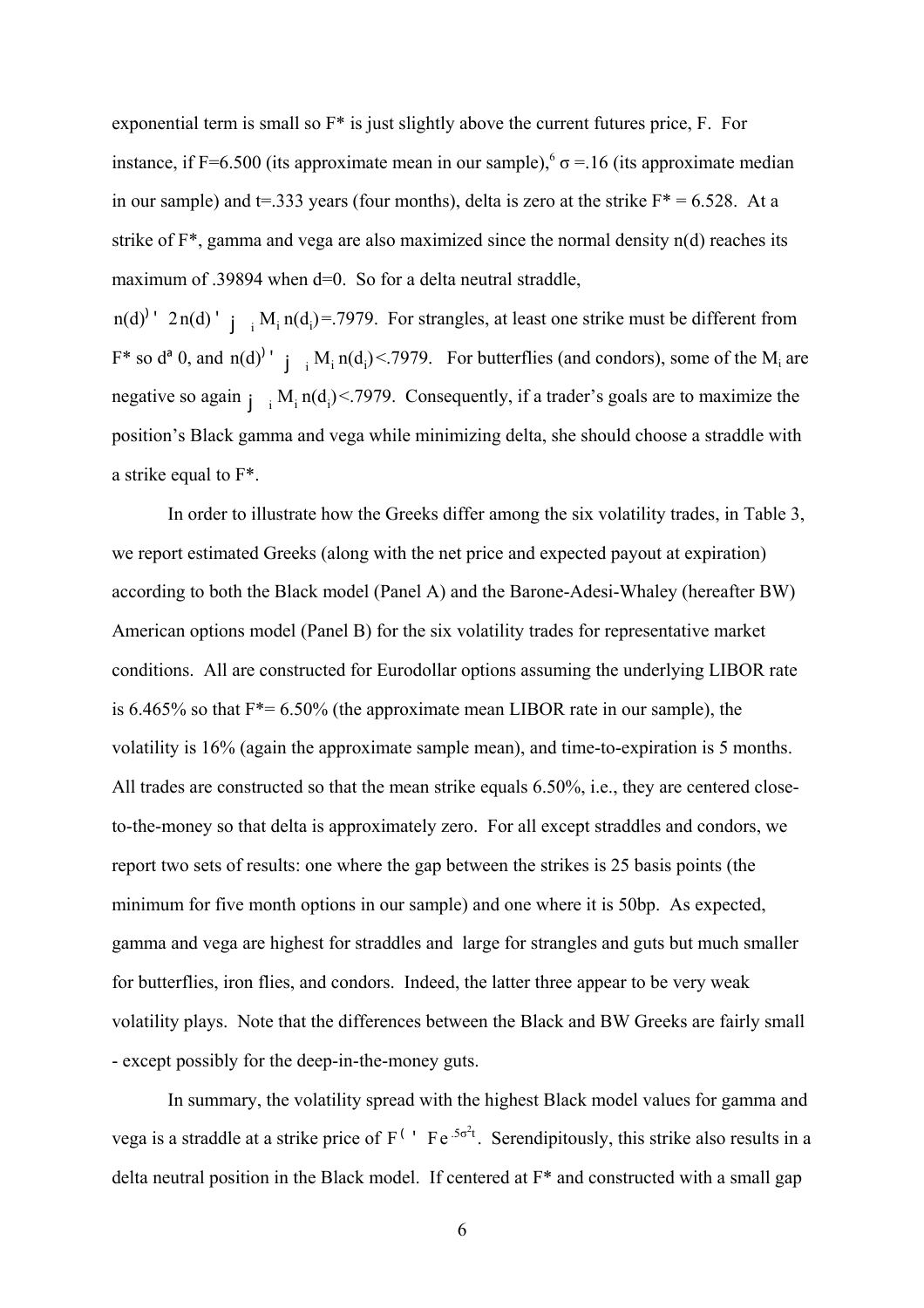between the strikes, strangles and guts also have relatively high gamma/vega values and are delta neutral. Generally, gamma and vega are considerably lower for butterflies, iron flies, and condors. If therefore the objective is to maximize gamma and vega while minimizing delta, we would expect straddles to be normally the first choice followed by strangles and/or guts.

#### *II.3. Transaction Costs*

We also expect a volatility traders's spread choice to depend on transactions costs consisting of bid/ask spreads and brokerage fees. We hypothesize that these should partially depend on the number of different options making up the combination. If a trader forms a straddle, strangle, or gut, she faces transaction costs on two options: the call and the put.<sup>7</sup> If she forms a butterfly, she faces transaction costs on three different options while iron flies and condors involve four. Consequently, transaction costs should be lowest for straddles, strangles, and guts and highest for iron flies and condors with butterflies in between.

While straddles, strangles, and guts all involve two options, their transaction costs may differ if some options are more heavily traded than others. In our market, trading is heavier in at-the-money and out-of-the-money options than in in-the-money options. For the same strikes, guts and strangles share identical payoff patterns and Greeks but guts have at least one (and normally both) legs in-the-money while at least one (and normally both) of an equivalent strangle's legs are out-of-the money. Consequently, we expect transaction costs to be lower on strangles than on guts which normally involve less liquid options.

In addition to the costs of constructing a spread position, if the positions are held to maturity, there are costs associated with exercising in-the-money options. When an option is exercised a brokerage fee is normally levied as if the option was sold. On exercise the long receives a long position in the underlying futures and the short a short position. When the futures position is closed, a further brokerage fee may be levied.<sup>8</sup> With guts, at least one (and maybe both) options must finish in-the-money; with straddles exactly one will finish in-themoney; and with strangles at most one option will finish in-the-money. Consequently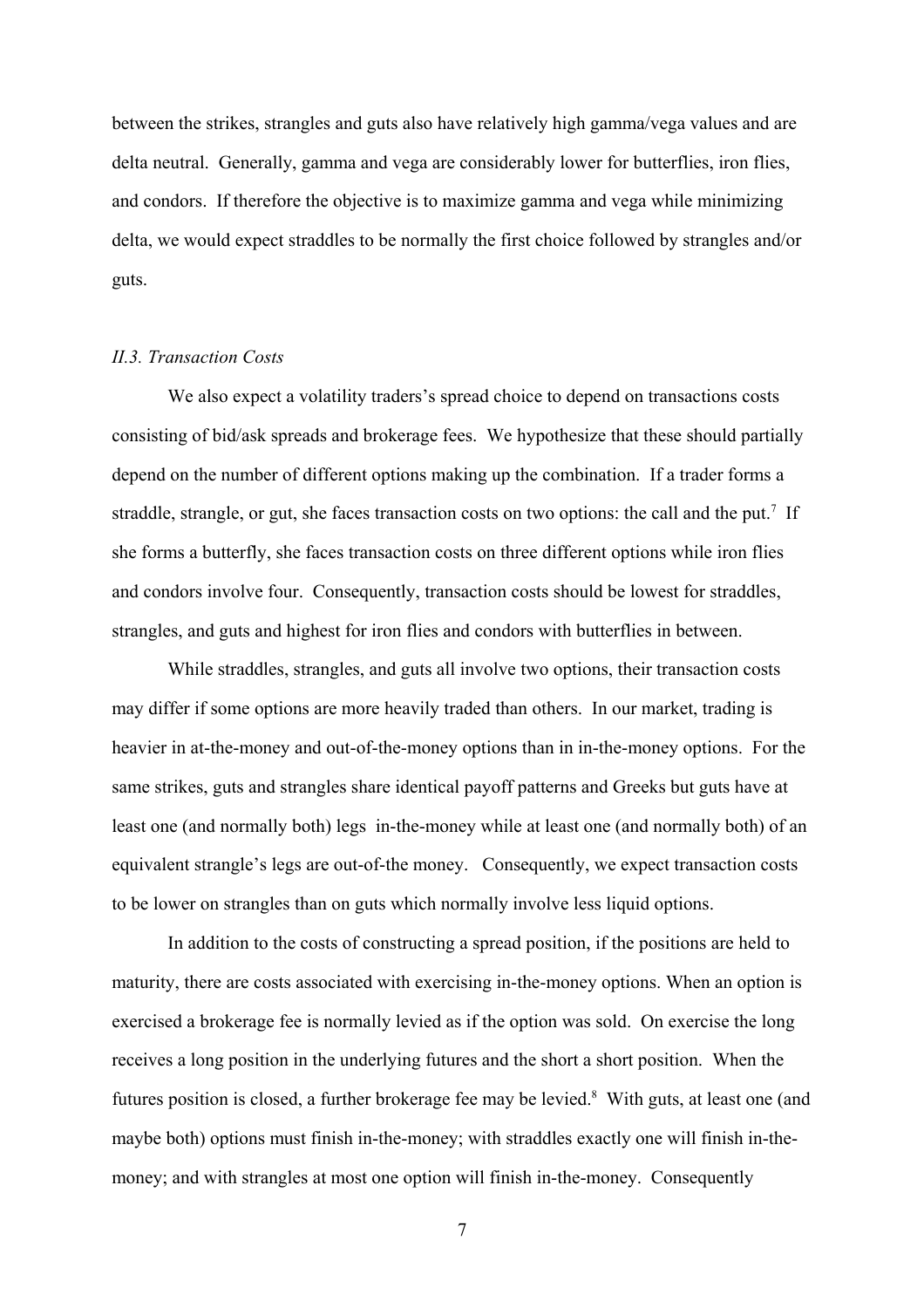expected exercise costs should be highest for guts and lowest for strangles with straddles in between.

#### *II.4. Volatility Differences and Other Factors.*

Our analysis of the Greeks and transaction costs of the volatility spreads indicates that most volatility traders should generally prefer straddles and strangles, and especially straddles, to the other volatility spreads. However, the other combinations might appeal to particular traders or be more attractive at particular times for other reasons. First, in the equations in Table 2, volatility,  $\sigma$ , is assumed to be the same at all strikes. As is well known, implied volatilities normally differ across strikes in a smile or smirk pattern. One theory of the smile is that it arises because the implied volatilities are being calculated using the wrong model, i.e., Black-Scholes. According to this view, if the implied volatilities were calculated using the correct model (often a model assuming non-lognormal returns or stochastic volatility), the implied volatilities would be the same. If traders concur with this view, we would expect no trading based on the apparent Black volatility differences. On the other hand, if traders view the Black volatilities as correct, so that they reflect options which are relatively over or under-priced, they may prefer to sell strikes with high implied volatilities and buy those with low volatilities leading to different combination choices. For instance, if the smile is U shaped with implied volatilities lowest for at-the-money strikes and higher for in-the-money and out-of-the-money strikes, they may prefer to buy at-the-money straddles but to sell strangles constructed with away-from-the-money strikes. Alternatively, they may prefer short butterflies, iron flies, or condors in which they buy the at-the-money strikes and sell the out-of-the-money strikes.

Second, because options are traded at only a few strikes, at times traders may choose strategies which would be their second choice if all strikes were available. For instance, in the Eurodollar options market, the available strikes are usually in increments of 25 basis points for expiries exceeding three months. If the underlying futures is about midway between two strikes, then (as we show in section VII below), a straddle cannot be made delta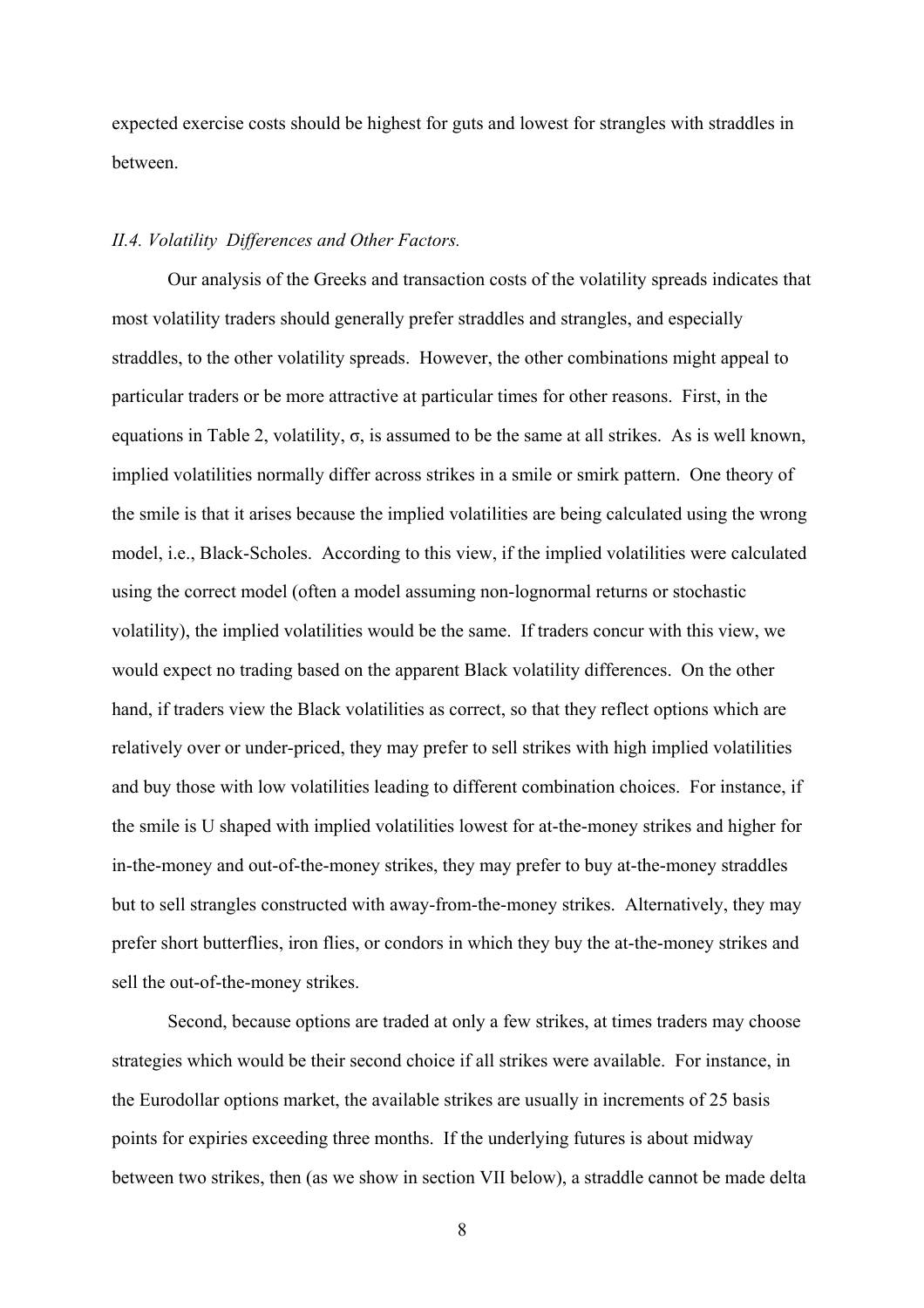neutral while a strangle can. Consequently, a trader who would prefer a straddle to a strangle if all strikes were available, might choose a strangle instead. We find evidence of this in section VII.

Third, because of a particularly high or low discount rate, an individual trader might prefer combinations with very low net prices (and expected payouts), like butterflies, or very high, like guts. Fourth, due to risk preferences or other reasons, an individual trader may prefer one of the four payoff patterns in Figure 1, such as the bounded property of butterflies and condors. Finally, we would note that butterfly and condor trades can be used to exploit apparent mispricings - not just to bet on changes in actual or implied volatility. If the option at strike Y is viewed as overpriced relative to the strikes immediately above, X, and below, Z, then a trader may wish to construct a butterfly in which he shorts Y and longs X and Z expecting the prices to move back in line. In other words, while we have analyzed butterflies, iron butterflies, and condors as volatility trades, that is not their only possible role.

### *II.5. Summary*

In summary, based on Greeks and transaction costs, butterflies, iron flies, and condors would appear to be relatively unattractive volatility trades in general since they have relatively low gammas and vegas and high transaction costs. While strangles and guts have identical Greeks and payoff patterns when constructed with the same strikes, guts probably entail higher expected transaction costs and involve less liquid options so would appear to be normally dominated by strangles. Consequently, in terms of Greeks and transaction costs, the two most attractive combinations would appear to be straddles and strangles. If both are constructed so as to be delta neutral, then straddles have somewhat higher gammas and vegas so appear preferable on this score.

This ranking assumes volatility traders seek to maximize gamma and vega and minimize delta and transaction costs and that, when correctly calculated, implied volatilities do not differ across strike prices. If traders are seeking to exploit apparent mispricings, if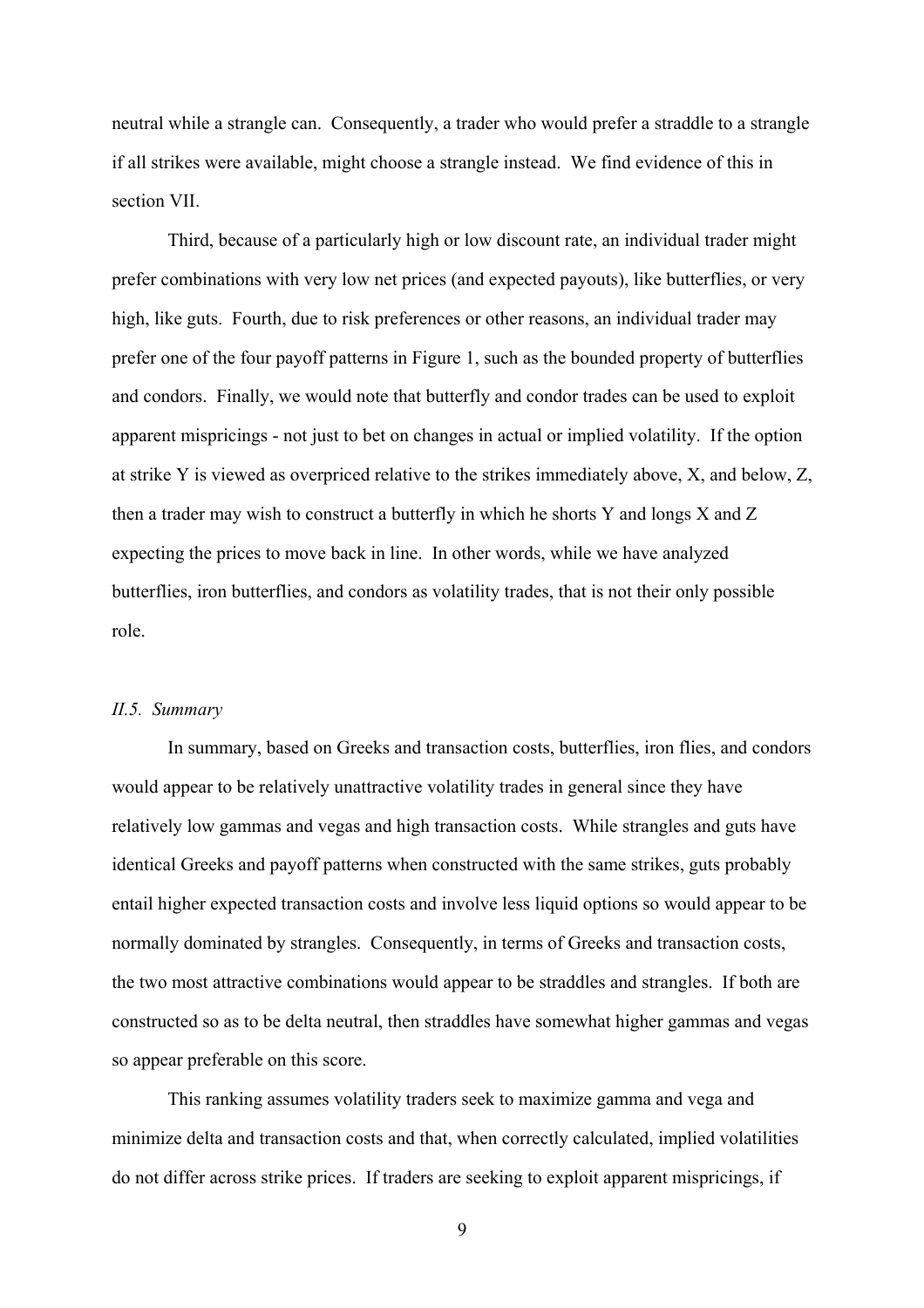they have particularly high or low discount rates or if they have strong risk preferences, then they might prefer one of the other strategies: butterflies, iron flies, or condors.

#### **III. Eurodollar Options Data**

#### *III.1. Data*

As explained in Chaput and Ederington (2002), public options trading data does not identify spread and combination trades. However, data on large option trades in the Chicago Mercantile Exchange's market for Options on Eurodollar Futures (the world's most heavily traded short-term interest rate options market) with these identifiers was generously provided to us by Bear Brokerage.<sup>9</sup> Bear Brokerage regularly stations an observer at the periphery of the Eurodollar option and futures pits with instructions to record all options trades of 100 contracts or larger.<sup>10</sup> For each large trade, this observer records (1) the net price, (2) the clearing member initiating the trade, (3) the trade type, e.g., naked call, straddle, vertical spread, etc., (4) a buy/sell indicator, (5) the strike price and expiration month of each leg of the trade, and (6) the number of contracts for each leg. If a futures trade is part of the order, he also records the expiration month, number, and price of the futures contracts. Note that only the net price of the spread or combination, not separate prices for each leg, is normally observed and recorded.<sup>11</sup> The large trades recorded on the Bear Brokerage sheets account for approximately 65.8% of the options traded on the observed days.

We only observe spreads and combinations which are ordered as such. If an off-thefloor trader places two separate orders, one for 200 calls and another for 200 puts with the same strike and expiry, our records show two separate naked trades, not a straddle while, if he places a single order for 200 straddles, we observe a straddle. Consequently, our data may understate the full extent of volatility spread trading. However, if a trader splits his order, he cannot control execution risk. For example, if he orders 200 straddles, he can set a net price limit of 10 basis points. He cannot do this if he splits the order and, if he sets limits on each leg, one leg may wind up being executed without the other. Consequently, the traders to whom we have talked think the data capture almost all spread and combination trades.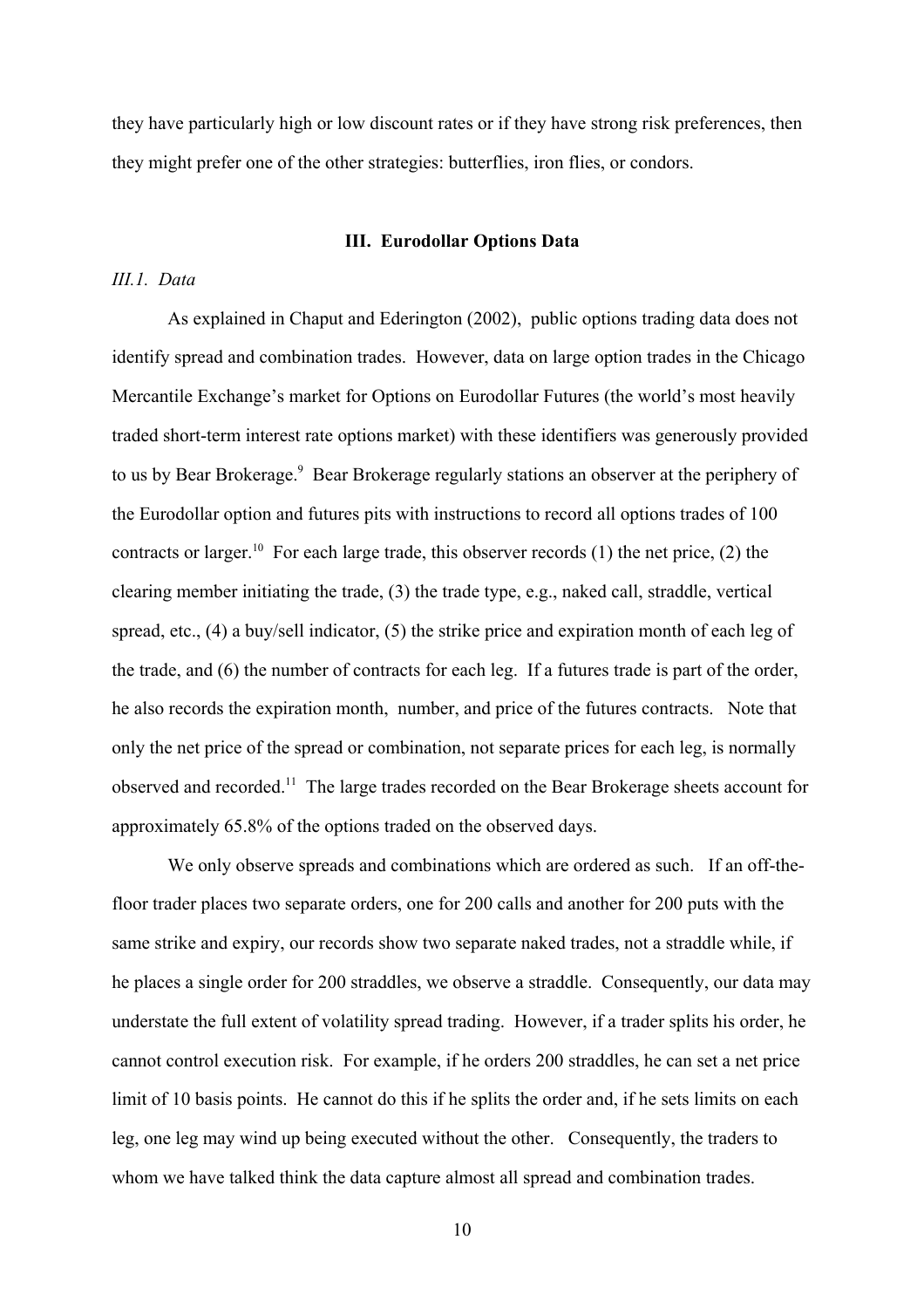Bear Brokerage provided us with data for large orders on 385 of 459 trading days during three periods: (1) May 12, 1994 through May 18, 1995, (2) April 19 through September 21, 1999 and (3) March 17 through July 31, 2000. Data for the other 74 days during these periods was either not collected due to vacations, illness, or reassignment or the records were not kept. After applying several screens to our data to remove trades solely between floor traders and likely recording errors as described in Chaput and Ederington (2002), the resulting data set consists of 13,597 large trades on 385 days of which 3256 represent one of our six volatility trades. We also obtained data on daily option and futures prices: open, high, low, and settlement along with implied volatilities from the Futures Industry Institute.

#### *III.2. Volatility Patterns.*

As discussed in section II.4 above, if traders view implied volatility differences as genuine, i.e., not due to calculation by the wrong model, then volatility traders may prefer to short options with relatively high implied volatilities and long those with low implied volatilities. Consequently, we explore below whether volatility spread design depend on the shape of the smile. Accordingly, in Table 4 and Figure 2 we document the normal smile pattern in implied volatilities in the Eurodollar options market over our data period.<sup>12</sup> For each option j on every day t, we obtain the implied standard deviation,  $\text{ISD}_{\text{it}}$ , based on day t's settlement prices as calculated by the CME and calculate the relative percentage "moneyness" of option j's strike price measured as  $(X_{j,t}/F_t)$ -1 where  $X_{j,t}$  is option j's strike price and  $F_t$  is the underlying futures price on day t. This is done for two different expiries: options maturing in two to six weeks and options maturing in 13 to 26 weeks. Time series means of both ISD and (X/F)-1 are reported in Table 4 and the former is graphed against the latter in Figure 2. The following nomenclature is used in Table 4 to identify calls and puts and strike price groups j. The first letter, "C" or "P," indicates **c**all or **p**ut, the second, "I" or "O", indicates whether the option is **i**n or **o**ut of the money, and the last digit, "1" through "8", reports the strike price position relative to the underlying futures price where "1" is the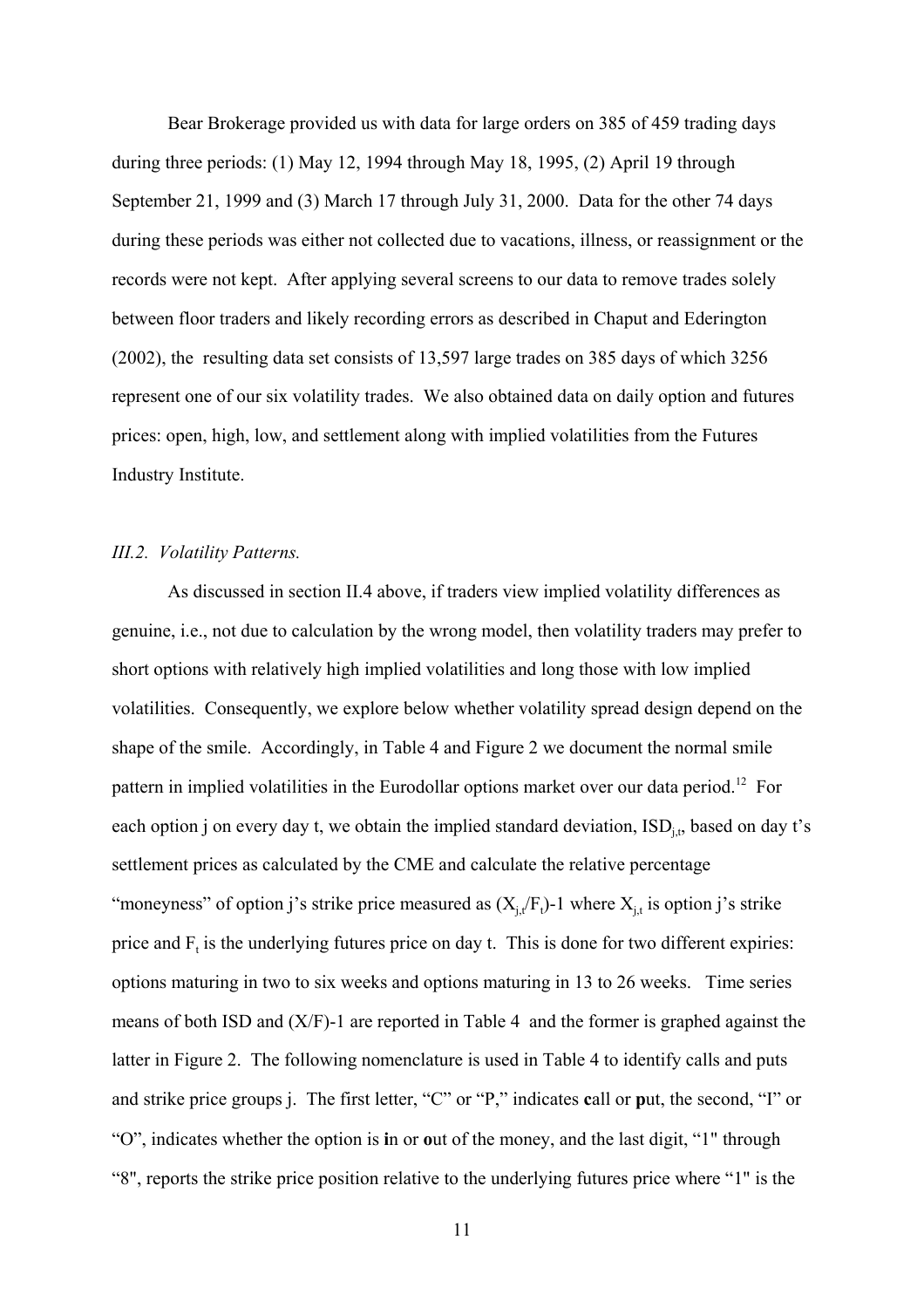closest to the money and "8" is the furthest in- or out-of-the-money. For example, CI3 indicates an in-the-money call option whose strike price is the third strike below the futures price.<sup>13</sup> In Table 4 we only report results for strikes traded on 75 or more days and in Figure 2 we only show results for strikes between CI4 (or PO4) and CO4 (or PI4).

As shown in Figure 2 and Table 4, implied volatilities in this market display a standard smile pattern - generally rising as strikes further from the underlying futures price are considered. The smile is considerably steeper at the shorter maturity.

In Figure 3 we report how implied volatility in this market tends to vary with the time-to-expiration. For this we calculate the average implied volatility each day on the four at-the-money options: CO1, CI1, PO1, and PI1 for each option expiry. These are then averaged for each option expiry: the nearby options (but at least two weeks to expiry), the next longest options, etc. As shown in Figure 3, implied volatility generally rises with the time to expiration.

#### **IV. Volatility Trading.**

In Table 5, we report the number of trades in our data set for each of our six volatility spreads. This figure is reported as a percentage of (1) all trades of 100 contracts are more, (2) all spread and combination trades (i.e., removing naked calls and puts), and (3) the six volatility trades. In panel B we report the same percentages based on trade volume. Confirming their importance, the six volatility trades account for about 24% of all trades of 100 contracts or larger and about 23.3% of the trading volume due to these large trades. They represent about 41.5% of all spread/combination trades.

In section II, we argued that based on gamma, vega, delta, and transaction costs, straddles should normally be the most attractive of the six volatility trades followed by strangles. Consistent with this, straddles are by far the most popular of our six volatility trades accounting for 73.1% of the trades in our volatility spread sample and 58.9% of the volume. Strangles are second at 20.8% of the trades and 28.0% of the volume. Butterflies, which have low gammas and vegas and relatively high transaction costs, are a distant third at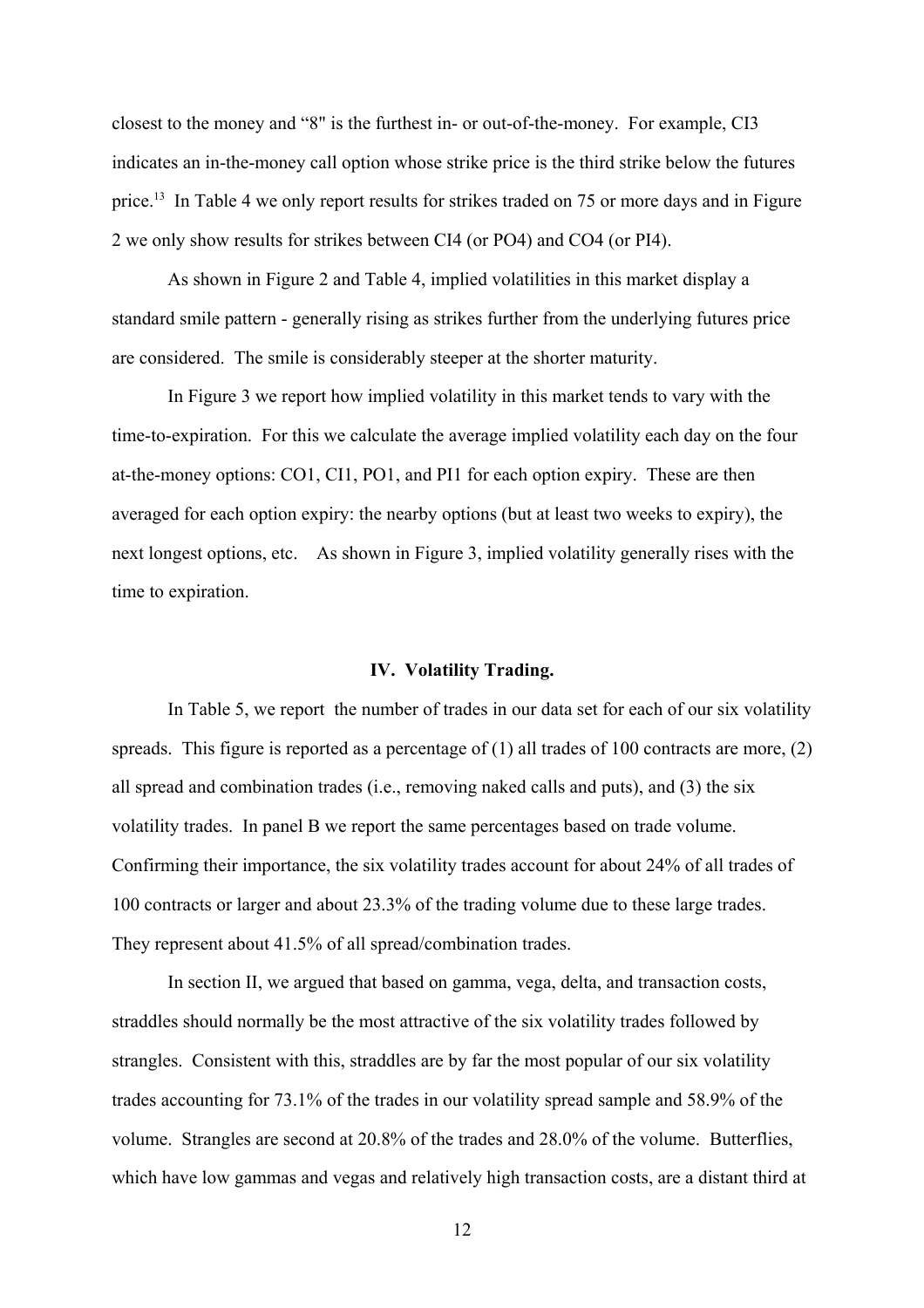4.7% of the trades and 10.6% of the volume. Not surprisingly based on the discussion above, guts, iron butterflies, and condors are very rarely traded collectively accounting for less than 2% of trades and 3% of volume. Consequently, we restrict the remainder of our analysis to straddles, strangles, and butterflies.

In Table 6, we present statistics on aspects of the observed straddle, strangle, and butterfly trades: net (absolute) price, time-to-expiration, size, and implied volatility. We also present statistics on the estimated Black and BW model Greek values. For these calculations we remove from the sample: (1) those straddles and strangles with a simultaneous futures trade, (2) those expiring within two weeks, (3) all mid-curve options (because the underlying futures price was unavailable), and (4) a few with incomplete data. These restrictions, especially removing the midcurve options, reduces the sample about 26%.

Consistent with our discussion above, straddles have the highest net price and butterflies the lowest. Straddles also tend to have considerably longer expiries than strangles and butterflies. Median trade size (conditional on only observing trades of 100+ contracts) is 1000 contracts for both straddles and strangles and 2000 for butterflies but mean trade size is considerably higher for strangles than for straddles.

Calculating implied volatilities and the Black and BW model Greek values requires (in addition to the spread price and time-to-expiration from our data set): the interest rate and the underlying asset price. For the interest rate, we utilize the rate on the T-bill or note which expires closest to the options' expiration date.<sup>14</sup> Unfortunately, we do not know the exact price of the underlying Eurodollar futures at the time of the option trade since neither that information nor the time of the trade are recorded by Bear Brokerage's observer. Consequently, we approximate the futures price using an average of the open, settlement, high, and low prices that day. The implied volatilities reported in Table 6 are those which equate the actual price of the volatility spread with the Black price. Reliable implied volatility figures could not be calculated for the butterfly spreads because (due to their small vegas) their prices proved fairly insensitive to the chosen volatility. Because the signs of the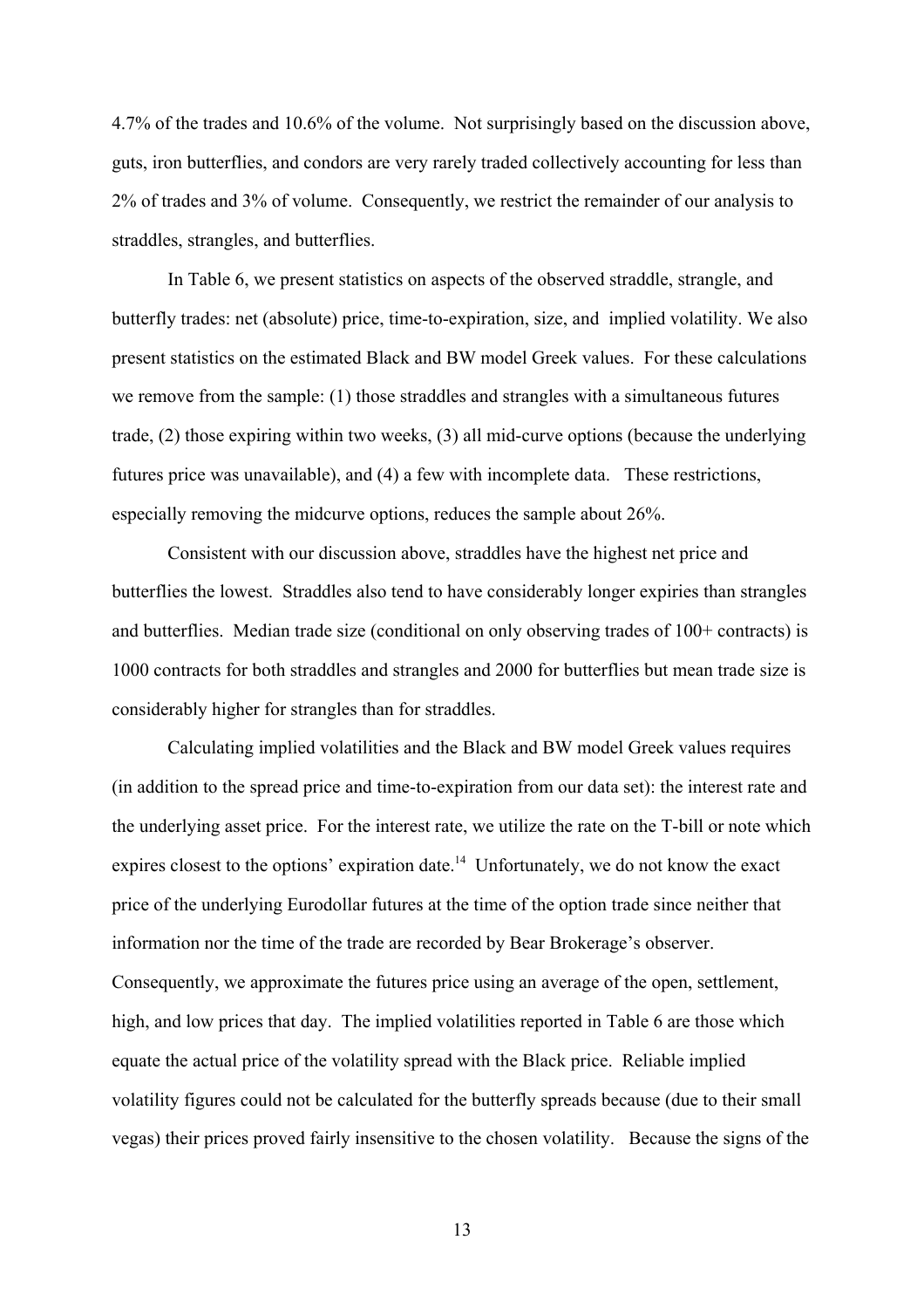Greeks depend on whether the combination is long or short, the reported statistics are for absolute values.

 As shown in Panel B of Table 6, with median absolute Black deltas of .109 and .104 respectively and means of .156 and .135, most straddles and strangles have low deltas but are not completely delta-neutral. Butterflies tend to have somewhat lower absolute deltas (mean  $= .074$ ). On the other hand (and as expected from the analysis in section II), gamma and vega are much higher for straddles and strangles than for butterflies. Indeed, most straddle gammas and vegas are close to the maximum possible levels for that expiry. Since gamma and vega vary with time-to-expiration, it is more instructive to examine the figures for  $n(d)$ N than gamma and vega directly. Recall from section II and Table 2 that for a given expiry,  $n(d)$ N is maximized at .7979 if the straddle is constructed with a strike equal to X ' Fe<sup>.5 $\sigma$ <sup>2</sup>t. The median value of n(d)Nfor straddles is only slightly less than this</sup> theoretical limit at .790 while the mean is .766. Consequently for most straddles, gamma and vega are close to their maximum values. To compare vega and gamma for straddles and strangles, it is again more instructive to compare values for  $n(d)N$  than to compare gamma and vega directly since their expiries differ. With a median  $n(d)N = .699$  and mean =.629,  $n(d)N$  (and therefore gamma and vega) tend to be about 10 to 15% smaller for strangles than for straddles with the same expiry. As expected from our analysis in section II,  $n(d)N$ gamma, and vega tend to be much lower for butterflies than for straddles and strangles. Indeed, due to the low vegas, we cannot obtain reliable implied volatility values from the observed butterfly prices so these are not reported in panel A. As compared with straddles and strangles, butterflies are clearly quite weak volatility plays which probably explains why we observe relatively few.

In Panel C we present average and median absolute Greeks according to the Barone-Adesi-Whaley (BW) model. As shown there, delta, gamma, and vega are virtually identical to the Black model estimates and this is true for virtually all of the individual spreads. Because the BW prices are somewhat higher reflecting the possibility of early exercise, the thetas tend to be somewhat larger.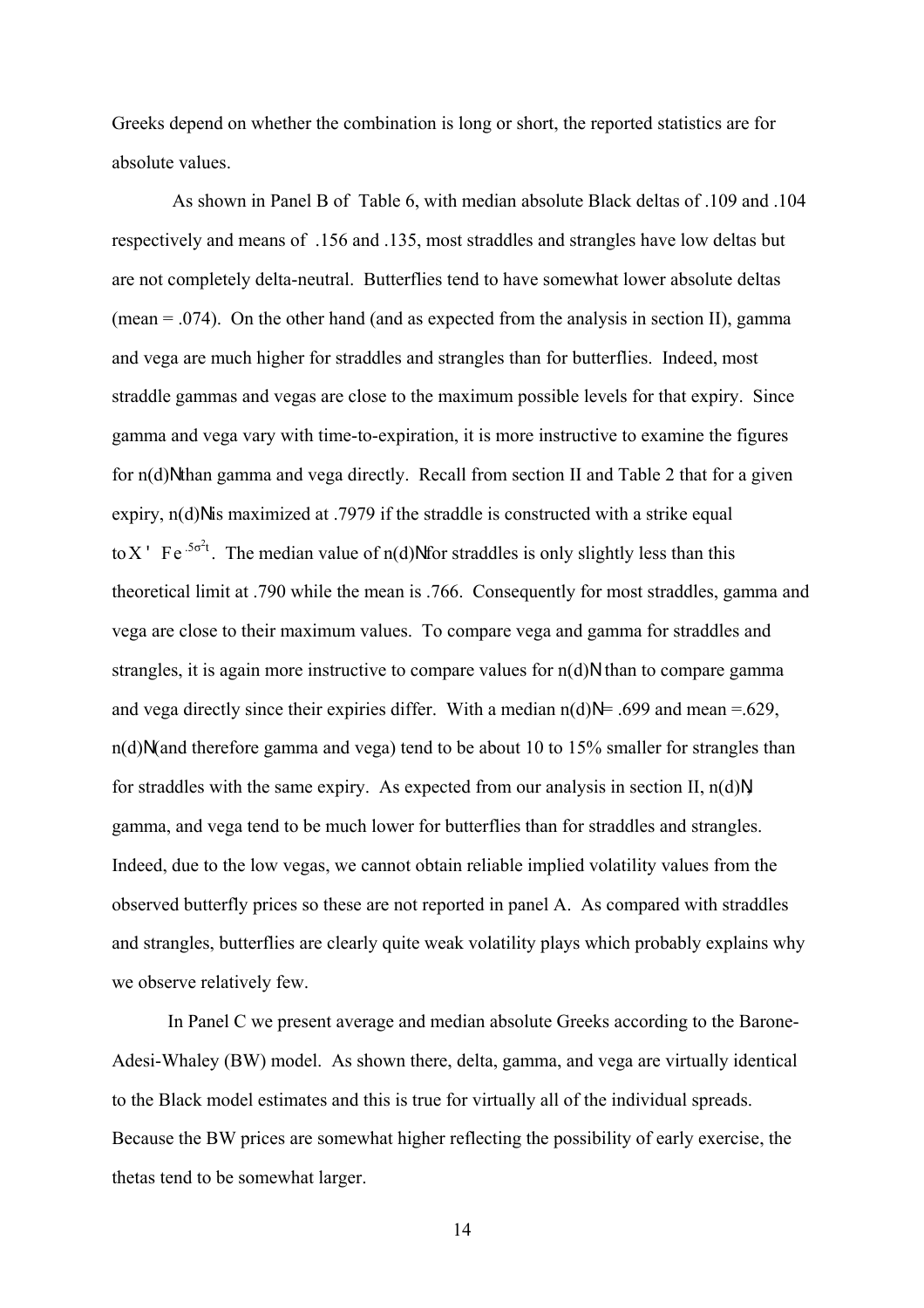#### **IV. Straddle Design.**

We next explore the design of the two most popular volatility trades, straddles and strangles starting with straddles. First, we analyze how a straddle's design impacts such characteristics as its delta, gamma, and vega., then the resulting hypotheses are tested. For our analysis, we again primarily utilize Black's (1976) futures options model as presented in Table 2. However, for most of our empirical work, we check to see if the same relationships hold for the Barone-Adesi-Whaley (BW) American options model as in Tables 3 and 6.

#### *IV.1. Straddle Design Issues.*

Straddles are among the simplest of combinations since, in constructing a straddle for a given expiry, the straddle trader faces only one design choice: which strike price to use. Except for Natenberg (1994), who notes that delta is approximately zero if the straddle is atthe-money, we find no discussions of this question in the literature though most examples involve at-the-money straddles.

We hypothesize that straddle traders will tend to choose constructions which maximize the straddle's sensitivity to changes in actual and/or implied volatility (gamma and vega) and minimize sensitivity to the price of the underlying asset (delta). As we have already shown in section II, according to Black's model, if a straddle trader wishes to construct a straddle which is both delta neutral and highly sensitive to changes in actual or implied volatility, she should choose a strike slightly above the current futures price. More precisely as shown in section II, a straddle's delta is zero (since  $N(d)=0$ ) and vega and gamma are maximized (since n(d) is maximized at .3989) when the strike price is equal to F(  $^{\prime}$  Fe<sup>.5 $\sigma$ <sup>2</sup>t where F is the underlying futures price,  $\sigma$  is the instantaneous volatility and t is</sup> the time-to-expiration.<sup>15</sup> For short time-to-expiration options, the exponential term is small so F\* is just slightly above the current futures price, F. In our straddle data set, the mean of F\*-F is 7.3 basis points. For most straddles, the strike at which delta is equal to zero according to the BW model is virtually identical.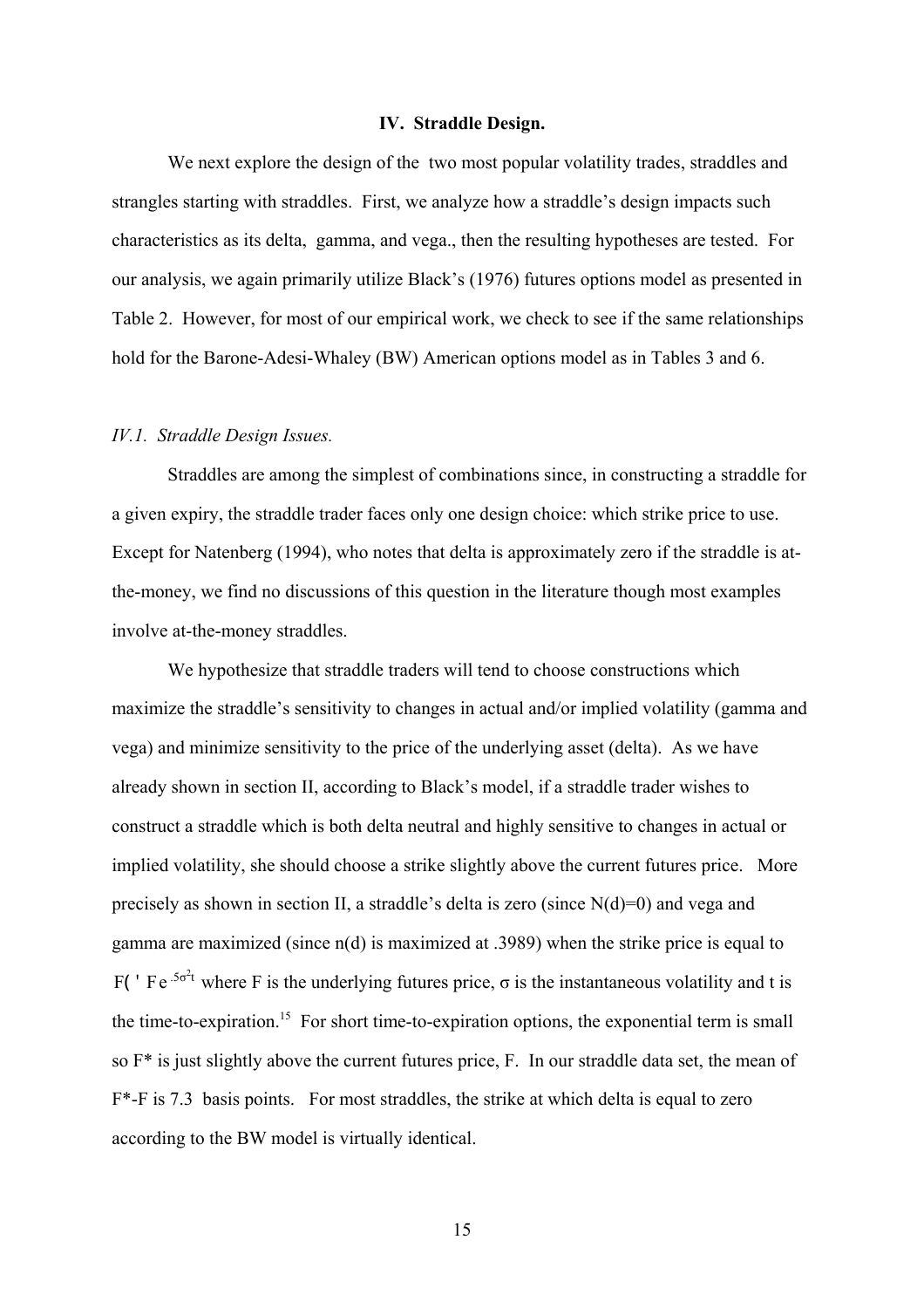At strikes below F\*, a bought (sold) straddle's delta is positive (negative) while it is negative (positive) for strikes above  $F^*$ . As the strike is moved away from  $F^*$  in either direction, gamma and vega are reduced (in absolute terms) since n(d) falls. The relationships between the chosen strike and delta, gamma, and vega according to the Black model are illustrated in Figure 4, where we graph a straddle's delta, and gamma/vega (or  $n(d)$ N) as functions of the strike price for the case when  $\sigma = 0.16$ ,  $t = 0.5$  years, r=0.065 and F=6.50. For ease of comparison, these are shown in relative rather than absolute terms. Each is expressed as a percentage of the derivative's maximum value so that gamma and vega, and theta vary from 0 to 1.0 and delta from  $-1$  to  $+1$ .

Unfortunately, since only a limited number of strikes are traded, straddle traders can rarely choose a strike exactly equal to F\* so cannot make their straddle completely delta neutral (and cannot completely maximize gamma and vega). In the Eurodollar option market, options which expire in less than three months are currently traded in strike increments of 12.5 basis points for the five or so strikes closest to the underlying futures and in 25 basis point increments for the strikes further from the money. Options with expiries exceeding three months are all traded in increments of 25 basis points.<sup>16</sup> Suppose, as in our example above,  $\sigma$  = .16, t = .5 years, and r=.065 and suppose F=6.60, so F\*=6.642. The closest available traded strikes are 6.50 and 6.75. If X=6.50, the Black delta of the straddle is  $+0.147$ . If X=6.75, delta = -0.109. According to the BW model, delta is  $+0.156$  when  $X=6.50$  and  $-0.130$  when  $X=6.75$ . So even if the trader chooses the strike closest to  $F^*$ , some delta risk remains. Since the exact strike at which delta is zero and gamma and vega are maximized, F\*, is normally unavailable in reality, we focus attention on the delta minimizing strike among the strikes actually traded, which we label  $X^*$ . It is easily shown that  $X^*$  is the traded strike which is closest to F\* in log or percentage terms. We label F\* the "zero-delta" strike, and refer to  $X^*$  as the "delta-minimizing" strike. It is also the gamma and vega maximizing strike among the traded strikes since it is the strike closest to F<sup>\*</sup>. For some comparisons, we also make use of the closest-to-the-money strike,  $X_m$ . So while  $X^*$  is the strike closest to  $F^*$  in log terms,  $X_m$  is the strike which is closest to F in log terms. In the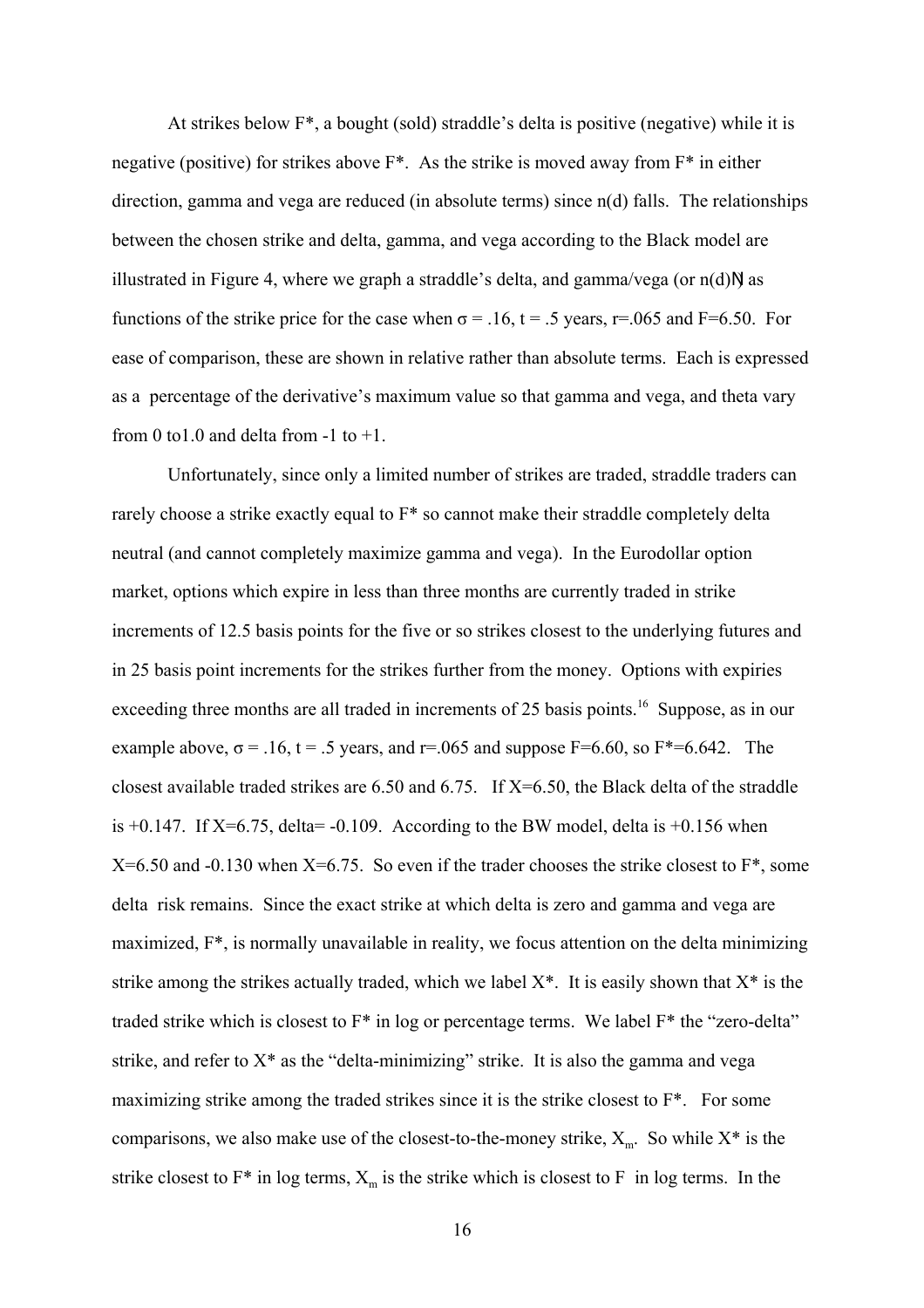literature, it is often referred to as the "at-the-money" strike although it is rarely exactly at the money. For 71.4% of our straddle observations,  $X^* = X_m$ .

The presumption that straddles traders seek to minimize delta and maximize gamma and vega leads to our first hypothesis:

# **H1: Ceteris paribus, straddle traders will tend to choose the strike X\* which is the available strike at which the Black delta is minimized and the Black gamma and vega are maximized.**

Other objectives may lead to different choices. For instance, a long straddle trader who thinks actual volatility will exceed implied volatility but also thinks a rise in the Eurodollar rate is more likely than a decline may want to choose a strike below F\* in order to obtain a positive delta even though  $X^*$  may be above  $F^*$ .

More important, in deriving H1, we have assumed that implied volatility,  $\sigma$ , is the same at every strike price. However, from Table 4 and Figure 2, we know that this is usually not the case. As discussed in section II.4, above, if implied volatility differs across different strikes and if traders view these differences as real, rather than the result of calculating implied volatility with the wrong model, then a long straddle trader may wish to long strikes with relatively low implied volatilities and avoid those with relatively high implied volatilities. Conversely, a short straddle trader may prefer to short strikes with relatively high implied volatilities. Hence our second hypothesis is:

# **H2: Traders will tend to choose strikes with relatively low implied volatilities for long straddles and strikes with relatively high implied volatilities for short straddles.**

H2 assumes that the implied volatilities are correctly calculated. If the true implied volatilities are all the same and the implied volatilities calculated using the Black model only differ because of deficiencies in the Black model, such as the constant volatility assumption or the assumption that log returns are normally distributed , then there is no reason to expect strike choice to be related to the apparent implied volatility pattern.

#### *IV.2. Straddles: Results*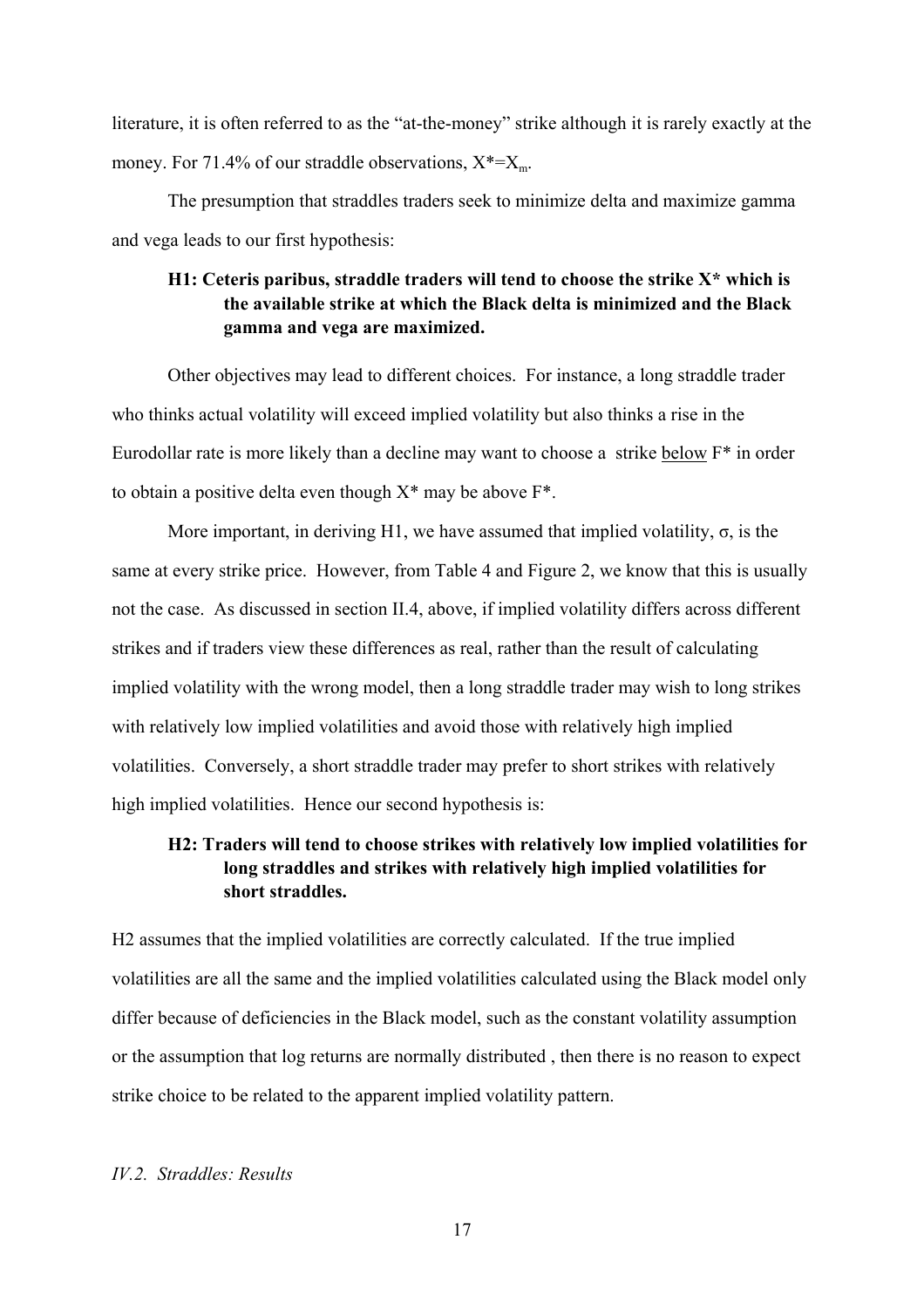Results relevant to H1 are presented in Table 7. Clearly almost all straddles are constructed using close-to-the-money strikes. More than 75% are constructed using either the strike immediately above or below the current futures price. More than 95% were constructed using either the at-the-money strike or the strike on either side of the at-themoney strike. Clearly, straddle traders are choosing strikes at which delta is relatively low. However, they are not always choosing the delta-minimizing strike,  $X^*$ . 54.3 % of the 1751 straddles were constructed using X\*. However, in 71.0% they chose the strike closest to the current futures price,  $X_m$ . As noted above, in 71.4% of our observations,  $X^* = X_m$ . If we restrict attention to the 435 observations when  $X^{*a}$   $X_m$  and the trader chose one or the other, in 364 or 83.7% of these cases, the trader chose the closest-to-the-money strike,  $X_{\text{m}}$ , rather than  $X^*$ . In only 16.3% was the delta minimizing strike,  $X^*$ , chosen. Hence, although the evidence indicates that straddle traders choose strikes with fairly low Black deltas, hypothesis H1 (that they minimize the Black delta) is rejected.

What are the consequences of choosing  $X_m$  instead of  $X^*$ ? In the 364 cases in which the trader chose  $X_m$  rather than  $X^*$ , the average absolute delta was .115. If instead, they had chosen X\*, it would have been only .052 according to the Black model. In terms of the BW model, the estimated delta is .118 while it would have been only .054 if the X\* strike had been chosen. While this delta difference is statistically significant at the .0001 level, whether it is economically important is in the eye of the beholder. On the one hand, in those cases when traders chose  $X_m$  instead of  $X^*$ , they could have reduced their delta risk by more than half by choosing  $X^*$  instead. On the other hand, at  $X_m$  the straddle's delta is fairly low anyway. It makes less difference in terms of gamma and vega whether they choose  $X^*$  or  $X<sub>m</sub>$ . Specifically, they would only raise vega and gamma about 0.9% by switching from  $X<sub>m</sub>$ to  $X^*$ 

Clearly, the hypothesis H1, that straddle traders tend to choose the delta-minimizing and gamma-vega-maximizing strike is rejected. Moreover it is clear that most, specifically 71.05%, straddle traders tend to choose the strike which is closest to the current futures price,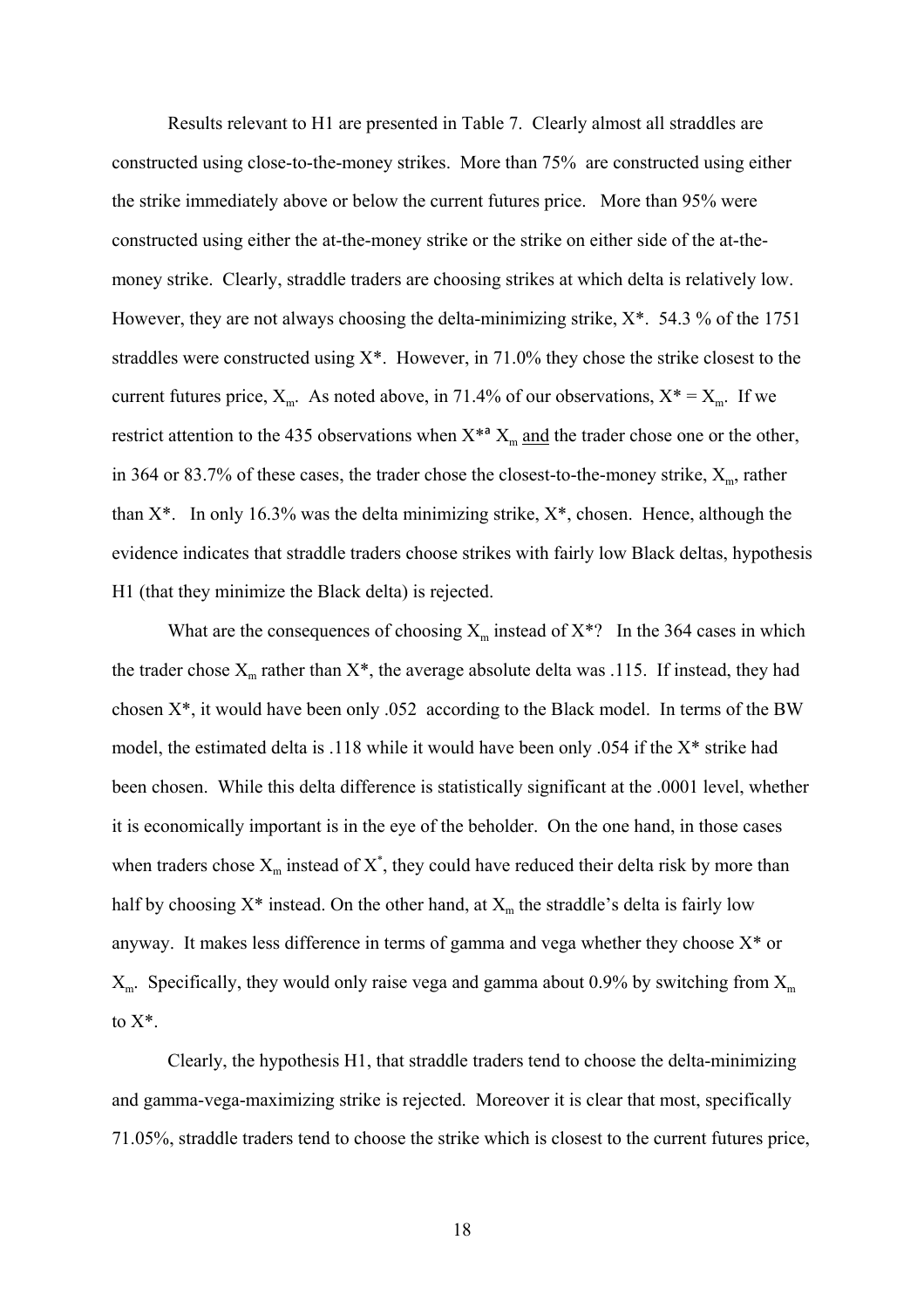$X<sub>m</sub>$ . At this strike, delta is low but not always at its minimum level according to the Black and BW models.

While it is clear that most traders tend to choose the closest-to-the-money strike, this is not true for all. In 436 or 24.9%% of our observed straddles, the chosen strike is neither  $X^*$  nor  $X_m$ . In 83.9% of these, the straddle trader chose one of the next closest strikes, e.g., 5.75 or 6.25 if  $X^* = X_m = 6.00$  and the time-to-expiration exceeds three months. In these, the average absolute Black delta was .299 versus .097 if they had chosen X\* so these traders were taking substantial delta risk with their strike choice. In only 70 of the 1751 cases or about 4% of the straddles, was a strike more than one strike from  $X^*$  and  $X_m$  chosen. In these the average absolute delta was .503 - roughly the same delta which would have been obtained if the trader had purchased an at-the-money naked call or put instead of a straddle.

In summary, most (71%), but not all, straddles are constructed using the closest-tothe-money strike. In a majority of cases, this is also the strike at which delta is minimized and gamma and vega are maximized according to the Black and BW models. However, when faced with a choice between the closest-to-the-money strike and the delta-minimizing strike, most straddle traders choose the strike which is closest-to-the-money even though by doing so they accept some delta risk (and slightly lower gammas and vegas) according to the Black model. In the minority of cases when neither the closest-to-the-money nor the deltaminimizing strike is chosen, the delta risk is substantial.

To test H2 we focus on the 24.9% of our straddle observations cases when the trader chose a strike other than  $X^*$  or  $X_m$ . According to H2, if volatility traders are shorting volatility, i.e., betting that actual volatility will be less than implied or that implied volatility will fall, they should prefer to short a strike with high implied volatility. Conversely, if longing volatility, they would prefer a strike with low implied volatility. Let ISD be the implied standard deviation of the straddles at the chosen strike  $X$ , and  $\text{ISD}^*$  and  $\text{ISD}_m$  be the implied standard deviations at  $X^*$  and  $X_m$ . Consider the cases when  $X^a X^*$  and  $X^a X_m$ . According to H2 for a short straddle,  $\text{ISD}>\text{ISD}^*$  and  $\text{ISD}>\text{ISD}_m$  while for a long straddle we expect ISD<ISD\* and ISD<ISD<sub>m</sub>. Unfortunately, we cannot observe  $\text{ISD}^*$  and  $\text{ISD}_m$  at the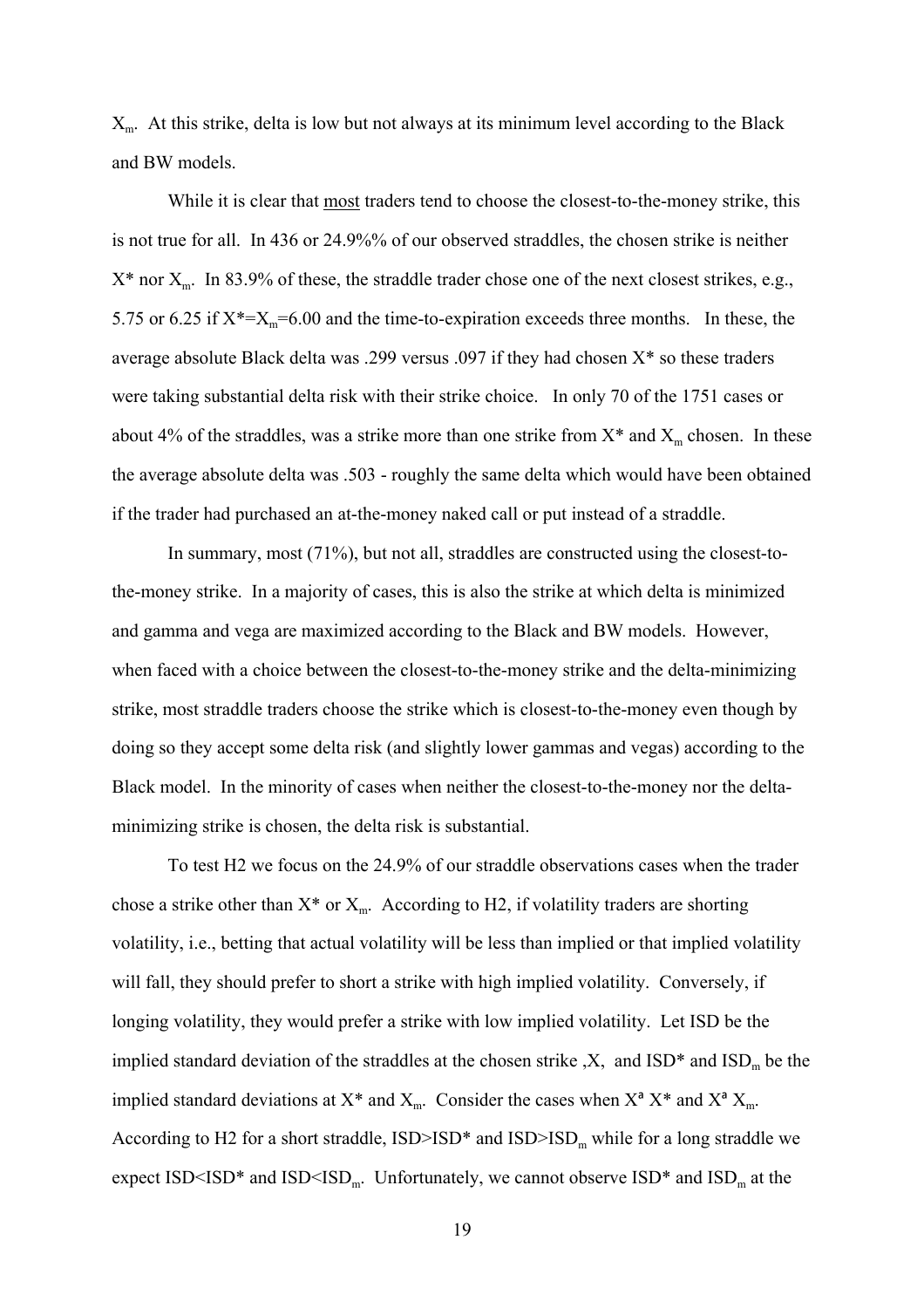exact time of the trade since the time is not recorded. Consequently we compare implied volatilities calculated from the previous day's settlement prices viewing these as providing the signal which is executed on day t.  $ISD$ ,  $ISD^*$ , and  $ISD_m$  are available for 388 of our 436 observations<sup>17</sup>

Contrary to H2, we observe no significant different between ISD and ISD\* or between ISD and  $\text{ISD}_{\text{m}}$ . For the 206 short straddles, the mean ISD is .1605 while ISD\* is .1593 and  $ISD<sub>m</sub>$  is .1589. The differences are insignificant at any reasonable significance level. Results for the 182 long straddles are similar; the means are .1607, .1599, and .1598 for ISD,  $\text{ISD*}$ , and  $\text{ISD}_{\text{m}}$  respectively. The results are basically unchanged if the ISDs are calculated using day t prices instead of day t-1 or if we calculate ISD using the actual price of the straddle. Hence, H2 is not confirmed . Again, however we would caution that the power of this test is weak since we cannot observe the ISDs at the exact time of the trade.

#### *IV.3. Straddles with Futures.*

To this point, we have excluded from our analysis those straddles which were accompanied by a simultaneous futures trade which constitute about 8.5% of Eurodollar straddle trades.<sup>18</sup> We hypothesize that the reason straddle traders combine the straddles with a futures position is in order to achieve delta-neutrality. Adding futures to a straddle changes the position's delta but does not affect its gamma, vega, or theta. Consequently, a straddle trader can choose the strike with the desired ISD or gamma-vega-theta characteristics and then use futures to lower the straddle's delta. Hence, we hypothesize:

### **H3: If futures are traded simultaneously with a straddle, the straddle position's absolute delta including the futures will be lower than it would be without the futures. In other words, futures will be bought (sold) when the straddle's delta (ignoring the futures) is negative (positive).**

Taking this idea further we also hypothesize,

### **H4: Futures will be bought (sold) in quantities which reduce the position's delta approximately to zero.**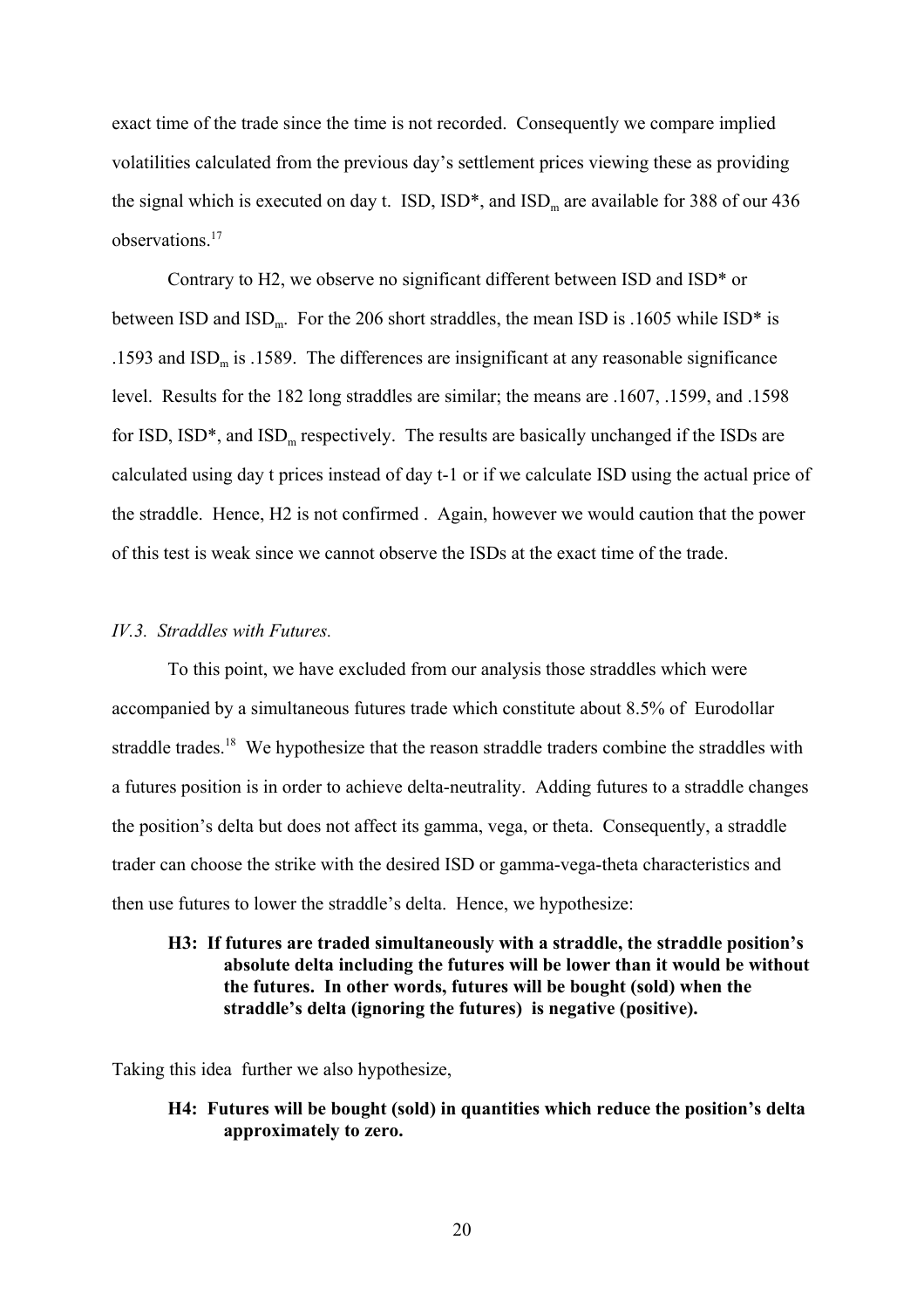This second hypothesis is a stronger version of the first considering the size of the futures position as well as its sign.

If the purpose of the futures trade is to achieve delta neutrality, we would expect this strategy to be employed when the straddle's absolute delta without the futures is relatively high, which occurs when the chosen strike is far from X\*. Consequently, our third hypothesis is:

# **H5: Those straddles accompanied by a simultaneous futures trade will tend to be at strikes further from F\* and to have higher absolute deltas than the straddles traded without futures.**

#### *IV.4. Straddles with Futures: Results.*

To test H3, we compare deltas with and without the futures for those straddles which were accompanied by a futures trade. Removing those observations involving midcurve options, options maturing in less than two weeks, and trades where the size of the futures trade is unrecorded, our sample consists of 153 such straddles. Confirming H3, in 142 or 92.8% of these 153 observations, the straddle position's absolute delta is reduced by incorporating the futures trade. Moreover, eight of the eleven contrary trades in which the futures actually increased the position's absolute delta were placed by the same clearing firm. It appears that this firm, or one of its customers, was following a unique trading strategy whose objective is unclear.

Turning to the question, H4, of whether adding the futures reduces the straddle position's delta to zero, we focus on the 142 observations in which delta is reduced. Calculated without the futures, the mean absolute delta of the straddles alone is .264. When the combined delta is calculated including the futures, the mean absolute Black delta is only .038. The median absolute delta without the futures is .202 whereas with the futures it is only .023. It seems clear that the purpose of combining a futures trade with a straddle is to reduce the position's Black delta to close to zero and that this strategy is successful.

 The goal of reducing the Black delta to near zero levels is also apparent in how the trades are constructed. All but a couple of our straddle trades are in increments of 50 options,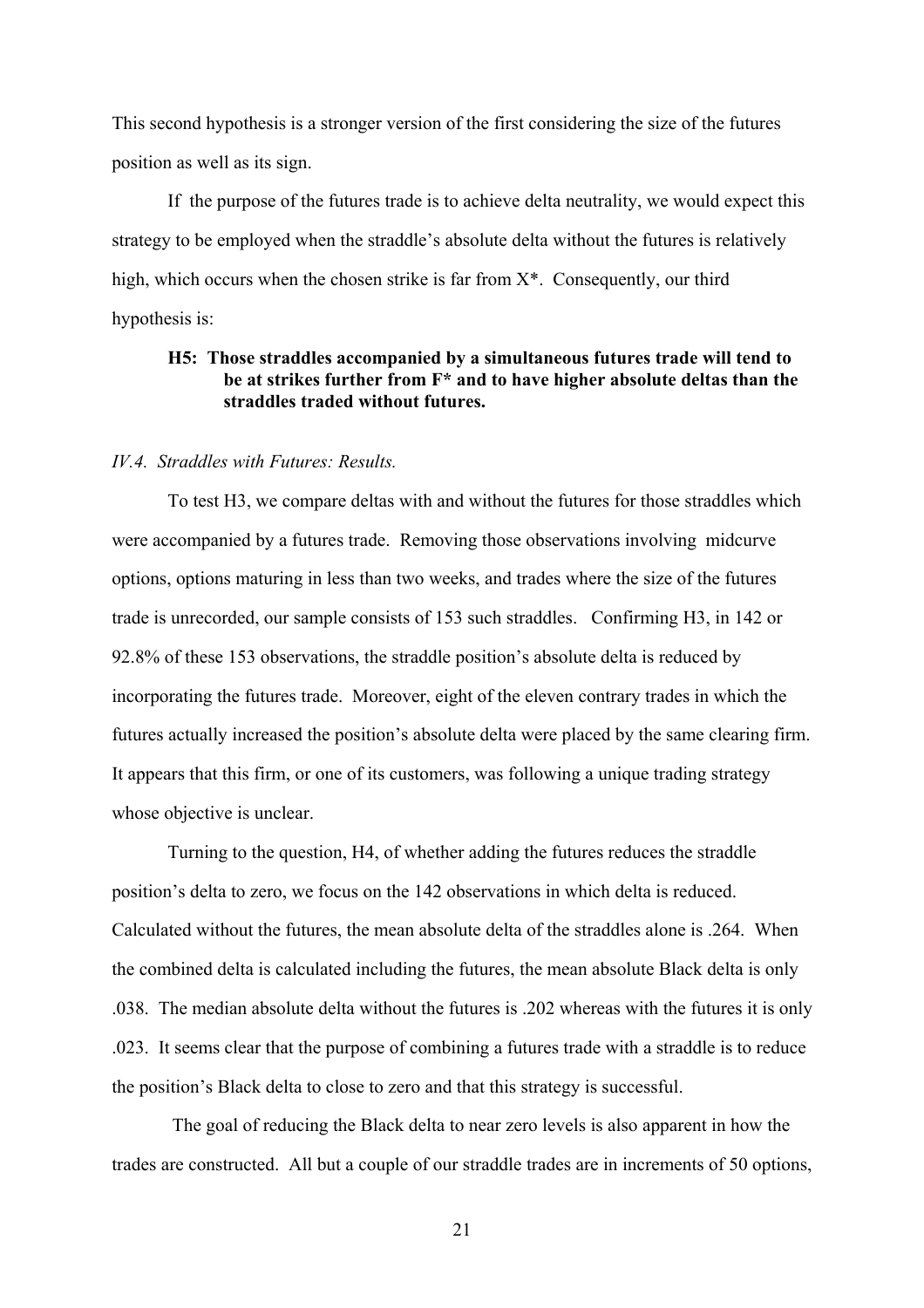e.g., 250 or 300 options, and most are in increments of 100. However 83.1% of the futures trades are in smaller increments. For instance, in one case 86 futures contracts are traded with 200 straddles. Calculated without the futures, the straddle's Black delta is .427; with the futures it is -.003. In another case, 765 futures are traded with 1700 straddles. Without the futures, the straddle's delta is .4428 but with only -.008.

Finally, we hypothesized (H5) that straddles traders choose to combine futures with their straddles when the chosen strike price is far in- or out-of-the-money, or more precisely when it is far from F\*, so that the absolute delta of the straddle alone is high. For the 904 straddles which were not accompanied by a futures trade, the average absolute difference between the chosen strike price X and the zero-delta strike price F\* is13.8 basis points. For the straddles accompanied by a futures trade, the mean difference between  $X$  and  $F^*$  is 30.9 basis points or over twice as far from F\* on average. The difference is significant at the .0001 level so H5 is also confirmed. For the straddles unaccompanied by a futures trade, the mean absolute delta is .156. For the straddles accompanied by a futures trade, the mean absolute delta calculated without the futures is .264. Again the difference is significant and H5 is confirmed.

In summary, we find that straddle traders tend to combine their straddles with a futures position when the chosen strike is far in- or out-of-the-money so that the straddle alone is far from delta neutral, i.e., when they are exposed to substantial risk from a change in the price of the underlying asset. In these cases, traders tend to long or short futures in quantities which reduce the Black delta of their combined position approximately to zero.

### **V. Strangles**

#### *V.1. Strangle Design Issues*

In a long (short) strangle, the trader buys (sells) a call at one strike price and buys (sells) a put at a lower strike price so the trader faces two strike price choices: one for the call and another for the put. These may be viewed as a choice of (1) the differential or gap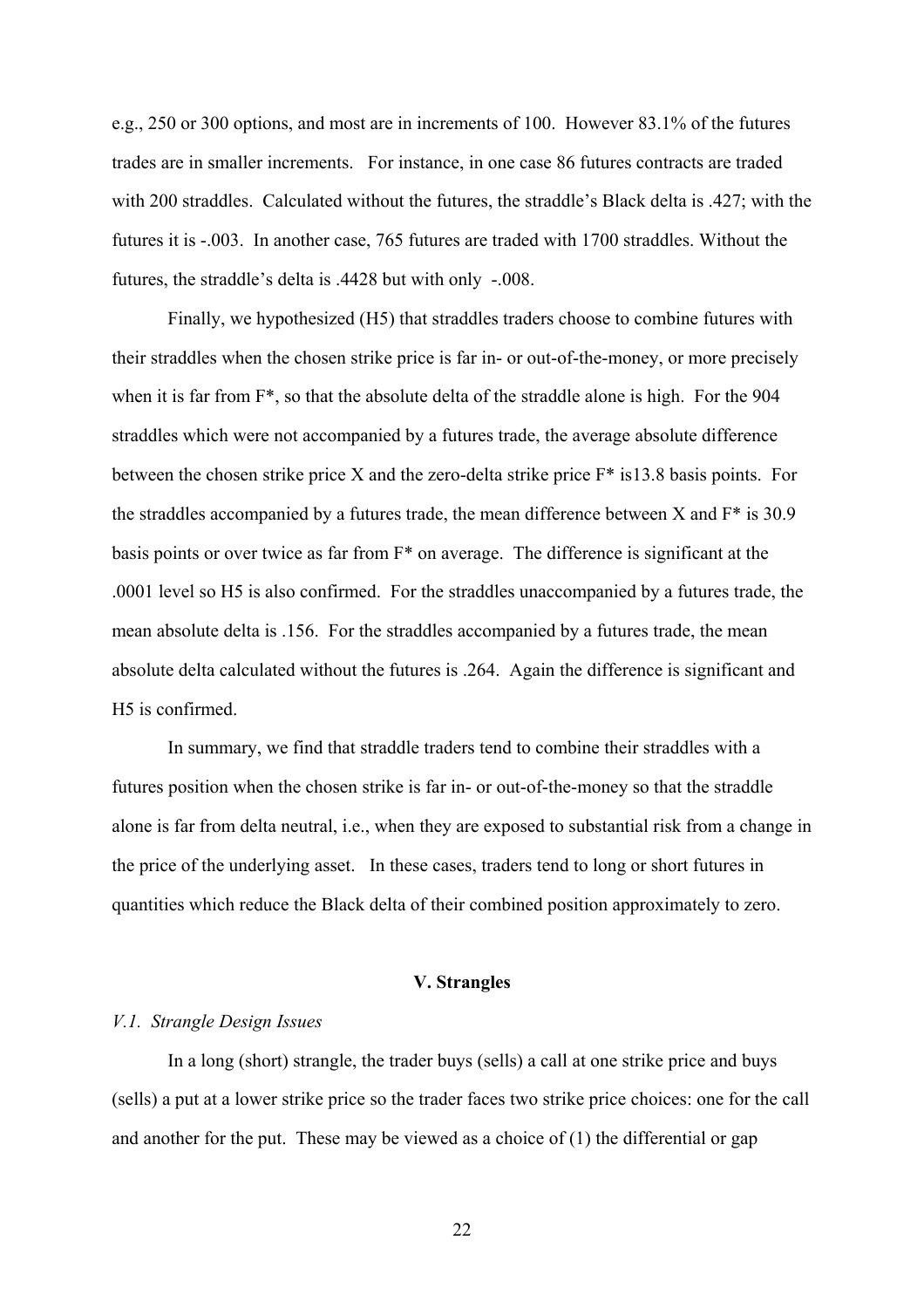between the put and call prices (so that a straddle becomes a special case of a strangle with zero gap) and (2) the relation of the two strikes to the futures price.

Holding the call-put strike differential constant, consider first the question of the distribution of the strikes around the underlying asset price. Note from Table 2 that a strangle's Black delta is zero iff  $N(d_c)+N(d_p)=1$ . Since  $N(-x)=1-N(x)$ , this occurs when iff  $d_c$  $= -d_p$  where  $d_c$  represents d defined in terms of the call strike  $X_c$  and  $d_p = d$  defined in terms of the put strike,  $X_p$ . If the volatility is the same for both the call and put, the  $d_c = -d_p$  condition is met when  $ln(F/X_c) + ln (F/X_p) = -\sigma^2 t$  yielding the result that the strangle delta is zero iff  $(X_c X_p)^5 = F^*$  where  $F^* = Fe^{-5\sigma^2 t}$  as before. In other words, a strangle's delta is zero iff the geometric mean of the two strikes, which we will designate as  $\overline{X}$ , equals F<sup>\*</sup>. As is also apparent from the expressions in Table 2, for a given gap between the two strikes, gamma, and vega are maximized when  $\overline{X} = F^*$ . Again, since the traded strikes are in increments of 12.5 or (more normally) 25 basis points, a strike pair whose geometric mean is exactly equal to F\* is not normally available. It is easliy shown that for a fixed differential, the Black delta is minimized by choosing the pair whose geometric mean is closest to F\*. Consequently, the presumption that strangle traders wish to minimize their position's exposure to changes in the value of the underlying asset while maximizing exposure to volatility implies:

## **H6: For a given strike price differential, strangle traders will tend to choose the strike price pair at which the Black delta is minimized which is the pair whose geometric mean is closest to F\*.**

Note that if the difference between the two strikes is the minimum possible, hypothesis H6 implies that they will choose the pair of strikes which bracket F\*.

Given our straddle results above, in which traders tended to choose  $X_m$  instead of  $X^*$ for the strike price, an obvious alternative to H6 is that the strikes will be constructed so that  $\overline{X}$  is approximately equal to F, not F<sup>\*</sup>: Therefore we also examine the alternative:

# **H6b: For a given strike price differential, strangle traders will tend to choose the strike price pair whose geometric mean is closest to F.**

Next attention is turned to the choice of the differential or gap between the two strike prices  $X_c$  and  $X_p$ . Note that because a straddle can be viewed as a strangle with a zero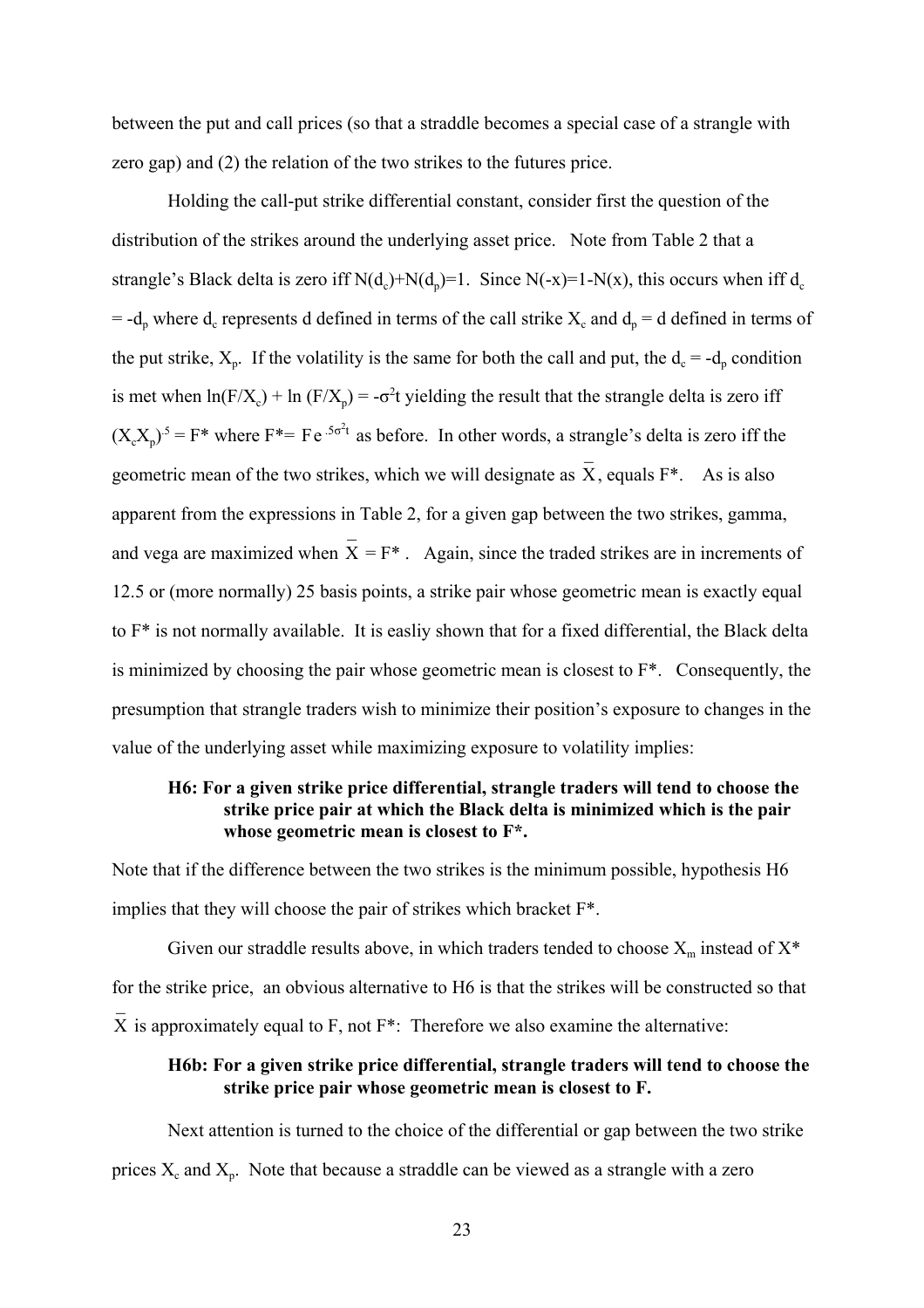differential, this analysis applies to the straddle/strangle choice as well. Consider first the impact on the price and expected payout. Since the payoff on a strangle is zero if the final asset price is between the two strikes, increasing the gap between the two strikes in a strangle while holding the geometric mean constant,<sup>19</sup> clearly lowers the expected payout. Since the price of the strangle is the discounted value of the expected payout, the current price is reduced an equal percentage. This is illustrated in Figure 5 where we graph the net price and expected payoff of a strangle, according to the Black model, for different (assumed continuous) strike price differentials for the case when  $F^*=6.50$ ,  $r=.065$ ,  $\sigma=.16$ ,  $t=.5$  and holding  $\overline{X} = F^*$ . While the Black price of a long straddle with these characteristics is 57.0 basis points, a strangle with a 25 basis point differential costs 45.8 bp, and with a 50 basis point differential costs only 36.1bp. As in Figure 4, to aid comparison, the price is expressed as a percentage of its maximum value which occurs when the gap  $= 0$ , a straddle. Since, in percentage terms, the impact on price and the expected payout is the same, this should not be an important consideration to most strangle traders.

Of more interest for our purposes is the impact of a change in the strike price differential on the Greeks. If the geometric mean is unchanged at F\*, increasing the call-put strike differential leaves delta unchanged but tends to reduce gamma and vega. As shown in Table 2, for constant volatility, and expiry, a strangle's gamma and vega are proportional to  $[n(d_{1p})+n(d_{1p})]$ . Consequently, if the call and put prices bracket  $F^*$ , then increasing the callput differential while holding  $\overline{X}$  constant reduces both n(d<sub>1c</sub>) and n(d<sub>1p</sub>). This is also illustrated in Figure 5 for the aforementioned case where F=6.50, r=.065,  $\sigma$  =.16, t=.5 and X  $=$  F<sup>\*</sup> $=$ 6.54. While gamma is 1.05 for a long straddle with these characteristics, it falls to 1.03 for a strangle with a 25 basis point differential, to .99 for a strangle with a 50 basis point differential , to .92 for a 75 bp differential, and to .84 for a 100 bp differential. The impact on vega is proportional.

This analysis implies that if strangle traders wish to maximize their strangle's sensitivity to actual volatility (gamma) and implied volatility (vega), they should minimize the strike price gap, which at the extreme means choosing a straddle instead. As documented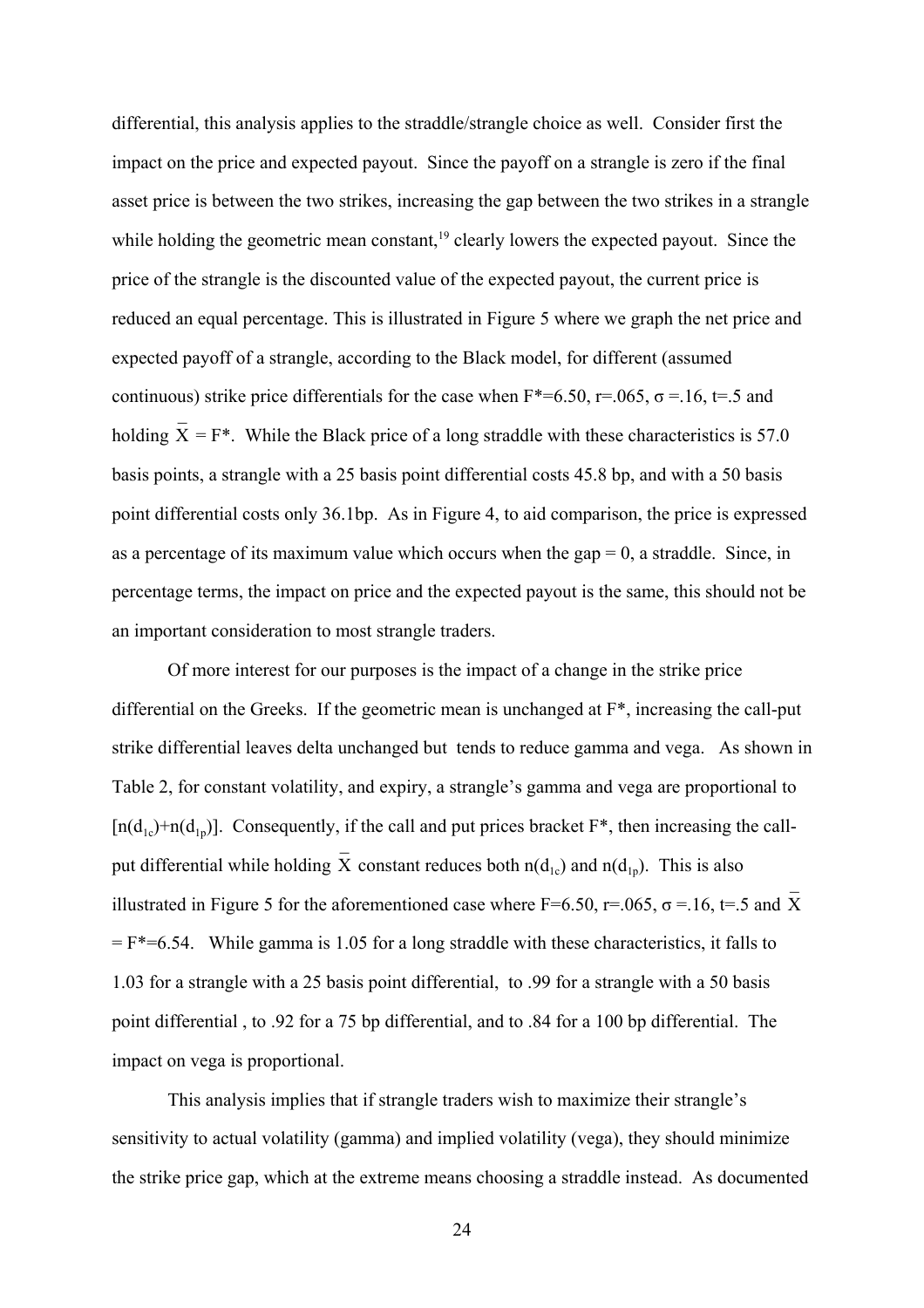in Table 5, this is indeed normally the case, i.e., straddles are more than three times as common as strangles. However, this leaves open the question of why strangles are ever chosen and when they are why the gap is not always the smallest possible. One factor to note is that as illustrated in Figure 5, due to the shape of the normal density function, gamma and vega tend not to change much until the strike gap becomes fairly large. Consequently, a strangle/straddle trader may see little gamma/vega reason to prefer one small strike gap, such as zero bp, to another, such as 25 bp.

The implied volatility smile documented in Table 4 and Figure 2 suggest that implied volatility differences could be a determinant of the strangle strike gap choice. As illustrated in Figure 2, implied volatilities are normally lowest for the near-the-money strikes and higher on strikes considerably in- or out-of-the-money. If these implied volatilities are correct, that is if the implied volatility differences are not purely due to using an incorrect model for the calculations, then a trader wishing to speculate that actual volatility will be less than implied volatility should want to construct his straddle/strangle using strikes toward the top of the smile. If he constructs a straddle (without futures) using one of these strikes, the delta risk will be substantial. However, a strangle constructed using these strikes can be made delta neutral if  $\overline{X} = F^*$ . Of course this situation is reversed for strangle/straddle traders who want to long volatility; they should normally prefer either a straddle or a strangle with a small gap at strikes at the bottom of the smile near F\*. This yields our next hypothesis:

# **H7: Given a u-shaped volatility smile, traders will tend to construct strangles which are short volatility using large strike price gaps and long volatility strangles using small price gaps.**

For liquidity reasons, we also expect the strike price differential to depend on the time to expiration. At short times to expiration, far in- and out-of-the-money options are thinly traded and likely to have large spreads.<sup>20</sup> A strangle with a 100 bp differential which is easy to trade when the time to expiration is six months may be very hard to trade when the expiry is within a month. Accordingly, we hypothesize: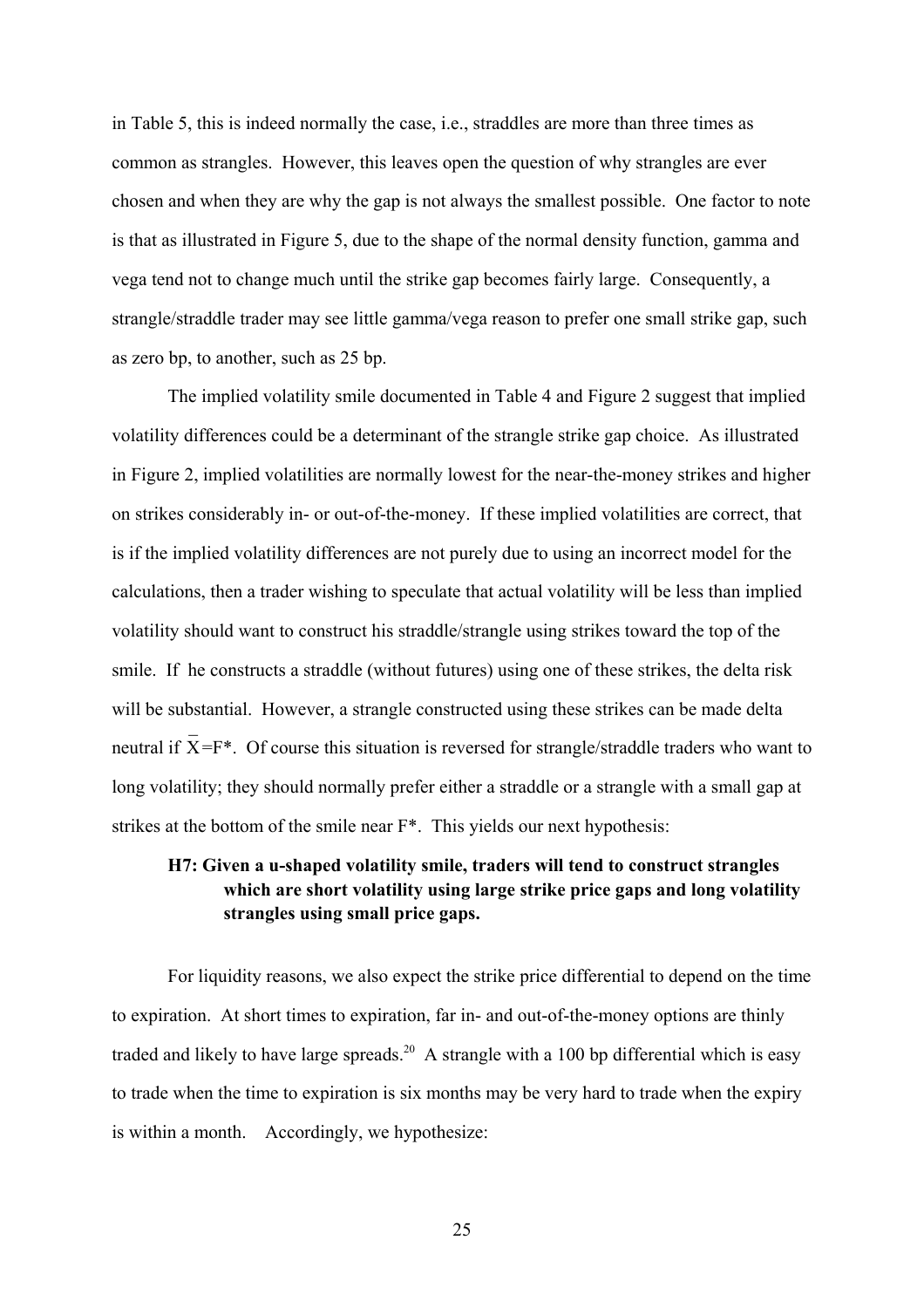### **H8: The strike price gap on a strangle will tend to be directly related to the time to expiration.**

#### *V.2. Strangle Results.*

The results for hypotheses H6 and H6b match our straddle results. Most strangle traders choose strikes whose geometric mean.  $\overline{X}$ , is close to the current futures price whether or not this is the Black delta minimizing pair. In other words, H6 is rejected in favor of H6b. For a given strike price differential, in 57.0% of our observations, strangle traders choose the strike pair at which the Black delta is minimized. However, in 67.2% they choose the pair whose geometric mean is closest to F. The average difference between the geometric mean and F\* is -9.8 basis points while the average difference between the geometric mean and F is considerably lower (though still significantly different from zero) at -2.3 basis points. In 63.2% of the observations, the geometric mean strike is closer to F than it is to  $F^*$ , a percentage which is significantly greater than 50% at the .0001 level.

According to the Black model, a straddle's Black delta is minimized by choosing a strike as close to F\* as possible while a strangle's delta is minimized by choosing strikes whose geometric mean is as close to F\* as possible. Our results for both straddles and strangles indicate that instead straddle/strangle traders seek strikes which are close to the underlying futures, F, a strategy which yields a low delta though not always the smallest. In other words, traders seem to be following a simpler rule of thumb which works well, if not perfectly.

According to our analysis above, to minimize the Black delta, strangle traders should compare the strikes' *geometric* mean with F\*. If traders are applying a simpler rule of thumb to the latter half of this equation, one wonders whether they are applying a similar rule of thumb to the other half as well. Consequently, we ask if they tend to choose the strike pair whose *arithmetic* mean, rather than the geometric mean, is as close as possible to F. Evidence indicates that a majority are. In 54.3% of our observations the arithmetic mean is closer to F than the geometric mean - a proportion that is significantly greater than 50% at the .05 level. In summary, most straddle traders seek strikes which are approximately equal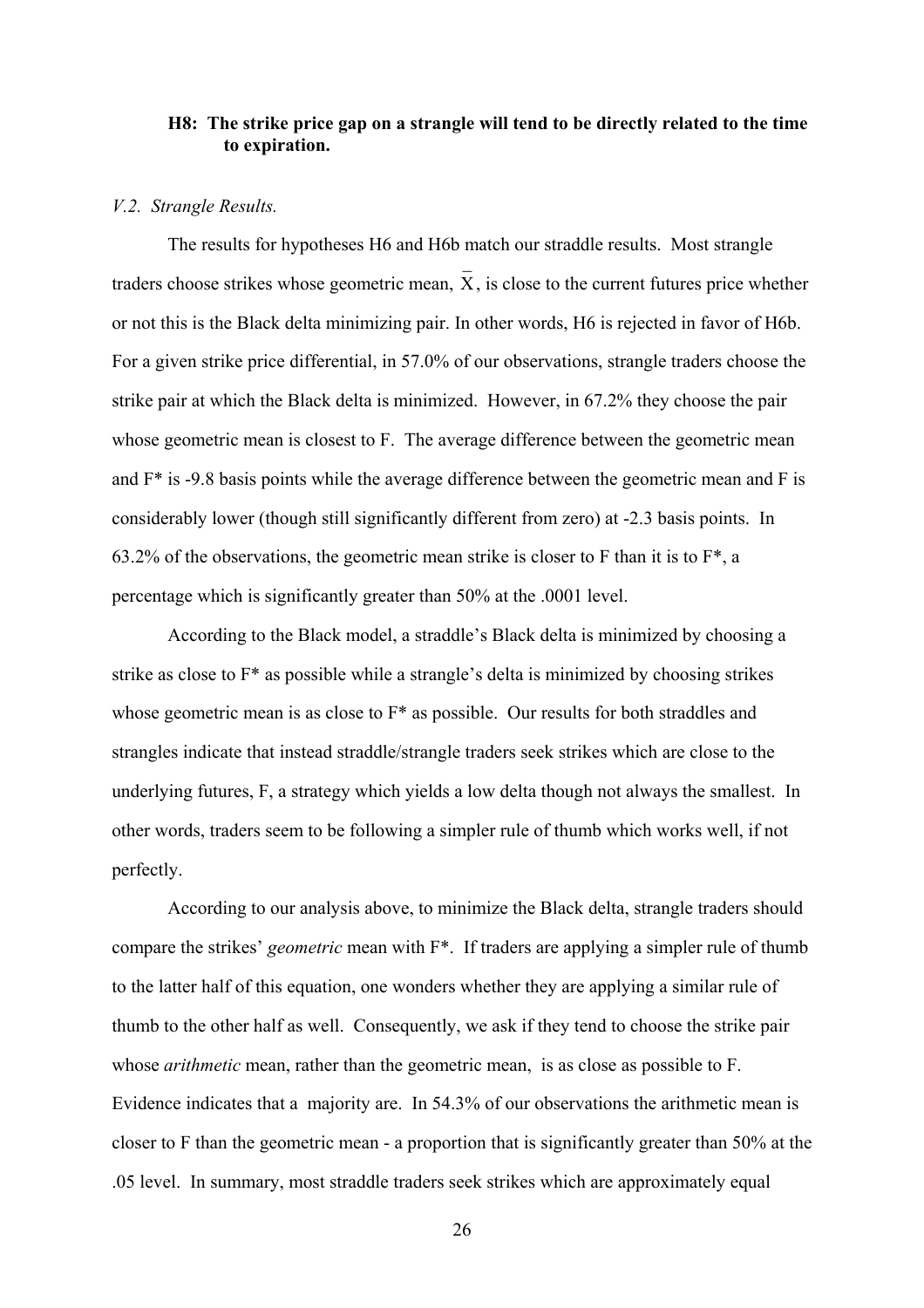distances from the underlying asset's price, a strategy which results in a low absolute Black (and BW) delta - but not always the minimum possible delta.

Turning to the strike price differential question, characteristics of strangles stratified by the strike price differential are reported in Table 8 where we also repeat the straddle figures from Table 6. We divide the 530 strangles into the following strike gap buckets: 25 basis points or less (mostly 25), 26 to 50 bp (mostly 50), 51 to 100 bp (mostly 75 or 100), and over 100 bp. Conclusions regarding hypotheses H7 and H8 depend on whether or not straddles are included in the sample. In H8 we hypothesized that because of the supposed illiquidity of far-from-the-money strikes at short expiries, the strike price gap and the strangle expiry would be positively related. Excluding straddles, this hypothesis is confirmed. As reflected in Table 8, time to expiry and the strike price gap are positively and significantly (.0001 level) correlated. Straddles, which of course may be viewed as strangles with a zero price gap, fail to follow this pattern. Their average time to expiration is 7.94 months versus 5.04 months for strangles in general. Since, H8 was based on the supposed illiquidity of farfrom-the-money strikes, it is not surprising that it would fail to hold for straddles but the fact that straddles actually tend to have longer expiries is. A possible explanation is explored in section VI below.

For H7, the reverse is true: the evidence tends to support H7 if we include straddles but not if we examine strangles only. In H7 we hypothesized that because of the U shaped volatility smile, traders would tend to choose large strike gaps for short volatility positions and small gaps for long volatility positions. Consistent with H7, the percentage of short positions is 53.9% for straddles and 63.0% for strangles - figures which are significantly different at the .0001 level. However, the pattern within the strangle category is not consistent with H7. As shown in table 8, the percentage of short positions is fairly constant for gaps of 25 to 100 basis points (actually declining slightly) and then falls sharply for the largest gaps of over 100 basis points. Since the latter should represent gaps far up both sides of the smile, these are the strangles which we would have expected to be most heavily short but long positions actually predominate slightly.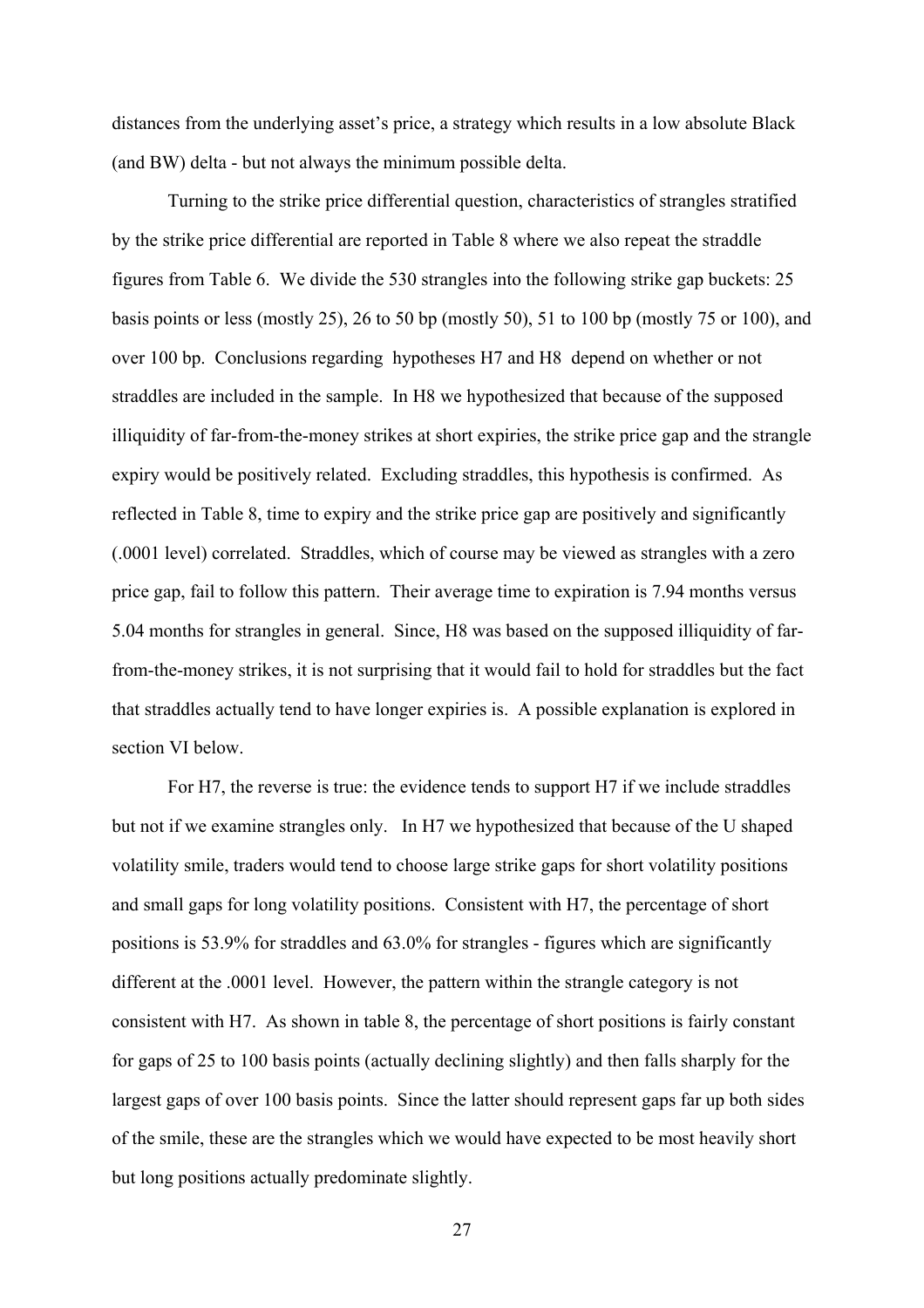Differences in time-to-expiration make univariate tests of H7 suspect. As shown in Table 4, the smile is more pronounced at shorter maturities than at long so a gap of say 25 basis points is fairly far up the sides of the short-term smile in Figure 2 but near the bottom of the long-run smile in Panel b of Table 4. Since time to expiration tends to be longer for the larger gaps in Table 8, this could conceivably explain why H7 is not confirmed in Table 8. To test H7 controlling for time-to-expiration, we regress (excluding straddles) the chosen strangle strike price differential, GAP, on (1) the time-to-expiration, TIME, and (2) a buy/sell dummy,  $B/S$  which = 0 if the strangle is bought and =1 if sold yielding:

$$
GAP = 45.7 + .611 \text{ TIME} - 14.7 \text{ B/S}
$$

$$
(11.16) (8.93) (13.75)
$$

where t-statistics are shown in parentheses. Hence, the chosen strike price differential is significantly related to both strangle's expiry and to whether the trader buys or sells the straddle but the latter relationship is opposite to our hypothesis 7. For the same expiry, the gap tends to be about 14.7 basis points smaller if the straddle is sold. These results confirm H8 and reject H7.

Hypothesis H7 was based on the presumption that short volatility traders would seek strikes with relatively high implied volatilities while long volatility traders would seek strikes with relatively low implied volatilities. To explore this question more directly, we compared the average implied volatilities for the strangles with a spread of 50 basis points with (1) the implied volatility on a straddle with the same midpoint and (2) a strangle with a 100 basis point strike differential. For example if the strangle's strikes were 6.00 and 6.50, we compared the average implied volatility of these two strikes with the implied volatility at a strike of 6.25 and at the 5.75-6.75 strike pair. This was done separately for short and long positions. No significant differences were observed. In summary we find no evidence that the strangle trader's strike choice is related to implied volatility differences - the smile.

As we have seen above, for a given expiry and mean strike, the price and expected payoff on a strangle are inverse functions of the strike price differential. Consequently, an alternative hypothesis consistent with the observation that strangle gaps tend to be smaller on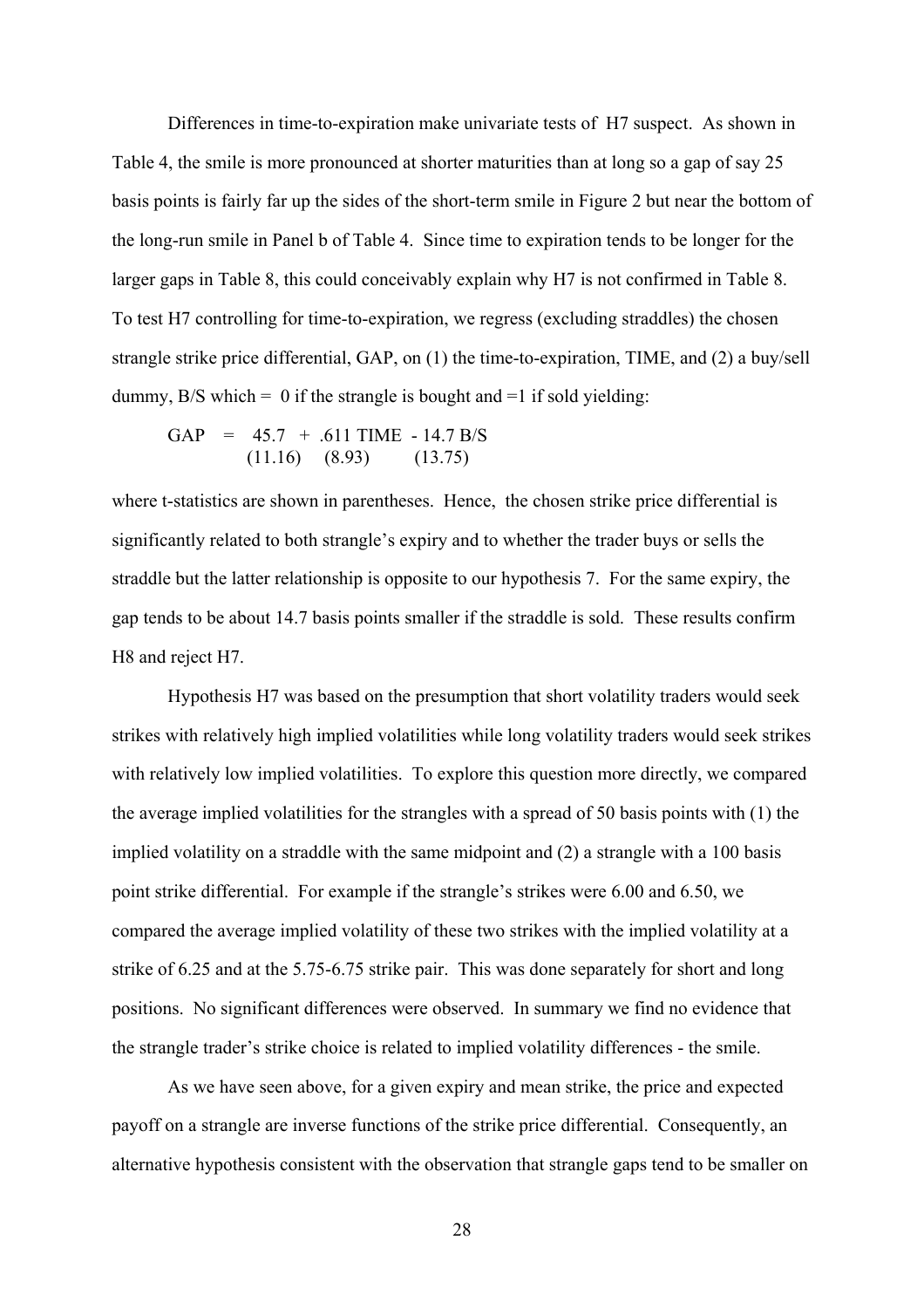long positions would be that traders who are buying strangles (long positions) seek to minimize the price by making the strike gap large while those who are selling strangles (short) seek to maximize the price by making the gap small. Of course, for the same expiry, the expected payoff at expiration is proportional to the price so the price advantage is offset by an expected payout disadvantage. Also while the strangle results are consistent with the price minimization argument, the straddle results are not.

Aside from hypotheses 7 and 8, there are other interesting patterns in Table 8. First, for all gaps, the deltas are fairly low reflecting the fact that whatever the size of the gap, strangle traders tend to center the strangle at F. Second, as it must,  $n(d)$ <sub>c</sub> declines as the gap is increased falling from .766 for gaps of 25 basis points or less to .456 for gaps of more than 100 bp. For a given expiry, this means lower gammas, vegas, and thetas as the gap is increased. However, since vega is a positive function of time to expiration while gamma and theta are inverse functions, they do not decline monotonically in Table 8.

#### **VI. Straddles versus Strangles**.

#### *VI.1. Determinants of the straddle/strangle choice*.

Finally, we look more closely at the straddle/strangle choice question. Since a straddle may be viewed as a strangle with a zero strike price differential, the discussion in section V.1. of the strangle strike gap also applies to the straddle-strangle choice issue. Based on that analysis, we would expect straddles to be more popular in general since delta neutral straddles have larger gammas and vegas than delta neutral strangles with the same expiry. Similarly, applying hypothesis H7 to the straddle/strangle choice decision and assuming the usual U-shaped smile implies that strangles should be relatively more attractive for short positions and straddles for long..

The fact that strikes are only traded in increments of 12.5 or 25 basis points introduces another element into this choice. If F\* is close to one of the traded strikes, then a straddle at that strike will have a lower absolute delta than a strangle using that as one of the strikes. However, if F\* is approximately midway between two strikes, a strangle based on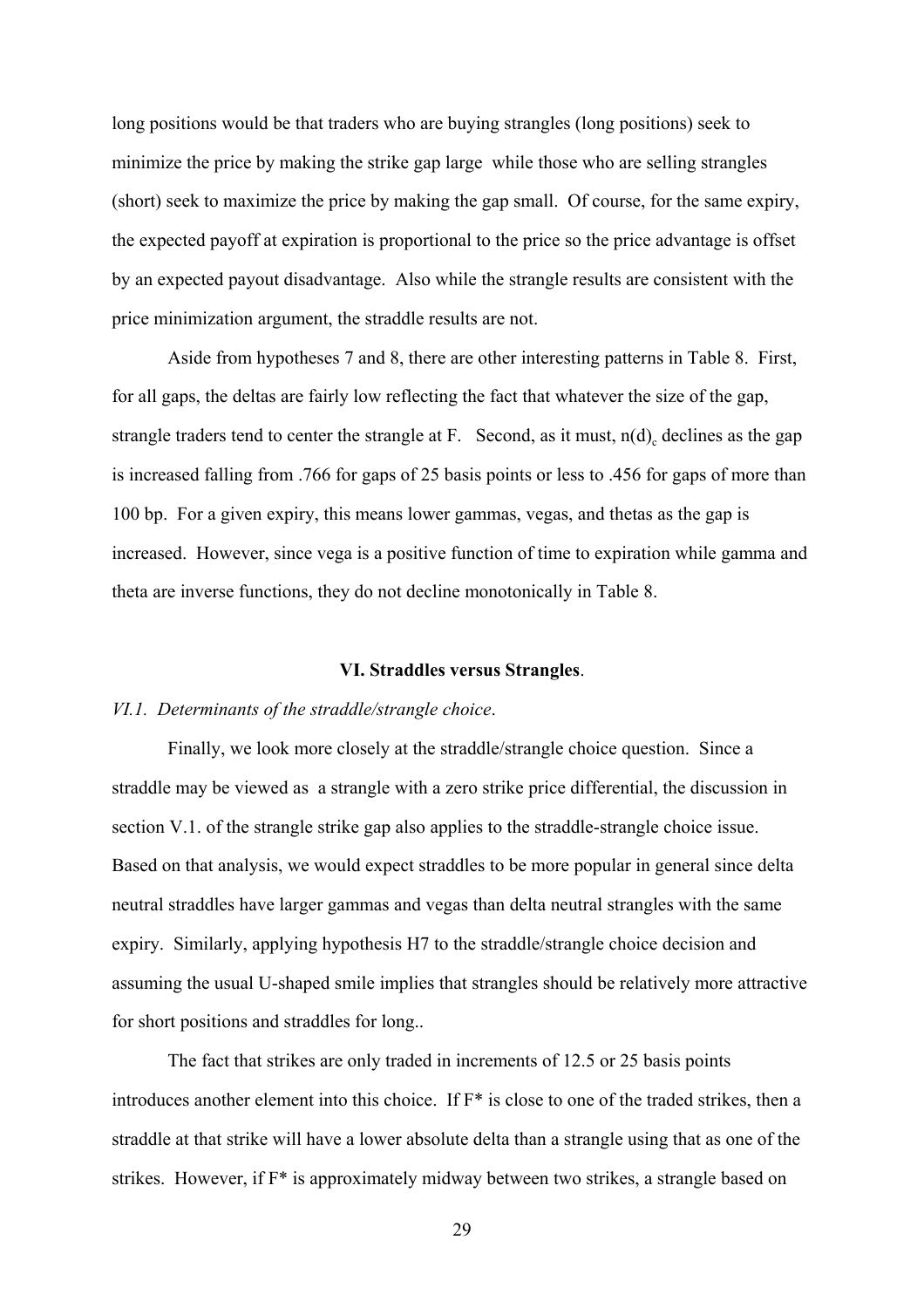those two strikes will have a lower delta than a straddle based on either strike alone. For instance, suppose  $\sigma$  = .16, t = .500 years (6 months), r=.065, and F=6.60 so F<sup>\*</sup>= 6.64. If  $X=6.50$ , the delta of the straddle is 0.147. If  $X=6.75$ , the straddle's delta is -0.109. However, since the geometric mean of the two strikes is 6.62 which is close to  $F^*=6.64$ , the delta of the strangle using these two strikes would be only 0.019. Presuming that approximate delta neutrality is important to volatility traders, we expect them to choose the combination, straddle or strangle, with the lowest absolute delta yielding the hypothesis:

### **H9: Volatility traders will tend to choose a straddle when F\* is close to a traded strike and a strangle when F\* is approximately midway between two traded strikes.**

Given our previous results, we also test an alternative based on F instead of F\*:

# **H9b: Volatility traders will tend to choose a straddle when F is close to a traded strike and a strangle when F is approximately midway between two traded strikes.**

To test H9 (H9b) we form a sample of all 124 (111) strangles with a strike price differential of 25 basis points where F (F\*)is between the two strikes. Those cases when the strikes are quoted in 12.5 basis point increments are converted to 25 basis point basis by doubling the spreads between F (or F\*) and each strike.. We then divide the 25 basis point differential between  $X_p$  and  $X_c$  into five 5 basis point regions:  $(X_p, X_p+.05)$ ,  $(X_p+.05, X_p+.10)$ ,  $(X_p+10, X_p+15)$ ,  $(X_p+15, X_p+20)$ ,  $(X_p+20, X_c)$ . According to H9 (H9b), we should observe more strangles when  $F^*(F)$  is falls in the middle quintile,  $(X_n+10, X_n+15)$ , and few when it falls in the first and fifth quintiles. If the null that the straddle-strangle choice is unrelated to whether F or  $F^*$  is close to or between traded strikes is correct, then the strangles should be roughly equally distributed over all five quintiles. Results are reported in Figure 6. The distribution of F\* relative to the strikes conforms to H9 in that we observe relatively few strangles with F\* in the first and fifth quintiles and the null that F\* is randomly distributed across the quintiles is rejected at the .01 level . However, contrary to H9 there are more observations in the fourth quintile than in the third and more in the fifth than in the second.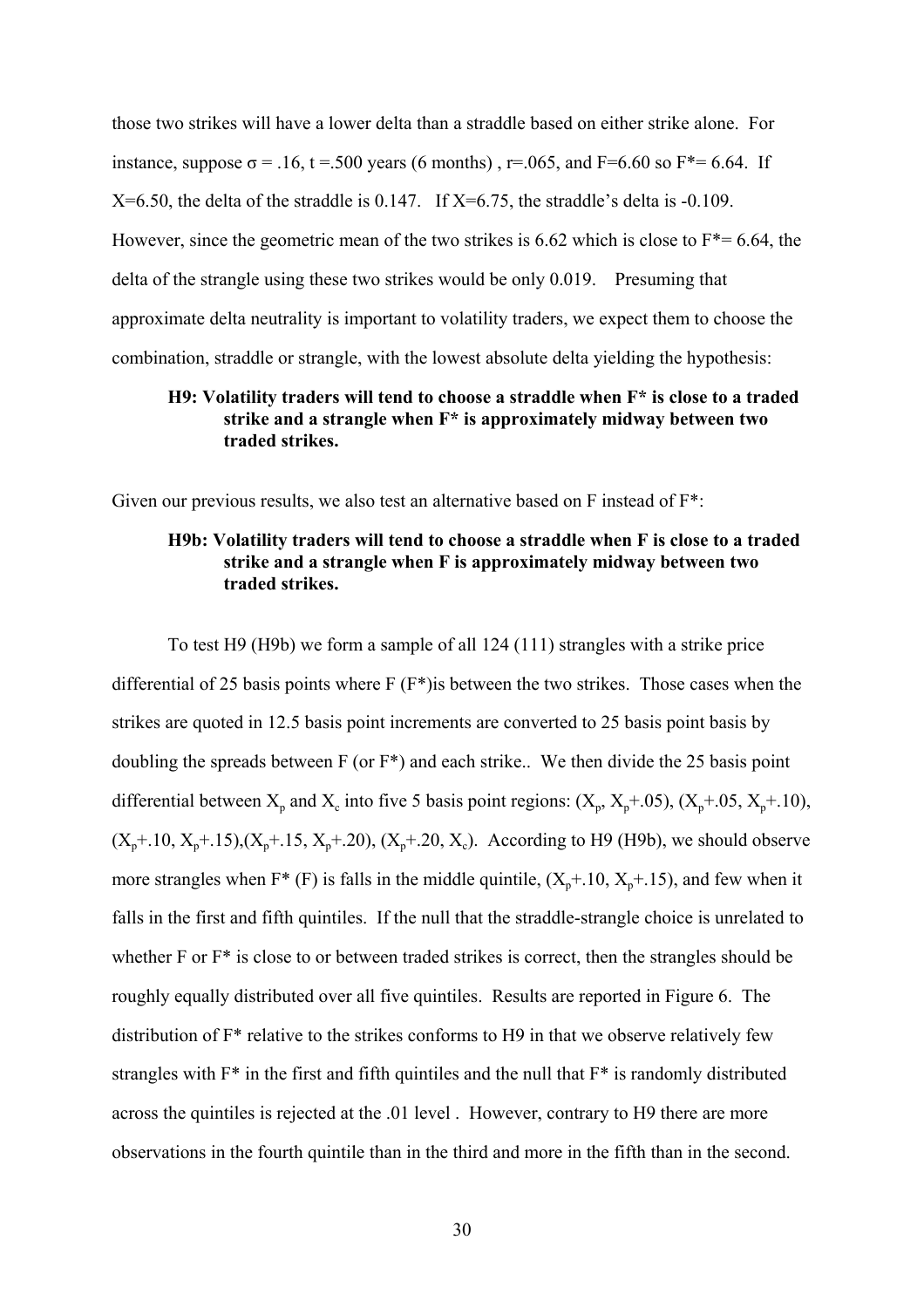The data are more consistent with H9b. There are very few observations in which F falls in the first and fifth quintiles and the distribution is reasonably symmetric. The null that the distribution is random is rejected at the .01 level.

Turning next to straddles, we form samples of at-the-money straddles defined as straddles where F (or  $F^*$ ) is within 12.5 basis points of the chosen strike, X, and form quintiles:  $(X-125, X-075)$ ,  $(X-075, X-025)$ ,  $(X-025, X+025)$ ,  $(X+025, X+075)$ ,  $(X+075, X-075)$  $X+125$ ). H9 and H9b imply that we should observe more straddles when  $F^*$  or F respectively is close to X, i.e. the middle quintile, and few when F\* or F is far from X, i.e., in the first and third quintiles. Results are shown in Figure 7. In both cases, the null that the straddles are randomly distributed is rejected at the .01 level but the results are clearly more consistent with H9b - that is traders are more likely to construct a straddle than a strangle when the underlying futures is close to a strike.

#### *VI.2. Probit estimations of the straddle/strangle choice.*

Finally, we test hypotheses regarding determinants of the straddle/strangle choice using probit estimations. Our choice variable is coded as 1 for strangles and 0 for straddles so a positive coefficient implies that an increase in the variable means that a strangle design is more likely to be chosen. According to hypothesis H9 (H9b) a straddle design is more likely to be chosen when  $F^*$  (F) is close to a traded strike so to test these hypotheses we include the variables  $Z^* = |F^* - \text{closest strike}|$  and  $Z = |F - \text{closest strike}|$ . Hypotheses H9 and H9b imply positive coefficients for Z\* and Z respectively. Since, hypotheses H9 and H9b apply to cases when the underlying futures is close to or between two strikes, to test these hypotheses, we restrict our straddle/strangle sample to (1) all strangles where the gap between the two strikes is 25 (or 12.5 adjusted to 25) basis points and either F or F\* is between the two strikes, and (2) all straddles at either of the two (to avoid a sample selection bias) strikes closest to F or F\*.

Due to the normal shape of the implied volatility smile, hypothesis H7 implies that strangles are more likely to be chosen if the trader is taking a short position. In other words,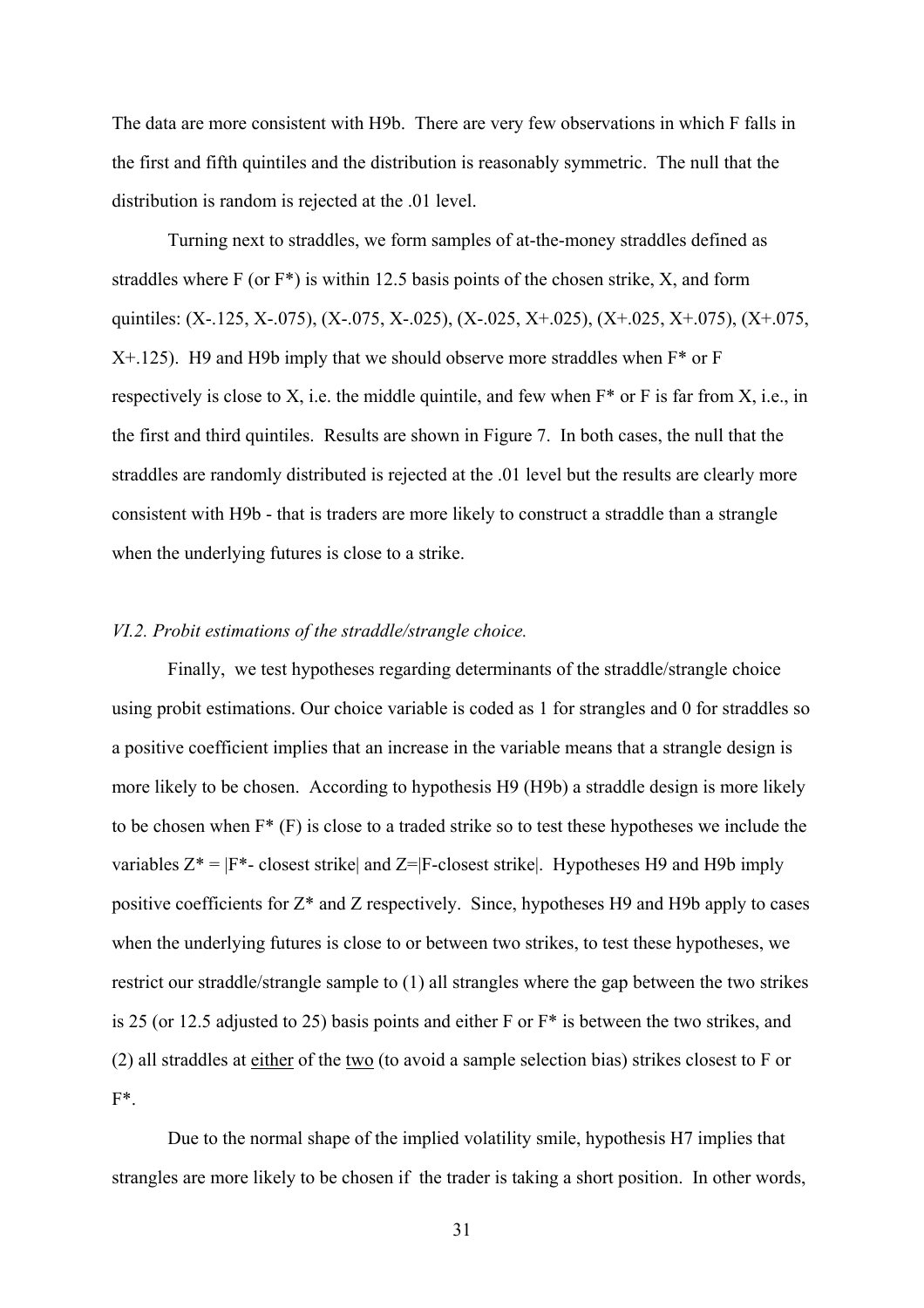given that traders prefer straddles and strangles centered at the money, if taking a long position, they should prefer to long the at-the-money strike due to its low implied volatility so will choose a straddle. If taking a short position, they should prefer to short the awayfrom-the-money strikes. To do this and keep the position delta neutral, they would need to use a strangle. To test this we include a long/short variable, LS, which is equal to 0 for a long position and 1 for a short. H7 implies a positive coefficient. Since the sample is restricted to close-to-the-money strikes, we don't expect hypothesis H8 to be relevant here but given the time-to-expiration differences observed in Table 8, we include time-toexpiration, TTE (measured in years) as a control variable.

Results are presented in the column labeled Model 1 in Table 9. Hypothesis H9b is confirmed at the .001 level while H9 is not. In other words, traders tend to choose straddles when the underlying futures is close to a traded strike and a strangle when it is not. This is consistent with our hypothesis that traders seek designs which are close to (but not exactly) Black delta neutral.

Because delta is more sensitive to the difference between the strike price and the underlying asset price at shorter maturities (in other words gamma is larger at shorter maturities) we would expect  $Z$  (and/or  $Z^*$ ) to be more important at shorter expirations. For example, suppose as in our earlier examples,  $\sigma$ =.16 and r=.065. Suppose further the underlying LIBOR rate is such that  $F^*=6.625$  or halfway between the strikes of 6.50 and 6.75. At a three month expiry, the absolute deltas of straddles constructed using either strike are about .18 while a strangle based on the two strikes is roughly delta neutral. If the time-toexpiration is one year, the absolute deltas of the straddles using either strike are roughly half as large (.09) so whether the trader uses a straddle or a strangle is not as important. Accordingly we would expect the variables  $Z$  and/or  $Z^*$  to be more important at shorter expiries. This could also explain why we tend to observe longer expiries on straddles - that traders normally prefer straddles but switch to strangles at the shorter maturities if the underlying asset price is roughly halfway between two strikes.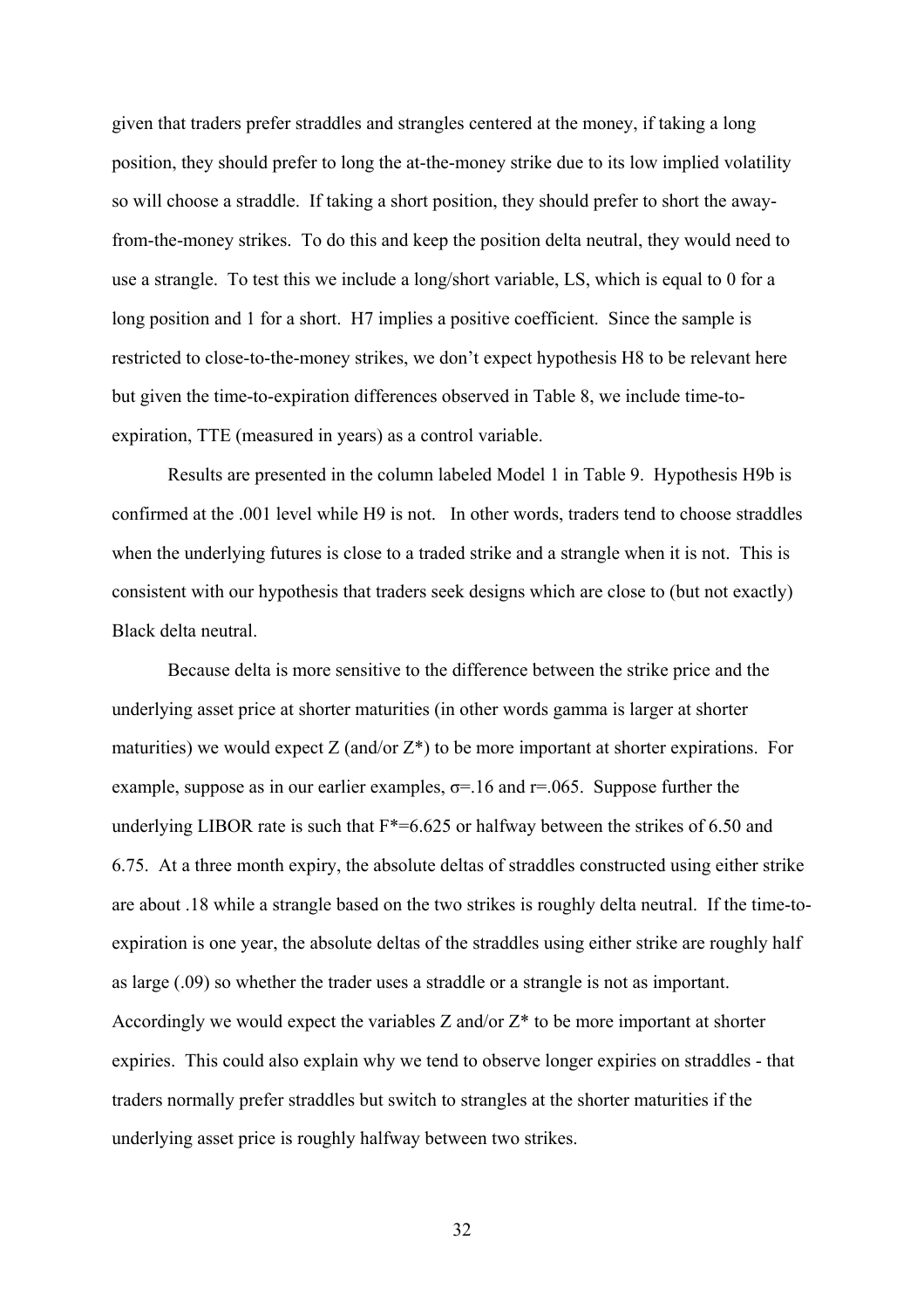To test this hypothesis, we add the interaction variable TTE\*Z to the probit. Given our hypothesis that Z matters more at shorter expiries, a negative coefficient is expected. Results are shown in the column labeled Model 2 in Table 9. There is weak evidence to support our hypothesis in that the interaction variable's coefficient is negative and significant at the .10 level.

Supporting H7, the coefficient of the L/S variable is positive and significant at the .05 level implying that volatility traders tend to choose strangles for short positions and straddles for long positions. Since this is the first evidence we have found indicating that volatility traders may prefer to long options with low implied standard deviations and short those with high ISD's we decided to explore it further. If traders view implied volatility differences as genuine, i.e., not due to calculation errors, and seek to exploit them, we would expect any tendency to use straddles for long positions and strangles for short positions to be stronger when the smile is steeply sloped. To test this, we measure the slope of the smile as the ratio of implied volatilities at away-from-the-money strikes to those at at-the-money strikes. Specifically, we calculate the average implied volatility,  $V_1$ , that day at strikes within 20 bp of the underlying futures, and the average implied volatility of all traded off-the-money strikes,  $V_2$ , and then calculate the smile slope,  $V_2/V_1$ <sup>21</sup> We then define

SMILE =  $V_2/V_1$  if the straddle/strangle position is long and

 $= -(V_2/V_1)$  if the straddle/strangle position is short.

The hypothesis that the tendency to use straddles for long positions and strangles for short will be stronger when the slope of the smile is steep implies a negative coefficient.

Results are reported in the final column of Table 9. As shown there the SMILE variable is insignificant and has the wrong sign so there is no evidence that the tendency to use straddles for long positions and strangles for short is stronger when the slope of the smile is steep. Overall therefore we conclude that there is little evidence that implied volatility differences influence volatility trade design.

#### **VII. Summary and Conclusions**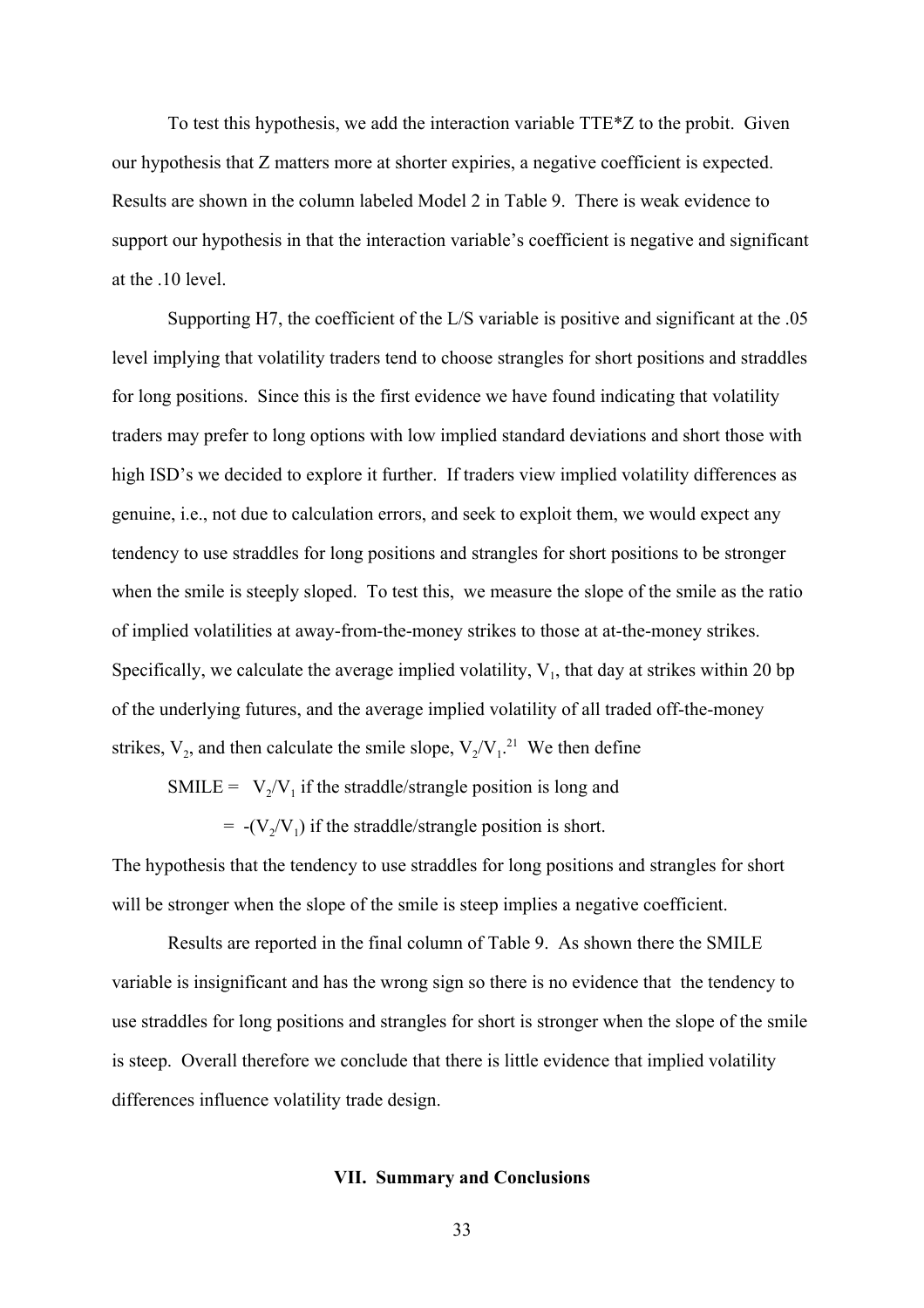Despite the fact that they are discussed in every derivatives text, are extensively covered in the practitioner literature, and are actively traded, volatility trades such as straddles, strangles, and butterflies have received no attention in the finance research literature. Using data from the Eurodollar options market we have attempted to fill this gap.

Our study had two main objectives. The first was to compare the properties of the various volatility trades and document their popularity. Based primarily on likely transaction costs and their "Greeks," we expected straddles to be most popular volatility trade followed by strangles. This hypothesis was confirmed with straddles accounting for 73% of volatility trades and strangles 21%. Butterflies were a distant third at roughly 5% while guts, iron butterflies, and condors collectively accounted for only about 1.5%.

Our second objective was to examine the design on the two more popular strategies: straddles and strangles. Here we find that achieving approximate delta neutrality is important to most traders of straddles and strangles. In constructing straddles, volatility traders tend to either choose the strike closest to the underlying futures price, F, which results in a low delta according to the Black and Barone-Adesi-Whaley (BW) models or to combine the straddle with futures in a ratio which achieves delta neutrality. Likewise, most strangle traders choose a configuration in which the mean of the two strikes is close to F, a strategy which achieves approximate delta neutrality. Finally, in choosing between a straddle and a strangle, we find that volatility traders tend to choose the strategy with the lower delta.

However, our results indicate that most traders seek only approximate delta neutrality. Faced with a choice between the strike or strikes closest to the futures price, F, and those closest to the zero delta price, F\*, traders normally choose the strike (strikes) closest to F even though this strategy results in a slightly larger absolute Black or BW delta. We observe this behavior in both the way straddles and strangles are normally constructed and in the straddle-strangle choice.

In general, the straddle/strangle design which minimizes delta is also that which maximizes gamma and vega so traders are not faced with a tradeoff between these objectives.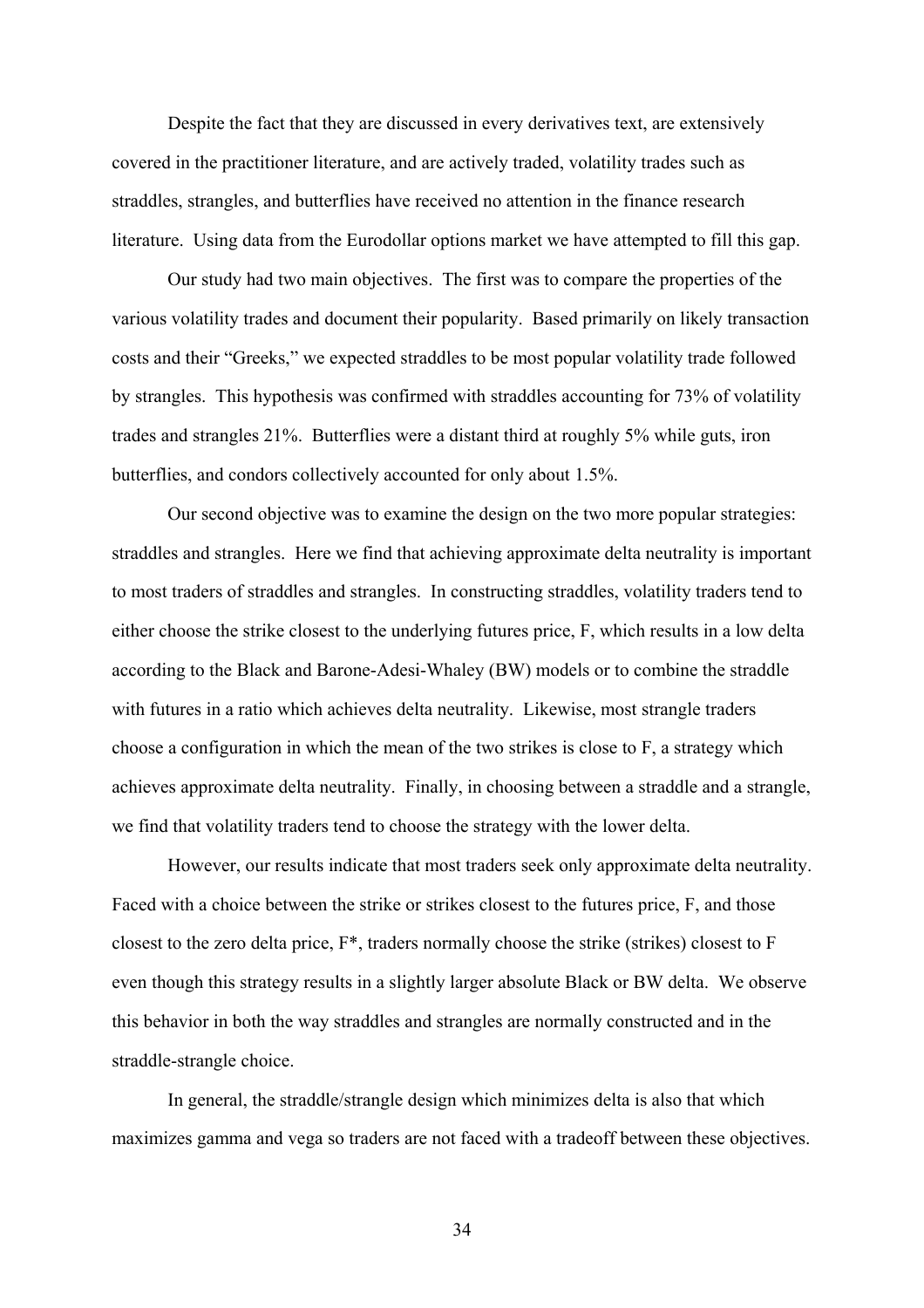We find little evidence that the slope of the smile influences straddle/strangle design, i.e., little evidence that traders tend to short options with high implied volatilities and long those with low implied volatilities. There is a tendency to use strangles for short positions and straddles for long positions which is what one would expect given the usual U-shaped smile in this market but this tendency appears unrelated to the slope of the smile. Moreover, there is no evidence that traders design straddles and strangles to exploit implied volatility differences. This finding that traders apparently do not view implied volatility differences as exploitable is consistent with the view that the implied volatility differences are an artifact of calculation using an incorrect or incomplete model.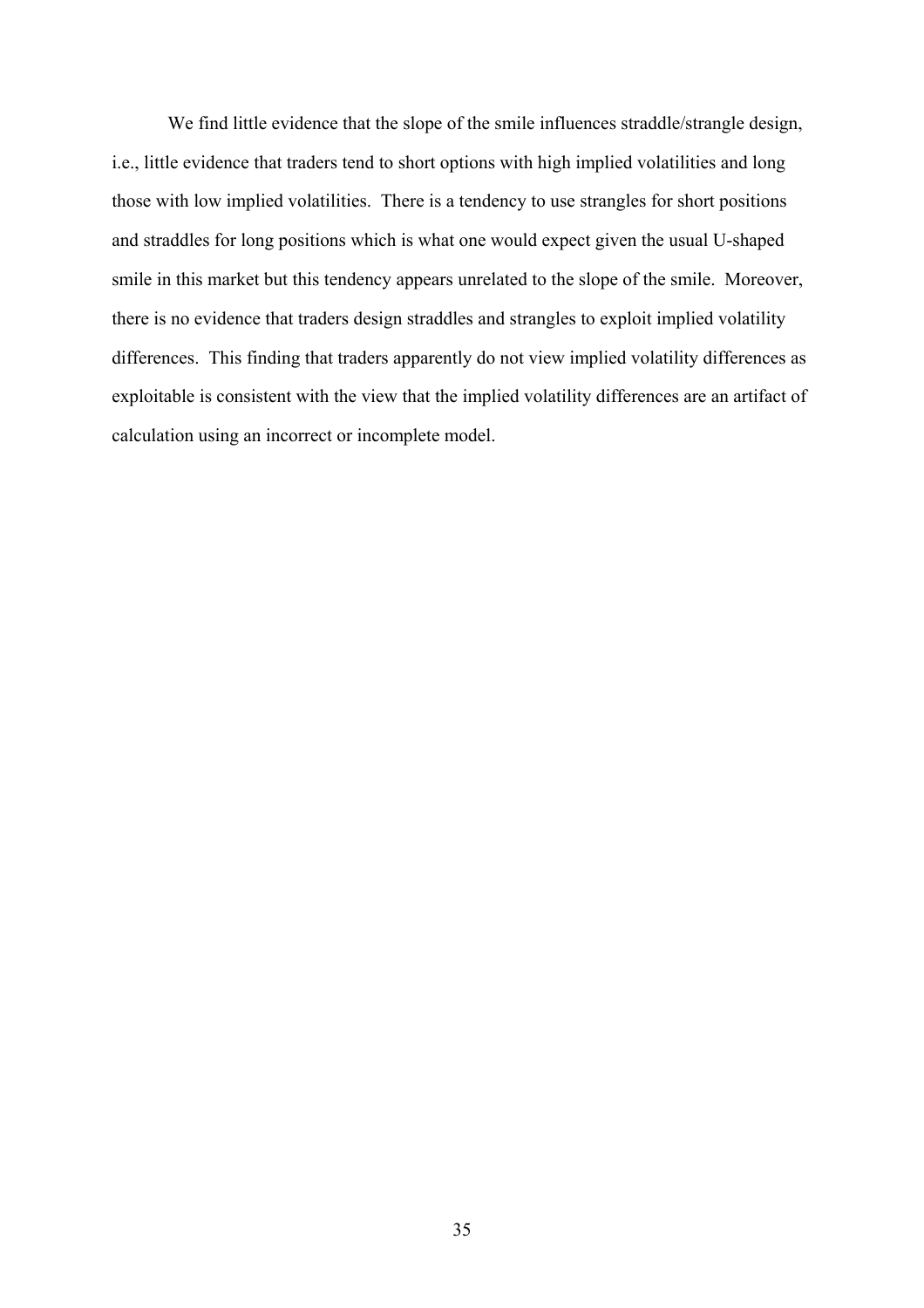

**Payoffs at Expiration on Volatility Spreads and Combinations**. The payoffs at expiration to long volatility positions in six symmetric volatility spreads and combinations are shown as a function of the underlying asset's price.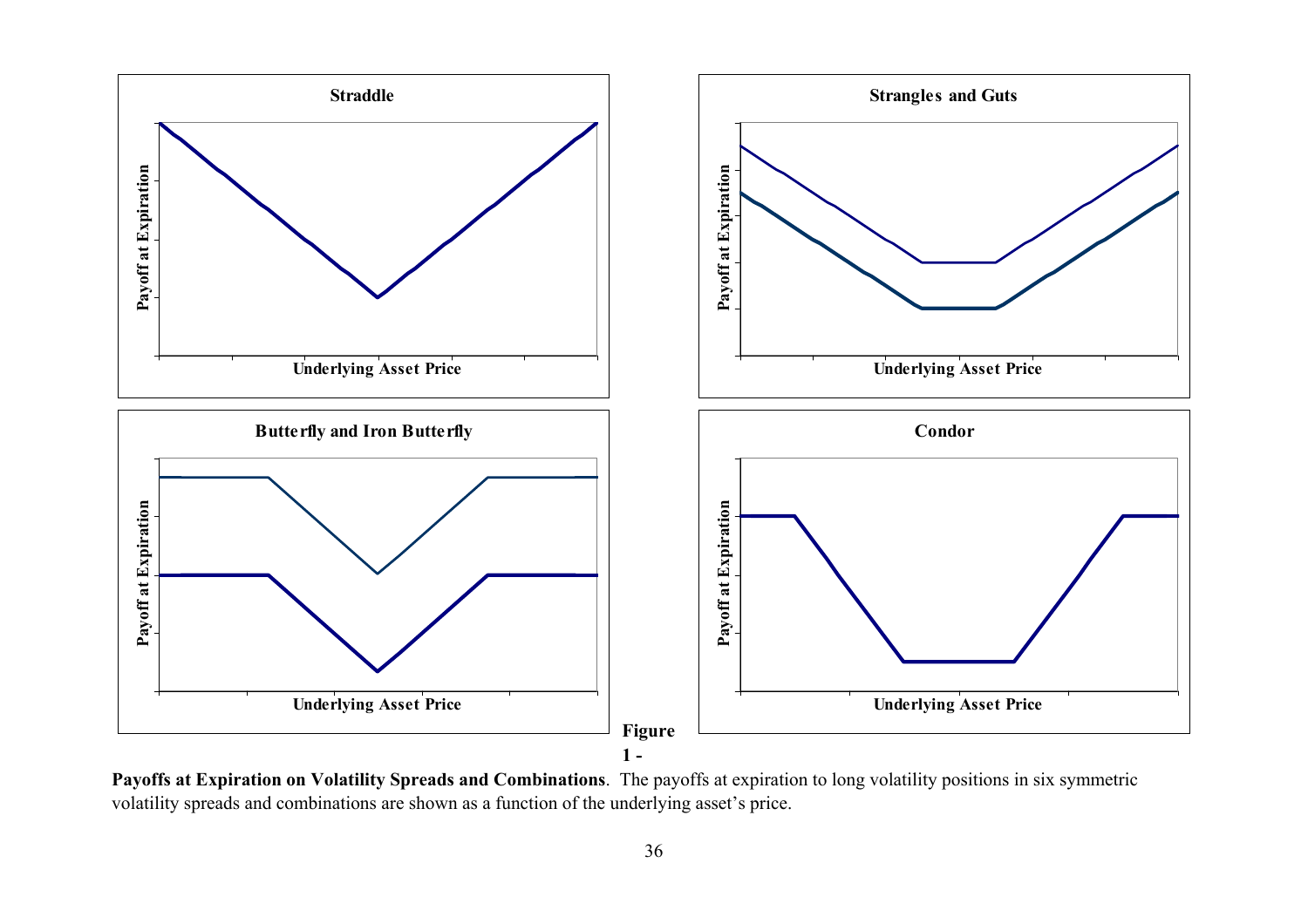

**Figure 2 - The Implied Volatility Smile.** Mean implied standard deviations at various strike prices are reported based daily data for the periods 5/10/94-5/18/95 and 4/18/99-7/31/00. The implied volatilities are those calculated by the CME from option and futures settlement prices. Strike prices are expressed in relative terms as (X/F)-1 where X is the strike price (in basis points) and F is the underlying futures price (in basis points).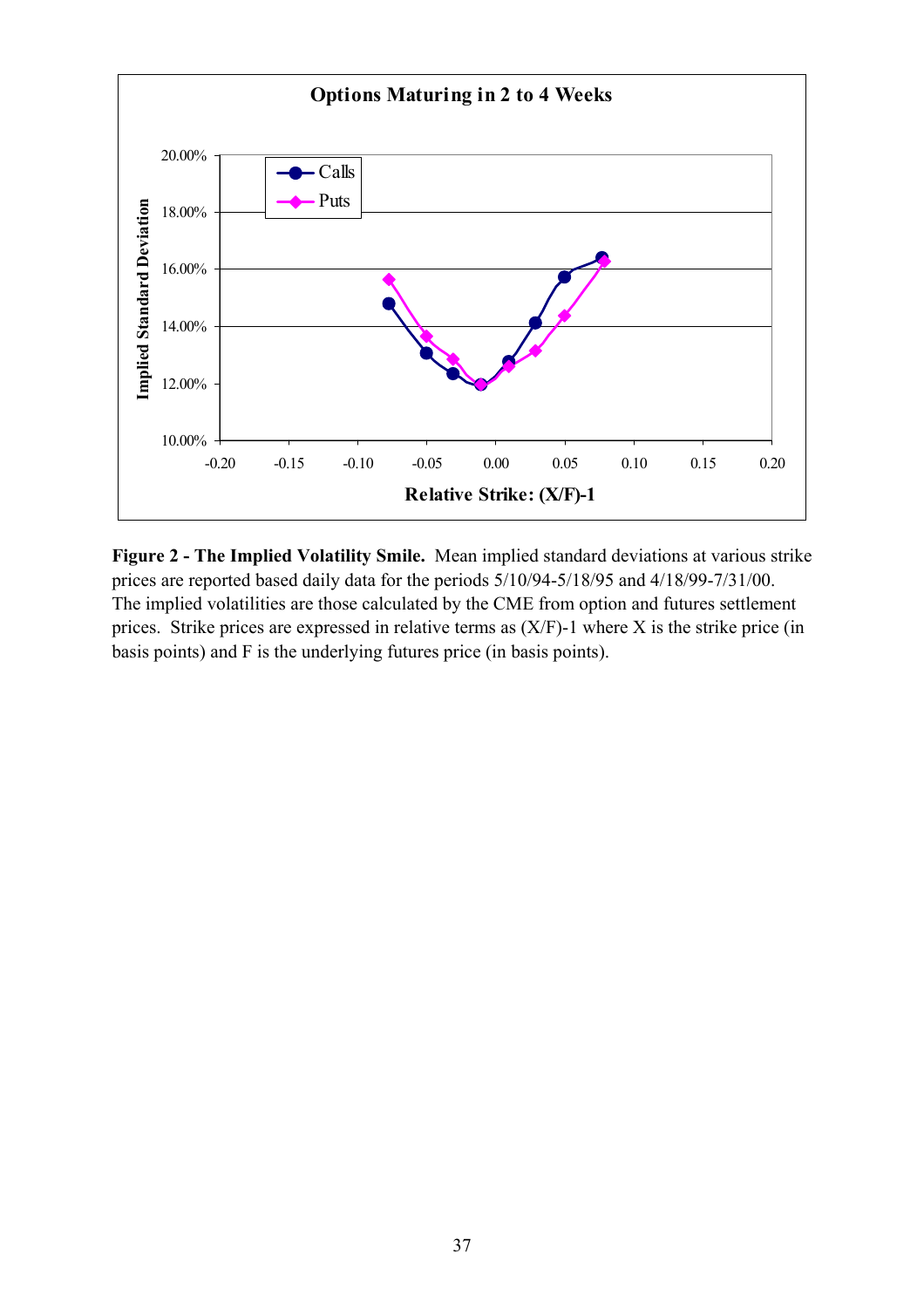

**Figure 3 - The Implied Volatility Term Structure**. Mean implied standard deviations at various times to expiration are reported based daily data for the periods 5/10/94-5/18/95 and 4/18/99-7/31/00. The implied volatilities are those calculated by the CME from option and futures settlement prices.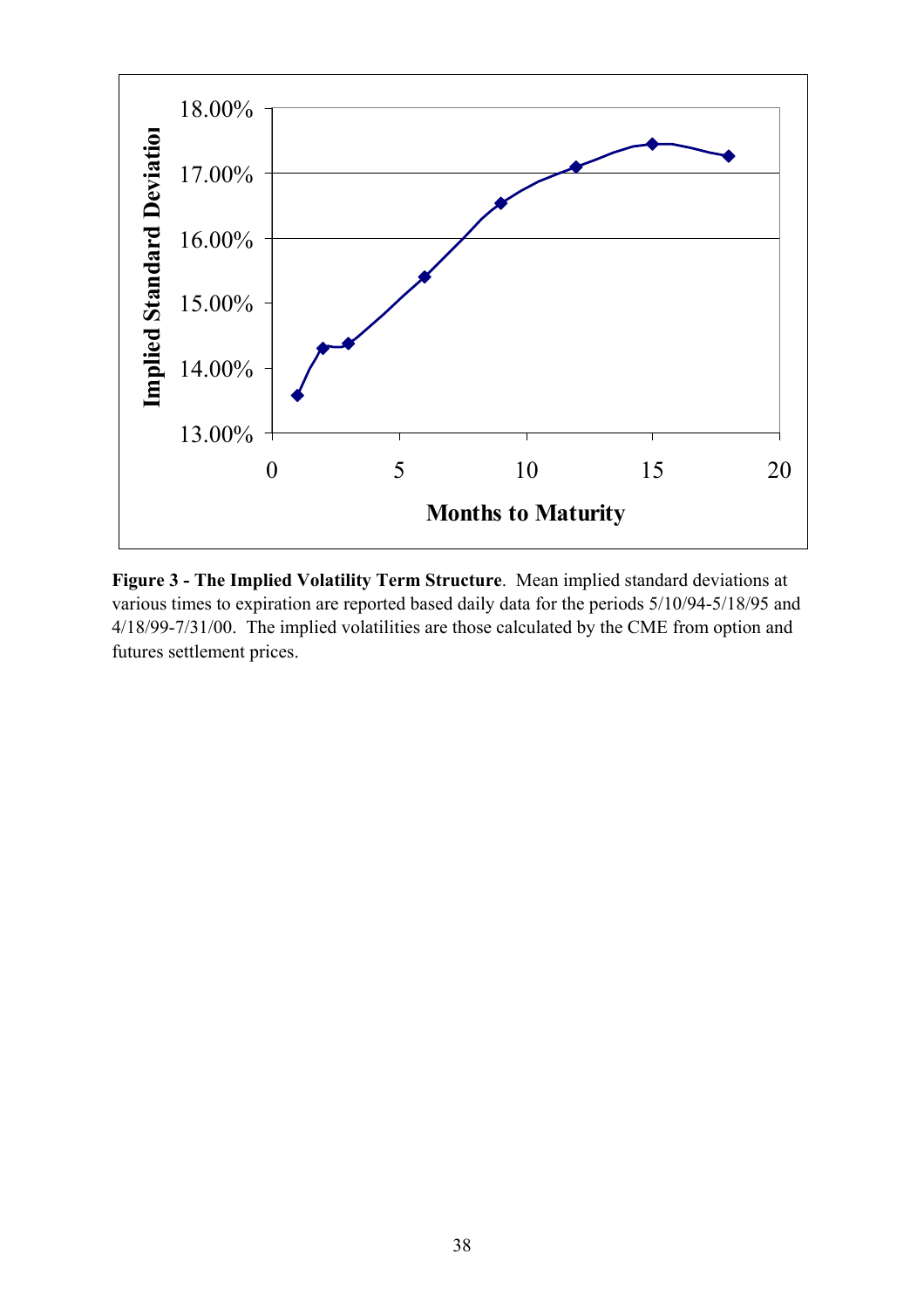

**Figure 4: Straddle Greeks as a Function of the Strike Price.** Delta, gamma, vega, and theta are simulated at different strike prices for a Eurodollar straddle using the Black model for the case when F=6.00, r=6%,  $\sigma$  =.18, and t=.5 (years). The Greeks are expressed as a percent of their maximum values.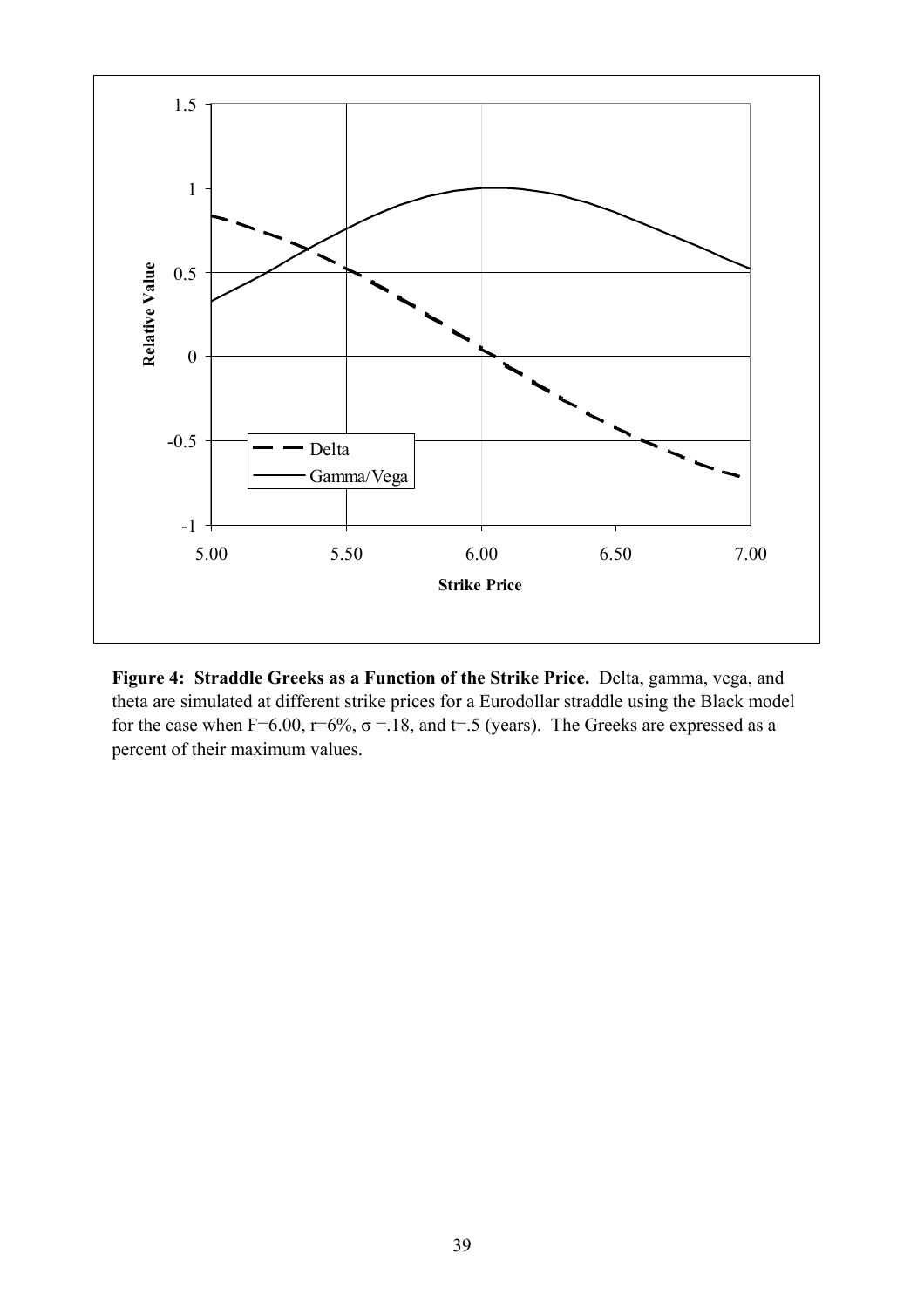

**Figure 5: Strangle Greeks as a Function of the Strike Price Differential.** Combination characteristics are calculated for a Eurodollar strangle as a function of the gap between the two strikes using the Black model for the case when  $r=6\%$ ,  $\sigma=18$ ,  $t=.5$  (years),  $F*=6.0$ , and the mean of the two strikes is 6.0. The parameter values are expressed as a percent of their value when the gap=0 (a straddle).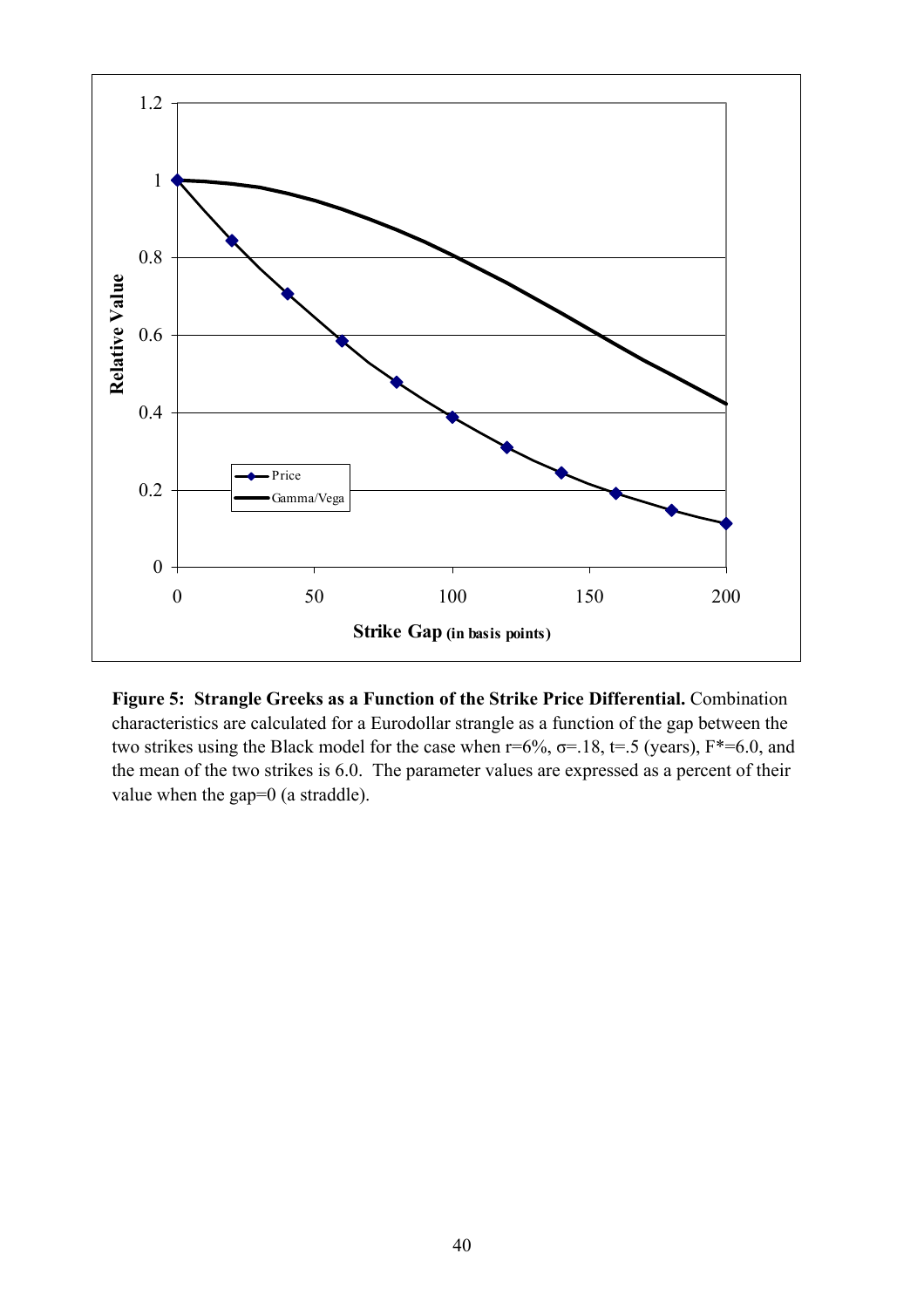

**Figure 6 - F and F\* relative to the strike prices in at-the-money strangles**

Figure 6. The gap in basis points between the two strike prices in close-to-the-money strangles with a 25 bp (or 12.4 adjusted to 25 bp) differential is divided into five 5 basis point quintiles. The number of times the futures price, F, and the zero delta price, F\*, fall in each quintile are shown.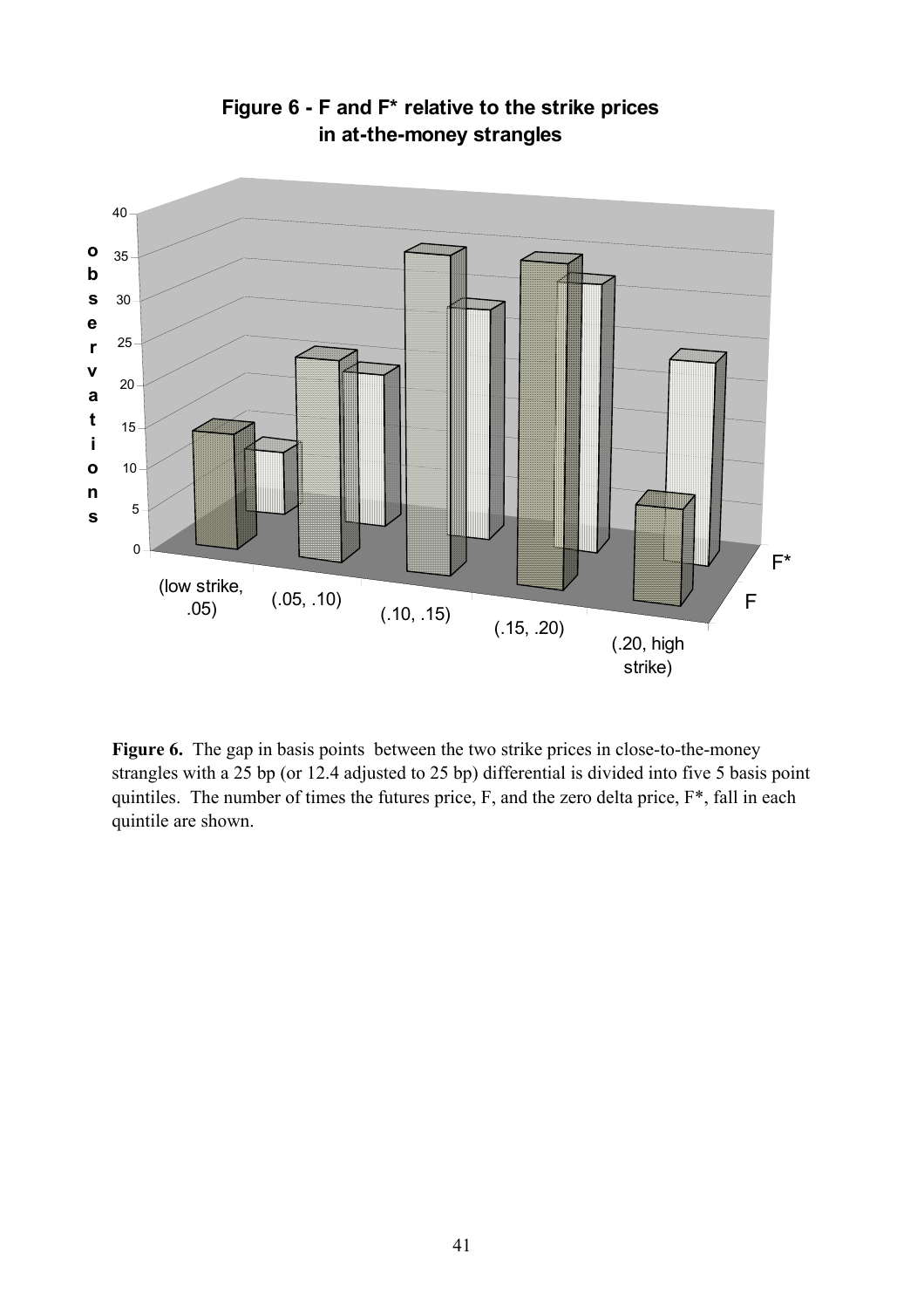

**Figure 7 - F\* and F Relative to the Strike Price in at-the-money Straddles**

**Figure 7** - Statistics on the difference between the strike price and the futures price, F, or between the strike and the zero-delta price, F\*, are reported for at-the-money straddles. The 25 (or 12.5 adjusted to 25) basis point region around F or F\* is divided into five 5-bp subregions and the number of times F or F\* falls in each quintile is reported.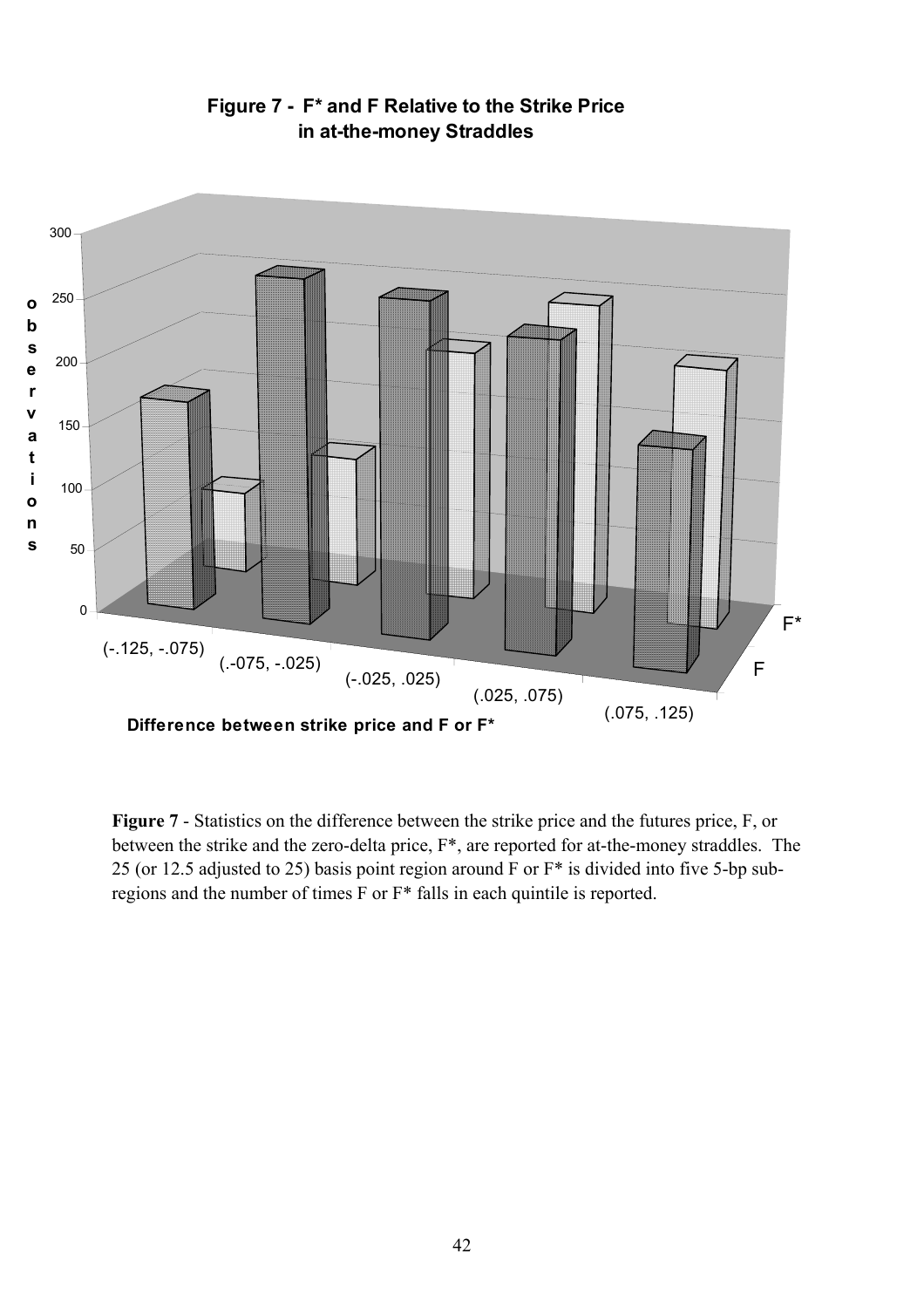# **Table 1 - Volatility Spread Definitions**

Volatility spreads as defined by the Chicago Mercantile Exchange. All descriptions are for long positions and are expressed as one combination unit.. All options in a spread have the same timeto-expiration.

| <b>Name</b>    | <b>Definition</b>                                                                                                     |
|----------------|-----------------------------------------------------------------------------------------------------------------------|
| Straddle       | Buy a call and a put with the same strike price.                                                                      |
| Strangle       | Buy a put and buy a call at a higher strike price.                                                                    |
| Gut            | Buy a call and buy a put at a higher strike price.                                                                    |
| Butterfly      | Buy a call(put), sell two calls (puts) at a higher strike price and buy a call<br>(put) at yet a higher strike price. |
| Condor         | Buy a call(put), sell calls (puts) at two higher strike prices and buy a call<br>(put) at yet a higher strike price.  |
| Iron Butterfly | Buy a straddle and sell a strangle.                                                                                   |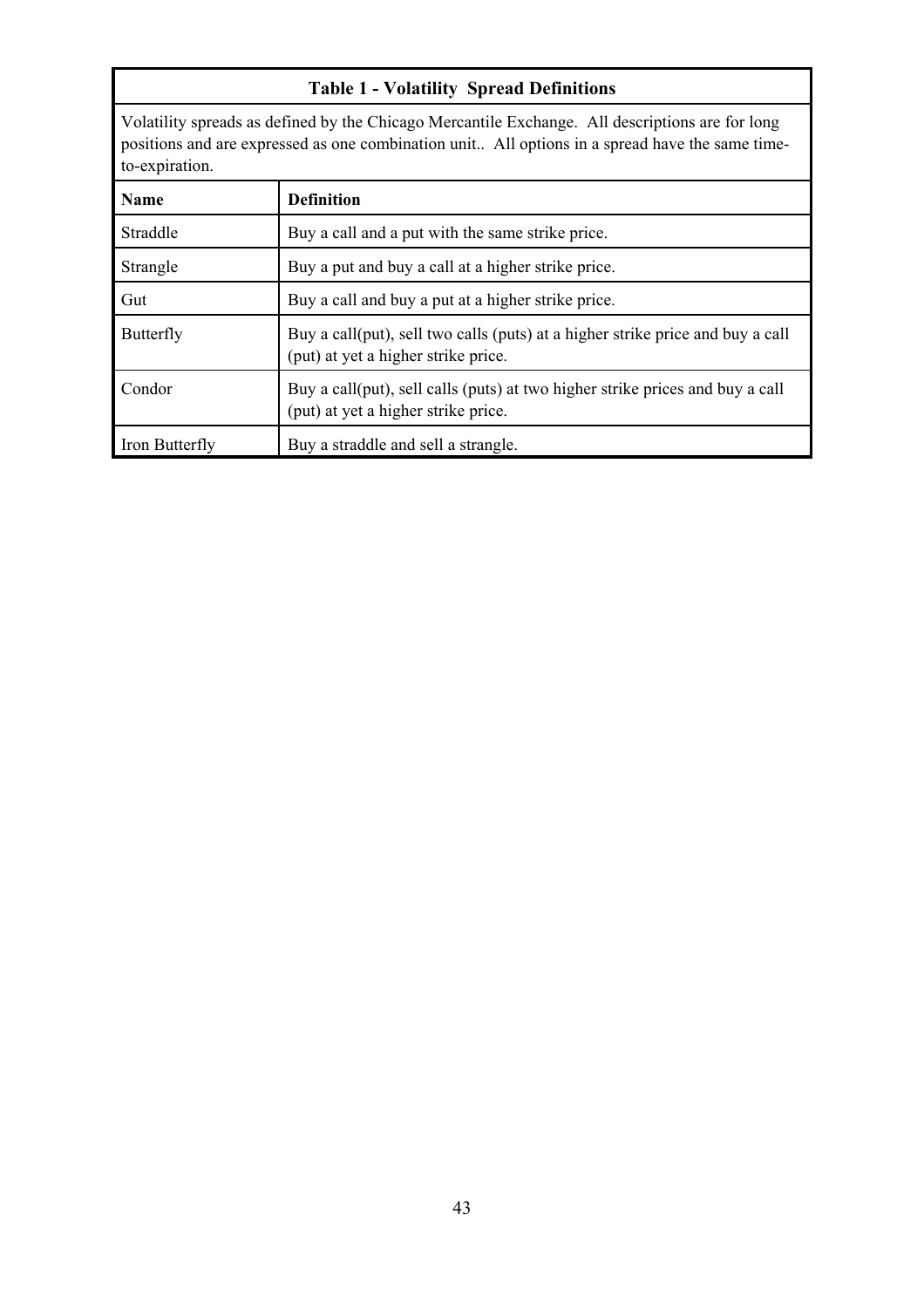# **Table 2 Black Model "Greeks" for Calls, Puts, Straddles, Strangles, and Butterflies**

Derivatives according to Black's options on futures model are presented where: F is the underlying futures price, X the exercise price, P the price of the option,  $\sigma$  the volatility, t is the time-to-expiration, and r is the risk-free interest rate.  $d = [\ln (F/X) + .5\sigma^2 t] / \sigma/t$ . N(.) represents the cumulative normal distribution, and n(.) the normal density. All derivatives are for positions which are long volatility and are reversed for short positions. For straddles and strangles, the subscripts c and p designate the call and put strikes respectively. For butterflies, the subscripts 1,2, and 3 designate the three different options. In this table calls and puts are defined in terms of LIBOR, not 100-LIBOR. In the butterfly expression for delta, it is assumed the spread is constructed using calls.

|                                 | Delta $(MP/MF)$                                                 | Gamma $(MP/MF2)$                                  | Vega (MP/Mt)                                                                                                                               | Theta (MP/M)                                                                     |
|---------------------------------|-----------------------------------------------------------------|---------------------------------------------------|--------------------------------------------------------------------------------------------------------------------------------------------|----------------------------------------------------------------------------------|
| Call                            | $e^{-rt}N(d)$                                                   | $\frac{e^{8at}}{F\sigma\sqrt{t}}n(d)$             | Fe $\frac{8at}{t}$ n(d)                                                                                                                    | $\frac{e^{8rt}F\sigma}{2\sqrt{t}}$ n(d) & rP                                     |
| Put                             | $e^{-rt}[N(d)-1]$                                               | $\frac{e^{8at}}{F\sigma\sqrt{t}}n(d)$             | Fe $\frac{8at}{t}$ n(d)                                                                                                                    | $\frac{e^{8at}F\sigma}{2\sqrt{t}}n(d)$ & rP                                      |
| Straddle                        | $e^{-rt}$ [2N(d)-1]                                             | $\frac{e^{8at}}{F\sigma\sqrt{t}}$ [2 n(d)]        | Fe $\sqrt[8]{t}$ [2 n(d)]                                                                                                                  | $\frac{e^{8at}F\sigma}{2\sqrt{t}}$ [2 n(d) & r(P <sub>c</sub> %P <sub>p</sub> )] |
| Strangle<br>$(\&$ Gut)          | $e^{-rt}$ [N(d <sub>c</sub> )+N(d <sub>p</sub> )-1]             | $\frac{e^{8at}}{F\sigma\sqrt{t}}[n(d_e)\%n(d_p)]$ | Fe ${}^{8rt}\sqrt{t}$ [n(d <sub>c</sub> ) %n(d <sub>p</sub> )]                                                                             | $\frac{e^{8at}F\sigma}{2\sqrt{t}}[n(d_c)\%n(d_p) & r(P_c\%P_p)]$                 |
| <b>Butterfly</b><br>$(\&$ iron) | $e^{-rt}$ [-N(d <sub>1</sub> )+2N(d <sub>2</sub> )-<br>$N(d_3)$ |                                                   | $\frac{e^{8at}}{F\sigma\sqrt{t}}\left[8an(d_1)\%2n(d_2)\&n(d_3)\right]\left[Fe^{8at}\sqrt{t}\left[8an(d_1)\%2n(d_2)\&n(d_3)\right]\right]$ | $\frac{e^{8at}F\sigma}{2\sqrt{t}}[8an(d_1)\%2n(d_2)\&(d_3)\&(8P_1\%2P_2\&P_3)]$  |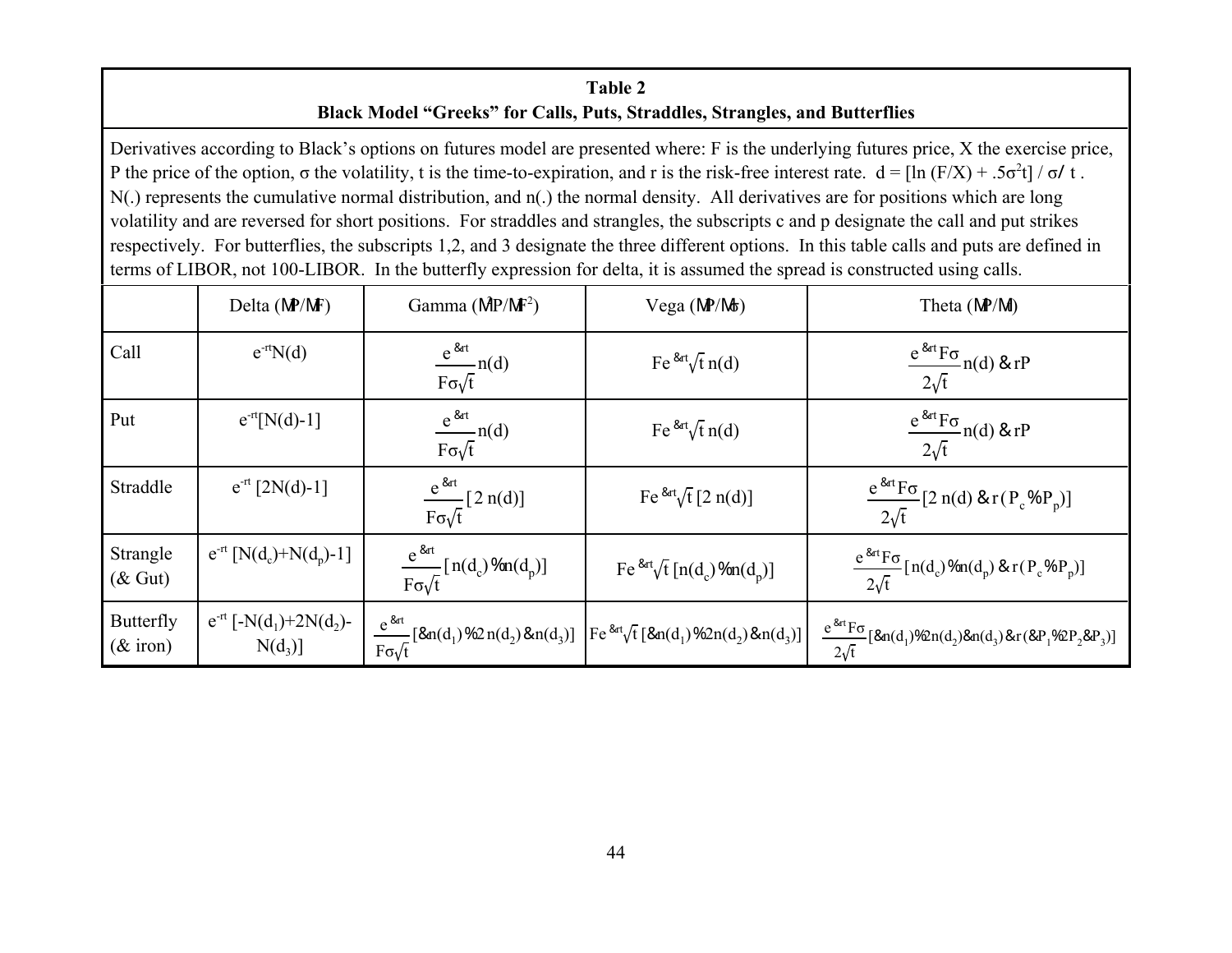### **Table 3 - Illustrative Characteristics of Volatility Spreads**

Prices, expected payoffs at expiration and "Greeks" of the various volatility spreads are derived using both the Black model (Panel A) and the Barone-Adesi-Whaley (BW) American options model (Panel B) All are constructed for Eurodollar options assuming the underlying LIBOR rate is 6.465%, volatility is 16% (the approximate mean in our sample), and time-to-expiration is 5 months. All six volatility trades are constructed so that the mean strike equals 6.50%, i.e., they are centered at-themoney. For strangles, guts, and butterflies we present estimates for both the case when the strikes differ by 25 basis points and when they differ by 50. For iron butterflies and condors, strikes differ by 25 basis points.

| Spread                | <b>Strikes</b>                      | Price<br>(in basis)<br>points) | Expected<br>Payout<br>(bp) | Delta     | Gamma  | Vega   | Theta  |  |
|-----------------------|-------------------------------------|--------------------------------|----------------------------|-----------|--------|--------|--------|--|
| Panel A - Black Model |                                     |                                |                            |           |        |        |        |  |
| Straddle              | 6.500                               | 52.040                         | 53.469                     | 0.0000    | 1.1630 | 3.2409 | 0.5884 |  |
| Strangle              | 6.375, 6.625                        | 40.770                         | 41.889                     | $-0.0014$ | 1.1430 | 3.1852 | 0.5851 |  |
|                       | 6.250, 6.750                        | 31.265                         | 32.123                     | $-0.0052$ | 1.0850 | 3.0235 | 0.5602 |  |
| Gut                   | 6.375, 6.625                        | 65.102                         | 66.889                     | $-0.0014$ | 1.1430 | 3.1852 | 0.5692 |  |
|                       | 6.250, 6.750                        | 79.929                         | 82.123                     | $-0.0052$ | 1.0850 | 3.0235 | 0.5286 |  |
| <b>Butterfly</b>      | 6.25, 6.50,<br>6.75                 | $-3.557$                       | $-3.655$                   | 0.0052    | 0.0780 | 0.2174 | 0.0441 |  |
|                       | 6.00, 6.50,<br>7.00                 | $-13.787$                      | $-14.166$                  | 0.0169    | 0.2828 | 0.7882 | 0.1603 |  |
| Iron Fly              | $6.25, 6.50,$<br>6.75               | 20.775                         | 21.345                     | $-0.0052$ | 0.0780 | 0.2174 | 0.0282 |  |
| Condor                | 6.125, 6.375, 6.625, 6.875          | $-7.002$                       | $-7.194$                   | 0.0094    | 0.1484 | 0.4137 | 0.0840 |  |
|                       | Panel B - Barone-Adesi-Whaley Model |                                |                            |           |        |        |        |  |
| Straddle              | 6.500                               | 53.040                         | 54.496                     | 0.0003    | 1.1793 | 3.2633 | 0.6036 |  |
| Strangle              | 6.375, 6.625                        | 41.046                         | 42.173                     | $-0.0012$ | 1.1555 | 3.2070 | 0.5976 |  |
|                       | 6.250, 6.750                        | 31.476                         | 32.340                     | $-0.0052$ | 1.0946 | 3.0438 | 0.5704 |  |
| Gut                   | 6.375, 6.625                        | 65.571                         | 67.371                     | $-0.0012$ | 1.1555 | 3.2066 | 0.5876 |  |
|                       | 6.250, 6.750                        | 80.540                         | 82.751                     | $-0.0052$ | 1.1128 | 3.0415 | 0.5505 |  |
| <b>Butterfly</b>      | $6.25, 6.50,$<br>6.75               | $-3.606$                       | $-3.705$                   | 0.0063    | 0.0758 | 0.2202 | 0.0432 |  |
|                       | 6.00, 6.50,<br>7.00                 | $-13.999$                      | $-14.383$                  | 0.0216    | 0.2732 | 0.8028 | 0.1567 |  |
| Iron Fly              | 6.25, 6.50,<br>6.75                 | 20.923                         | 21.497                     | $-0.0054$ | 0.0848 | 0.2195 | 0.0332 |  |
| Condor                | 6.125, 6.375,<br>6.625, 6.875       | $-7.103$                       | $-7.298$                   | 0.0116    | 0.1438 | 0.4201 | 0.0822 |  |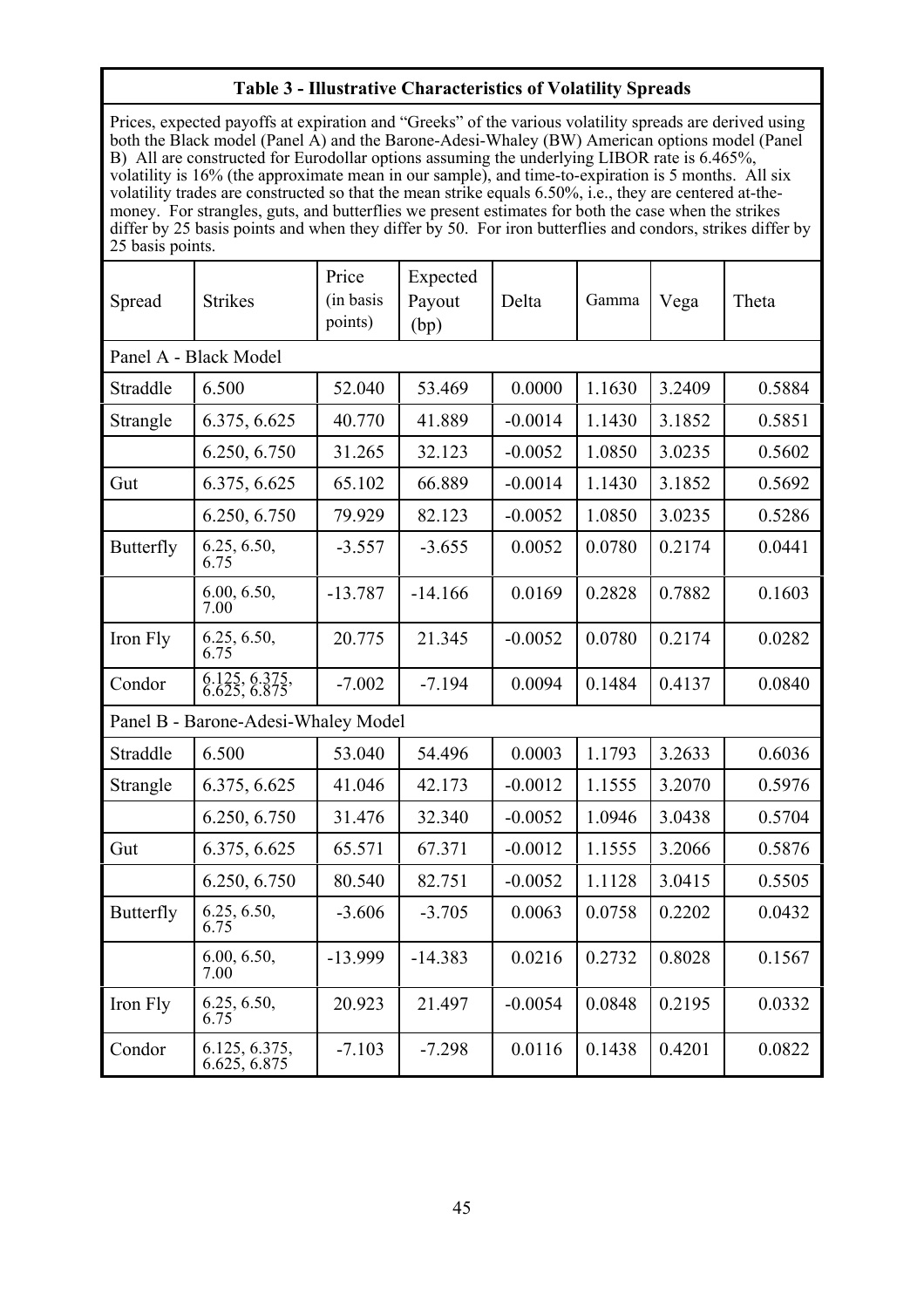# **Table 4 - The Implied Volatility Smile for Eurodollar Options**

Implied volatility means are reported based on daily settlement prices for the periods 5/10/94-  $5/18/95$  and  $4/18/99-7/31/00$ . In the "Strike Price" column, the first letter (C or P) stands for a **C**all or a **P**ut; the second letter (I or O) refers to **I**n-the-money or **O**ut-of-the-money; and the last digit indicates the relative position of an option from the money where 1 indicates that the option is the nearest-to-the-money and 2 indicates that the option is the second nearest-tothe-money etc. We also report means for a measure  $(X/F - 1)$  of how far in or out of the money the strike is where X= strike price and F=underlying Eurodollar futures price.

|                               |                                                               | <b>Calls</b>    |     | <b>Puts</b>            |                                                               |                  |     |
|-------------------------------|---------------------------------------------------------------|-----------------|-----|------------------------|---------------------------------------------------------------|------------------|-----|
| <b>Strike</b><br><b>Price</b> | Mean<br><b>Implied</b><br><b>Standard</b><br><b>Deviation</b> | Mean<br>$K/F-1$ | Obs | <b>Strike</b><br>Price | Mean<br><b>Implied</b><br><b>Standard</b><br><b>Deviation</b> | Mean<br>$K/F -1$ | Obs |
|                               | Panel A - Options Maturing in 2 to 6 Weeks                    |                 |     |                        |                                                               |                  |     |
| CI <sub>4</sub>               | 15.62%                                                        | $-0.0770$       | 132 | PO <sub>4</sub>        | 14.80%                                                        | $-0.0770$        | 221 |
| CI3                           | 13.64%                                                        | $-0.0498$       | 128 | PO <sub>3</sub>        | 13.60%                                                        | $-0.0502$        | 179 |
| CI2                           | 12.82%                                                        | $-0.0304$       | 168 | PO <sub>2</sub>        | 12.34%                                                        | $-0.0309$        | 197 |
| CI1                           | 11.93%                                                        | $-0.0107$       | 206 | PO <sub>1</sub>        | 11.96%                                                        | $-0.0107$        | 206 |
| CO1                           | 12.60%                                                        | 0.0097          | 197 | PI1                    | 12.74%                                                        | 0.0097           | 192 |
| CO <sub>2</sub>               | 13.15%                                                        | 0.0290          | 204 | PI <sub>2</sub>        | 14.09%                                                        | 0.0209           | 156 |
| CO <sub>3</sub>               | 14.35%                                                        | 0.0496          | 183 | PI3                    | 15.73%                                                        | 0.0502           | 124 |
| CO <sub>4</sub>               | 16.28%                                                        | 0.0788          | 314 | PI <sub>4</sub>        | 16.40%                                                        | 0.0772           | 163 |
|                               | Panel B - Options Maturing in 13 to 26 Weeks                  |                 |     |                        |                                                               |                  |     |
| CI <sub>8</sub>               |                                                               |                 |     | PO <sub>8</sub>        | 16.20%                                                        | $-0.2703$        | 114 |
| CI7                           | 16.28%                                                        | $-0.2366$       | 76  | PO7                    | 16.48%                                                        | $-0.2321$        | 126 |
| CI <sub>6</sub>               | 16.13%                                                        | $-0.1958$       | 93  | PO <sub>6</sub>        | 17.23%                                                        | $-0.1988$        | 161 |
| CI5                           | 15.47%                                                        | $-0.1607$       | 140 | PO <sub>5</sub>        | 16.89%                                                        | $-0.1689$        | 233 |
| CI4                           | 14.34%                                                        | $-0.1316$       | 239 | PO <sub>4</sub>        | 15.64%                                                        | $-0.1343$        | 331 |
| CI3                           | 13.67%                                                        | $-0.0961$       | 335 | PO <sub>3</sub>        | 14.54%                                                        | $-0.0978$        | 377 |
| CI2                           | 13.74%                                                        | $-0.0593$       | 377 | PO <sub>2</sub>        | 14.11%                                                        | $-0.0593$        | 377 |
| CI1                           | 14.31%                                                        | $-0.0199$       | 389 | PO <sub>1</sub>        | 14.31%                                                        | $-0.0199$        | 391 |
| CO1                           | 14.74%                                                        | 0.0195          | 379 | PI <sub>1</sub>        | 14.75%                                                        | 0.0194           | 376 |
| CO <sub>2</sub>               | 15.25%                                                        | 0.0583          | 379 | PI <sub>2</sub>        | 15.31%                                                        | 0.0583           | 359 |
| CO <sub>3</sub>               | 15.84%                                                        | 0.0972          | 377 | PI3                    | 16.12%                                                        | 0.0975           | 293 |
| CO <sub>4</sub>               | 16.59%                                                        | 0.1357          | 363 | PI <sub>4</sub>        | 16.17%                                                        | 0.1362           | 212 |
| CO <sub>5</sub>               | 17.45%                                                        | 0.1743          | 349 | PI <sub>5</sub>        | 17.16%                                                        | 0.1746           | 157 |
| CO <sub>6</sub>               | 18.29%                                                        | 0.2125          | 297 | P <sub>I6</sub>        | 17.57%                                                        | 0.2121           | 77  |
| CO7                           | 19.00%                                                        | 0.2506          | 215 | PI7                    |                                                               |                  |     |
| CO8                           | 19.53%                                                        | 0.2908          | 116 | PI8                    |                                                               |                  |     |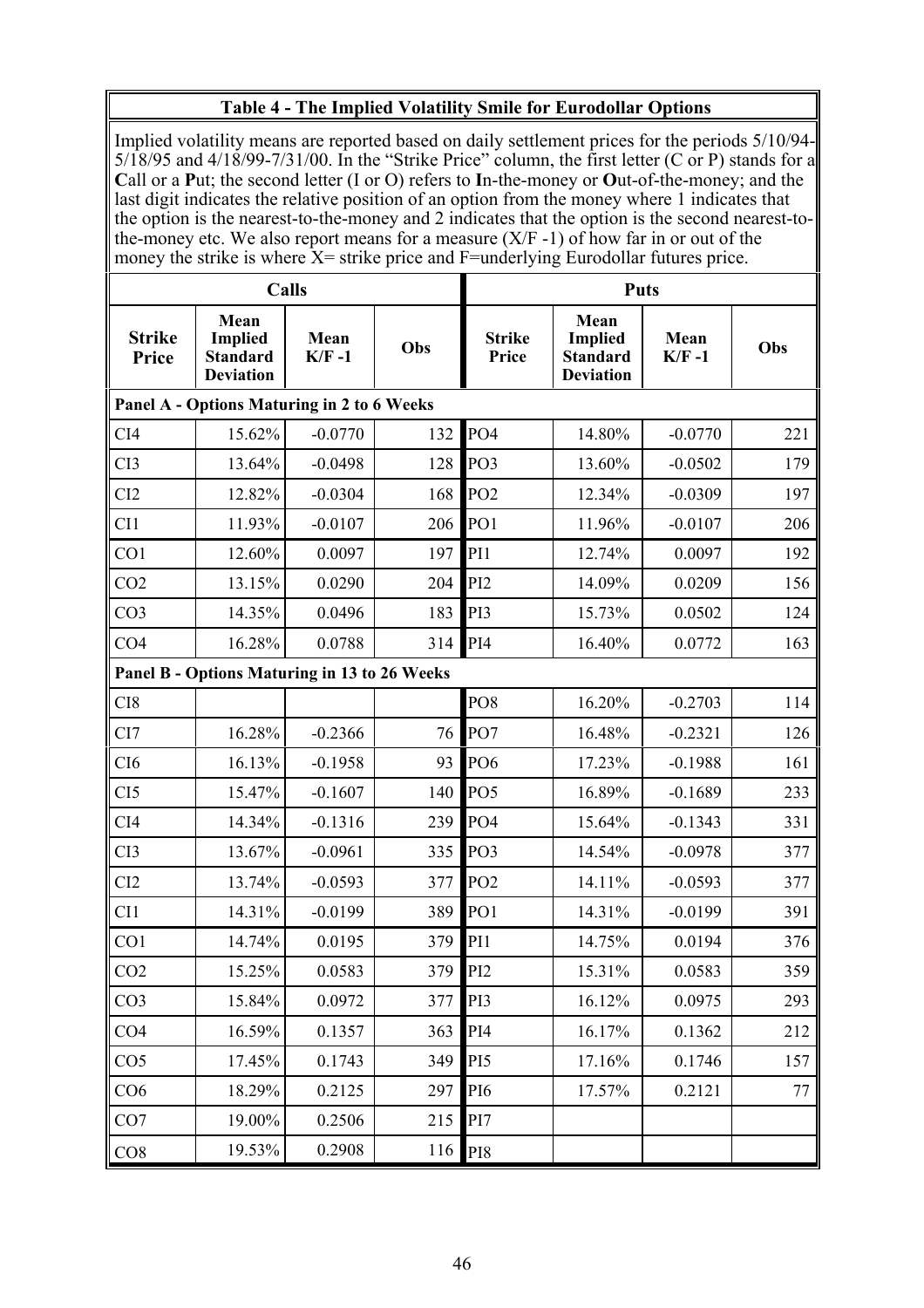# **Table 5 - Volatility Spread Trading**

Figures are based on all option trades of 100 contracts or more in the Eurodollar options market on 385 trading days during the 1994-1995 and 1999-2000 periods. For each of the six volatility spreads listed we report statistics on their trading as a percent of (1) all trades of 100 contracts or more, (2) all spread and combination trades, and (3) the six volatility spreads.

| <b>Panel A - Number of Trades</b> |                                                |                                       |                                                  |                                        |  |  |  |  |
|-----------------------------------|------------------------------------------------|---------------------------------------|--------------------------------------------------|----------------------------------------|--|--|--|--|
| <b>Spread</b>                     | Number of<br><b>Trades</b>                     | <b>Percent of all</b><br>large trades | <b>Percent of</b><br>spreads and<br>combinations | <b>Percent of</b><br>volatility trades |  |  |  |  |
| <b>Straddles</b>                  | 2379                                           | 17.50%                                | 30.32%                                           | 73.07%                                 |  |  |  |  |
| <b>Strangles</b>                  | 676                                            | 4.97%                                 | 8.61%                                            | 20.76%                                 |  |  |  |  |
| Guts                              | 10                                             | 0.07%                                 | 0.13%                                            | 0.31%                                  |  |  |  |  |
| <b>Butterflies</b>                | 154                                            | 1.13%                                 | 1.96%                                            | 4.73%                                  |  |  |  |  |
| Iron Butterflies                  | 28                                             | 0.02%                                 | 0.36%                                            | 0.86%                                  |  |  |  |  |
| Condors                           | 9                                              | 0.07%                                 | 0.11%                                            | 0.28%                                  |  |  |  |  |
| <b>Panel B - Volume</b>           |                                                |                                       |                                                  |                                        |  |  |  |  |
| <b>Spread</b>                     | <b>Total Volume</b><br>in Contracts<br>(000's) | <b>Percent of all</b><br>large trades | <b>Percent of</b><br>spreads and<br>combinations | <b>Percent of</b><br>volatility trades |  |  |  |  |
| <b>Straddles</b>                  | 2658.1                                         | 13.76%                                | 18.56%                                           | 58.94%                                 |  |  |  |  |
| <b>Strangles</b>                  | 1263.2                                         | 6.54%                                 | 8.82%                                            | 28.01%                                 |  |  |  |  |
| Guts                              | 17.2                                           | 0.09%                                 | 0.12%                                            | 0.38%                                  |  |  |  |  |
| <b>Butterflies</b>                | 477.1                                          | 2.47%                                 | 3.33%                                            | 10.58%                                 |  |  |  |  |
| Iron Butterflies                  | 66.5                                           | 0.34%                                 | 0.46%                                            | 1.48%                                  |  |  |  |  |
| Condors                           | 27.8                                           | 0.14%                                 | 0.19%                                            | 0.62%                                  |  |  |  |  |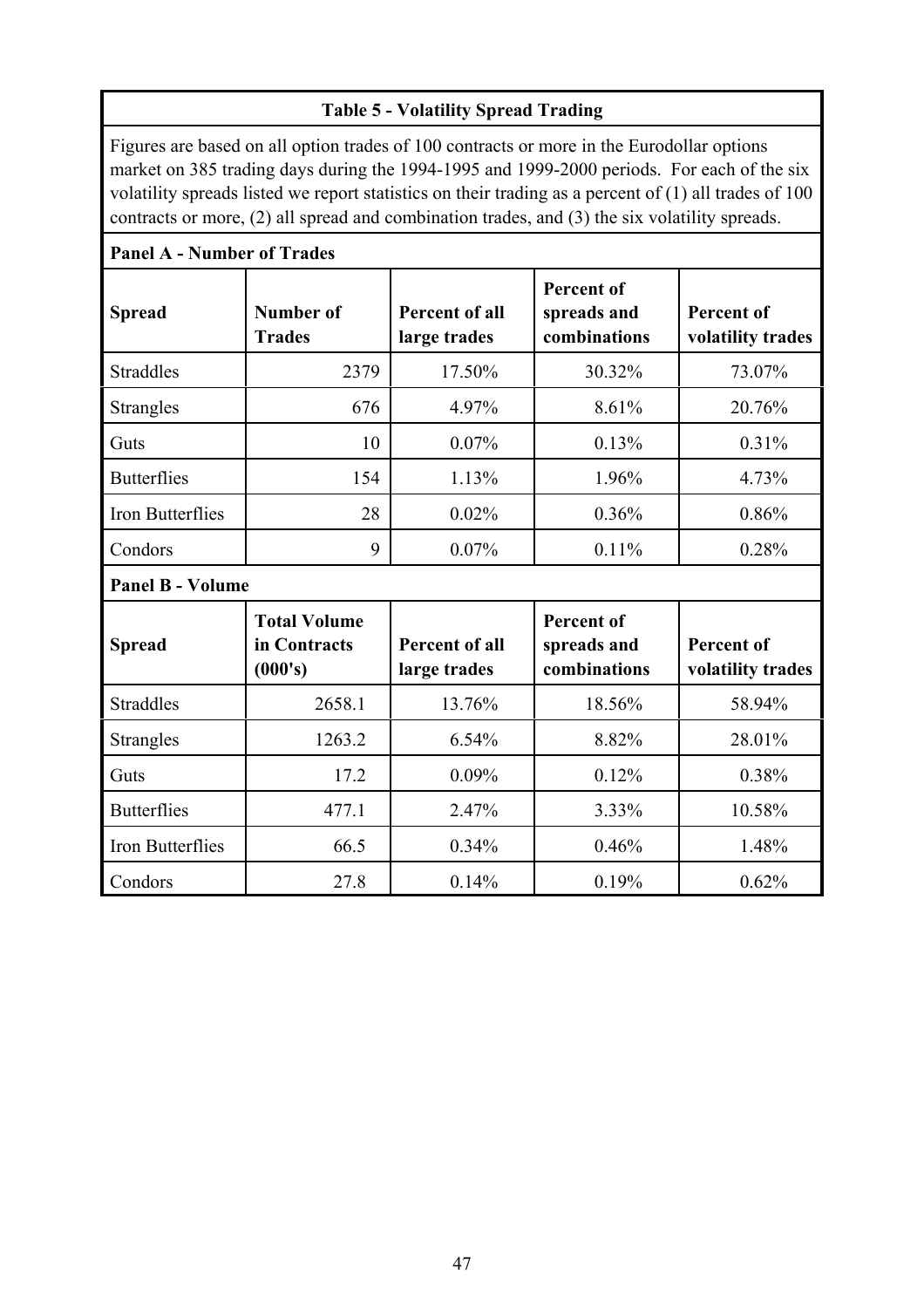| <b>Table 6 - Descriptive Statistics</b>                                                                                                                                                                                                                                                                                                                                                                                                                                                                                                 |                   |               |                  |               |                    |        |  |
|-----------------------------------------------------------------------------------------------------------------------------------------------------------------------------------------------------------------------------------------------------------------------------------------------------------------------------------------------------------------------------------------------------------------------------------------------------------------------------------------------------------------------------------------|-------------------|---------------|------------------|---------------|--------------------|--------|--|
| Means and medians are reported for various characteristics of straddle, strangle, and butterfly<br>trades based on option trades of 100 contracts or more in the Eurodollar options market on<br>385 trading days during the 1994-1995 and 1999-2000 periods. For the Greek and implied<br>volatility calculations, the underlying futures price at the time of the trade is approximated<br>using an average price for that day. Accurate implied volatilities for the butterfly trades could<br>not be obtained due to the low vegas. |                   |               |                  |               |                    |        |  |
|                                                                                                                                                                                                                                                                                                                                                                                                                                                                                                                                         | <b>Straddles</b>  |               | <b>Strangles</b> |               | <b>Butterflies</b> |        |  |
| Characteristic                                                                                                                                                                                                                                                                                                                                                                                                                                                                                                                          | Mean              | <b>Median</b> | Mean             | <b>Median</b> | Mean               | Median |  |
| <b>Panel A - General Characteristics</b>                                                                                                                                                                                                                                                                                                                                                                                                                                                                                                |                   |               |                  |               |                    |        |  |
| Price (in bp)                                                                                                                                                                                                                                                                                                                                                                                                                                                                                                                           | 63.53             | 60.00         | 26.06            | 22.00         | 6.51               | 5.00   |  |
| Expiry (months)                                                                                                                                                                                                                                                                                                                                                                                                                                                                                                                         | 7.94              | 6.59          | 5.03             | 4.34          | 3.55               | 2.96   |  |
| Size (contracts)                                                                                                                                                                                                                                                                                                                                                                                                                                                                                                                        | 1101              | 1000          | 2018             | 1000          | 3015               | 2000   |  |
| <b>Implied Volatility</b>                                                                                                                                                                                                                                                                                                                                                                                                                                                                                                               | 16.14%            | 16.66%        | 15.65%           | 15.65%        | <b>NA</b>          | NA     |  |
| Panel B - Mean Absolute Greeks According to the Black Model                                                                                                                                                                                                                                                                                                                                                                                                                                                                             |                   |               |                  |               |                    |        |  |
| Delta                                                                                                                                                                                                                                                                                                                                                                                                                                                                                                                                   | 0.156             | 0.109         | 0.135            | 0.104         | 0.074              | 0.062  |  |
| Gamma                                                                                                                                                                                                                                                                                                                                                                                                                                                                                                                                   | 1.565             | 0.991         | 1.393            | 1.151         | 0.222              | 0.098  |  |
| Vega                                                                                                                                                                                                                                                                                                                                                                                                                                                                                                                                    | 3.596             | 3.533         | 2.466            | 2.434         | 0.246              | 0.168  |  |
| Theta                                                                                                                                                                                                                                                                                                                                                                                                                                                                                                                                   | 0.530             | 0.456         | 0.527            | 0.47          | 0.096              | 0.055  |  |
| n(d)                                                                                                                                                                                                                                                                                                                                                                                                                                                                                                                                    | 0.766             | 0.790         | 0.629            | 0.699         | 0.086              | 0.057  |  |
| Panel C - Mean Absolute Greeks According to the Barone-Adesi-Whaley Model                                                                                                                                                                                                                                                                                                                                                                                                                                                               |                   |               |                  |               |                    |        |  |
| Delta                                                                                                                                                                                                                                                                                                                                                                                                                                                                                                                                   | 0.156             | 0.102         | 0.135            | 0.104         | 0.074              | 0.062  |  |
| Gamma                                                                                                                                                                                                                                                                                                                                                                                                                                                                                                                                   | 1.579             | 1.004         | 1.398            | 1.158         | 0.220              | 0.098  |  |
| Vega                                                                                                                                                                                                                                                                                                                                                                                                                                                                                                                                    | 3.655             | 3.576         | 2.485            | 2.444         | 0.247              | 0.168  |  |
| Theta                                                                                                                                                                                                                                                                                                                                                                                                                                                                                                                                   | 0.572             | 0.514         | 0.543            | 0.491         | 0.095              | 0.054  |  |
| Observations                                                                                                                                                                                                                                                                                                                                                                                                                                                                                                                            | 530<br>1751<br>91 |               |                  |               |                    |        |  |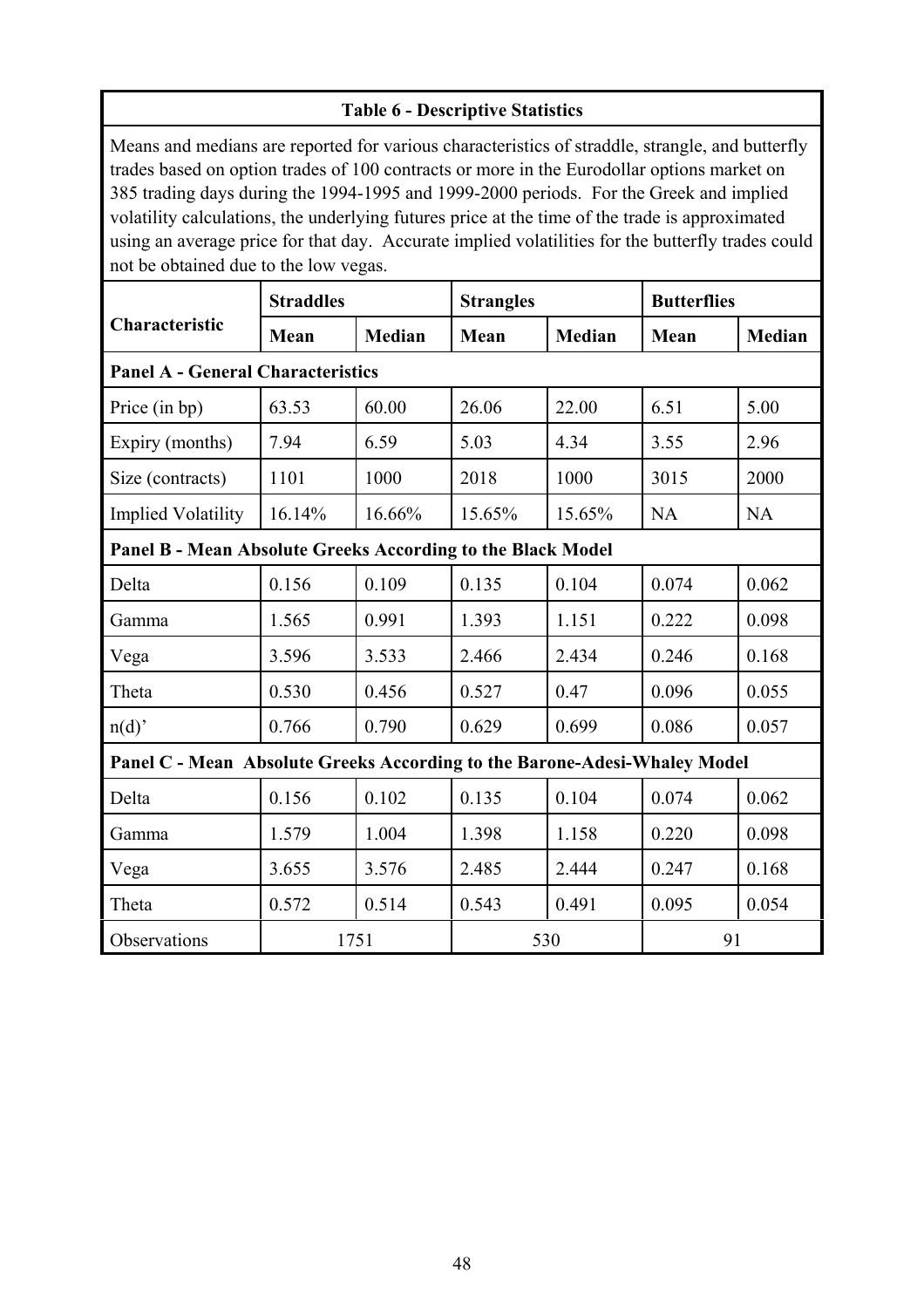# **Table 7 - Straddle Strike Choices and Implications**

We report on which strike prices are chosen for straddles and how this choice impacts the straddle's delta according to the Black and Barone-Adesi-Whaley models and gamma and vega according to the Black model. X is the chose strike price; X\* is the strike (among those traded) at which delta is minimized and gamma and vega maximized according to the Black model; and  $X_m$  is the available strike which is closest to the underlying asset price (which may be the same as  $X^*$ ). For a given expiry gamma and vega are proportional to  $n(d)N$  the value of the normal density function at strike price X.

| <b>Strike Chosen</b>                     | <b>Number</b> | Percent | Mean<br><b>Absolute</b><br><b>Black</b><br><b>Delta</b> | Mean<br>Abs.<br><b>Black</b><br>Delta if<br>$X=X^*$ | Mean<br><b>Absolute</b><br><b>BW</b> Delta | Mean<br>Abs. BW<br>Delta if<br>$X=X^*$ | Mean<br>n(d) | Mean<br>$n(d)$ <sub>c</sub><br>if $X=X^*$ |
|------------------------------------------|---------------|---------|---------------------------------------------------------|-----------------------------------------------------|--------------------------------------------|----------------------------------------|--------------|-------------------------------------------|
| $X=X^*=X_{m}$                            | 880           | 50.3%   | .0951                                                   | .0951                                               | .0957                                      | .0957                                  | .7501        | .7501                                     |
| $X=X^*$ but $X^d X_m$                    | 71            | $4.0\%$ | .0515                                                   | .0515                                               | .0533                                      | .0533                                  | .7637        | .7637                                     |
| $X=X_m$ but $X^a X^*$                    | 364           | 20.8%   | .1150                                                   | .0517                                               | .1177                                      | .0542                                  | .7134        | .7667                                     |
| Next closest strike to $X^*$ or $X_m$    | 366           | 20.9%   | .2993                                                   | .0971                                               | .2988                                      | .0979                                  | .6703        | .7589                                     |
| More than one strike from $X^*$ or $X_m$ | 70            | $4.0\%$ | .5030                                                   | .0841                                               | .5013                                      | .0851                                  | .5382        | .7626                                     |
| All                                      | 1751          | 100.0%  | .1564                                                   | .0843                                               | .1585                                      | .0854                                  | .7179        | .7565                                     |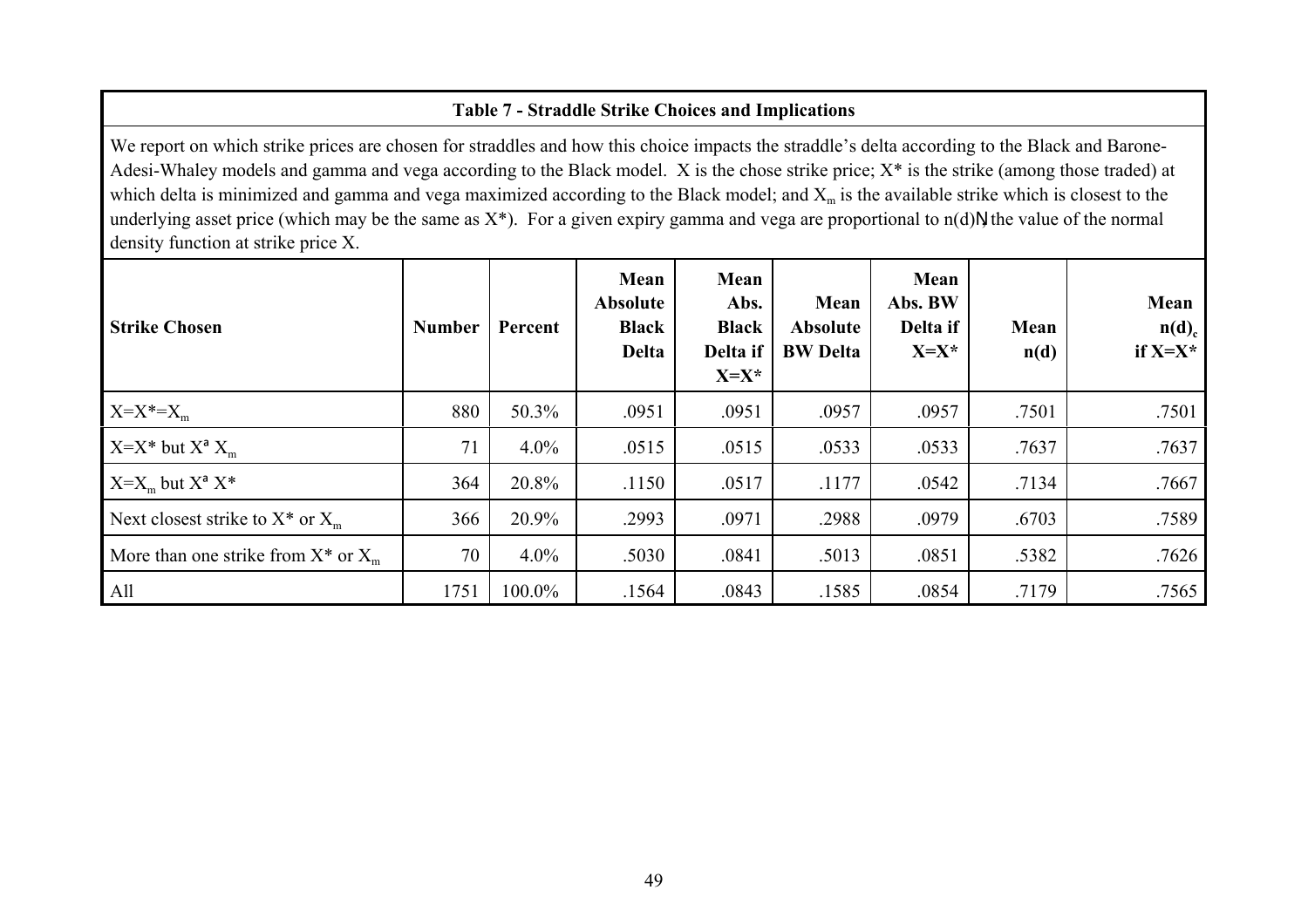| Table 8<br><b>Strangle (Straddle) Characteristics by Strike Price Differential</b>                                                                                                                                                                                                             |                           |       |           |            |          |                                     |                   |
|------------------------------------------------------------------------------------------------------------------------------------------------------------------------------------------------------------------------------------------------------------------------------------------------|---------------------------|-------|-----------|------------|----------|-------------------------------------|-------------------|
| Mean values of several strangle (and straddle) characteristics are reported for different gaps or differentials between the strike prices of the call<br>and put. p-values are also reported for ANOVA tests of the null hypothesis that the means do not differ by strike price differential. |                           |       |           |            |          |                                     |                   |
| Strike Price Differential (D) (in basis points)<br><b>Combination Characteristic</b>                                                                                                                                                                                                           |                           |       |           |            |          | Test of equality null (p-<br>value) |                   |
|                                                                                                                                                                                                                                                                                                | $D=0$<br><b>Straddles</b> | D#25  | 25 < D#50 | 50 < D#100 | $100<$ D | strangles<br>only                   | with<br>straddles |
| Mean Differential (D) (in basis points)                                                                                                                                                                                                                                                        | $\overline{0}$            | 24.0  | 50.0      | 87.8       | 163.1    | .001                                | .001              |
| Time-to-Expiration (months)                                                                                                                                                                                                                                                                    | 7.94                      | 3.37  | 5.01      | 6.89       | 6.79     | .001                                | .001              |
| Net Price (basis points)                                                                                                                                                                                                                                                                       | 63.53                     | 24.71 | 27.93     | 29.60      | 19.19    | .002                                | .001              |
| <b>Absolute Black Delta</b>                                                                                                                                                                                                                                                                    | .156                      | .151  | .130      | .135       | .099     | .024                                | .004              |
| $n(d)$ <sub>c</sub>                                                                                                                                                                                                                                                                            | .766                      | .715  | .679      | .601       | .456     | .001                                | .001              |
| Gamma                                                                                                                                                                                                                                                                                          | 1.565                     | 2.144 | 1.248     | .841       | .530     | .001                                | .001              |
| Vega                                                                                                                                                                                                                                                                                           | 3.596                     | 2.164 | 2.622     | 2.823      | 2.328    | .001                                | .001              |
| Theta                                                                                                                                                                                                                                                                                          | .530                      | .654  | .537      | .403       | .335     | .001                                | .001              |
| <b>Percent Short Volatility Positions</b>                                                                                                                                                                                                                                                      | 53.9%                     | 66.7% | 64.2%     | 63.2%      | 45.6%    | .091                                | .001              |
| Observations                                                                                                                                                                                                                                                                                   | 1751                      | 186   | 173       | 106        | 65       |                                     |                   |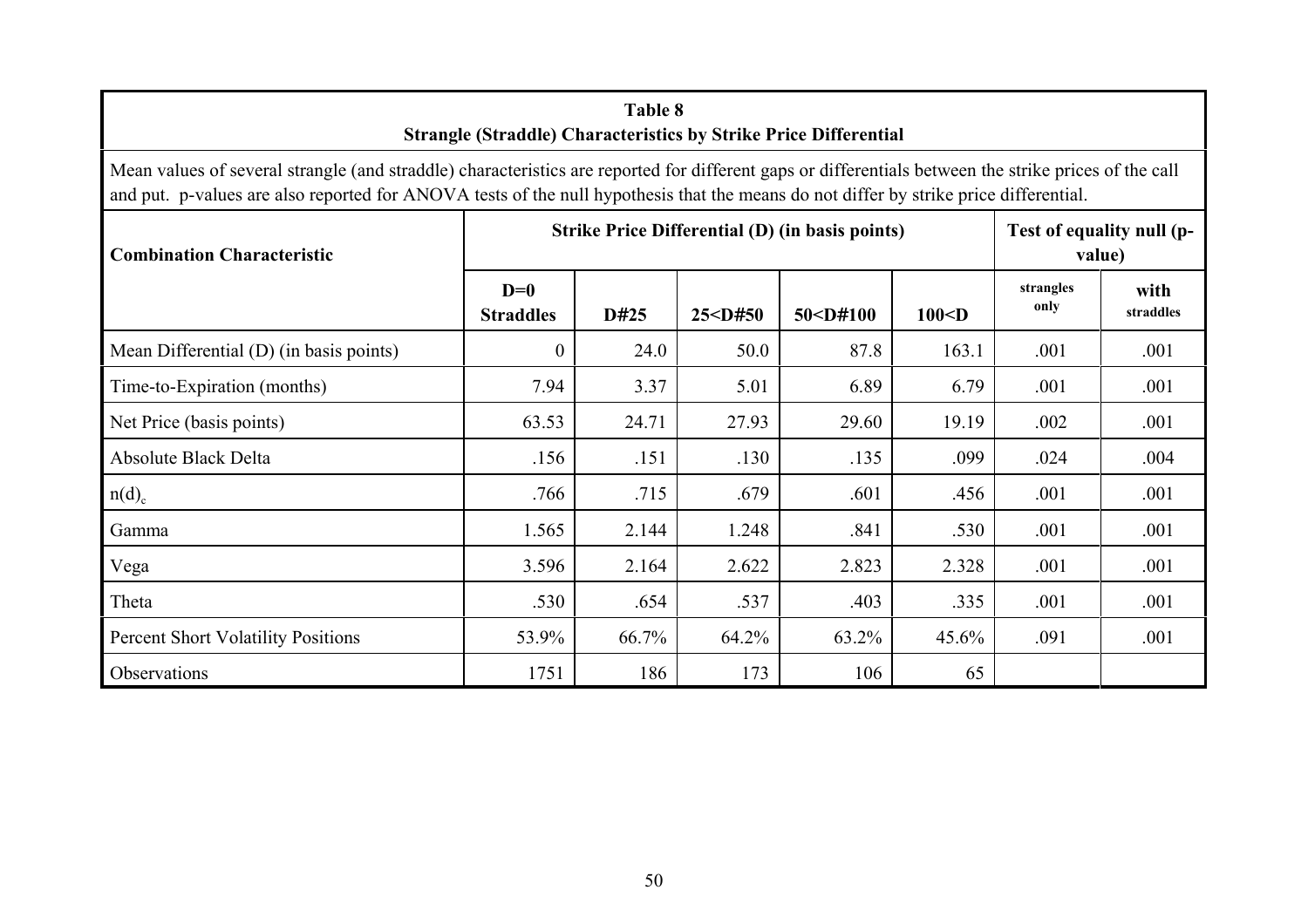### **Table 9 - Probit Analysis of the Straddle-Strangle Choice**

Results are presented for a probit analysis where the choice variable is coded as 0 for a straddle and 1 for a strangle. TTE represents the time-toexpiration in years of the options. L/S equals 0 if the position is long volatility and 1 if short. Z=|F-closest strike| where F is the underlying futures price.  $Z^* = |F^* - \text{closest strike}|$  where  $F^{\text{(1)}}$  Fe<sup>.5 $\sigma^2 t$ </sup>. TTE\*Z is the product or Z and TTE. SMILE =  $V_2/V_1$  if the straddle/strangle position is long and =  $-(V_2/V_1)$  if the straddle/strangle position is short where  $V_1$  is the average implied volatility at strikes within 20 basis points of F and  $V_2$  is the average implied volatility at traded strikes more than 20 basis points from F. The sample consists of all strangles where the gap between the two strikes is 25 basis points and either F or F\* is between the two strikes, and all straddles at either of the two strikes closest to F or F<sup>\*</sup>. Z statistics are shown in parentheses below the coefficients. Significance at the .10, .05, and .01 levels is indicated by \*, \*\*, and \*\*\* respectively.

| <b>Independent Variable</b> | <b>Model 1</b> | <b>Model 2</b>          | Model 3         |
|-----------------------------|----------------|-------------------------|-----------------|
| Intercept                   | $-1.117***$    | $-1.357***$             | $-1.543***$     |
|                             | $(-7.26)$      | $(-6.73)$               | $(-3.02)$       |
| <b>TTE</b>                  | $-1.749***$    | $-0.906*$               | $-1.771***$     |
|                             | $(-7.45)$      | $(-1.82)$               | $(-7.50)$       |
| L/S                         | $0.243*$       | $0.232*$                | 1.102           |
|                             | (1.90)         | (1.82)                  | (1.11)          |
| Z                           | $8.171***$     | 13.363***               | $8.206***$      |
|                             | (4.60)         | (3.97)                  | (4.62)          |
| $Z^*$                       | $-1.223$       | $-3.088$                | $-1.168$        |
|                             | $(-0.76)$      | $(-1.57)$               | $(-0.73)$       |
| TTE*Z                       |                | $-10.317*$<br>$(-1.77)$ |                 |
| <b>SMILE</b>                |                |                         | 0.387<br>(0.88) |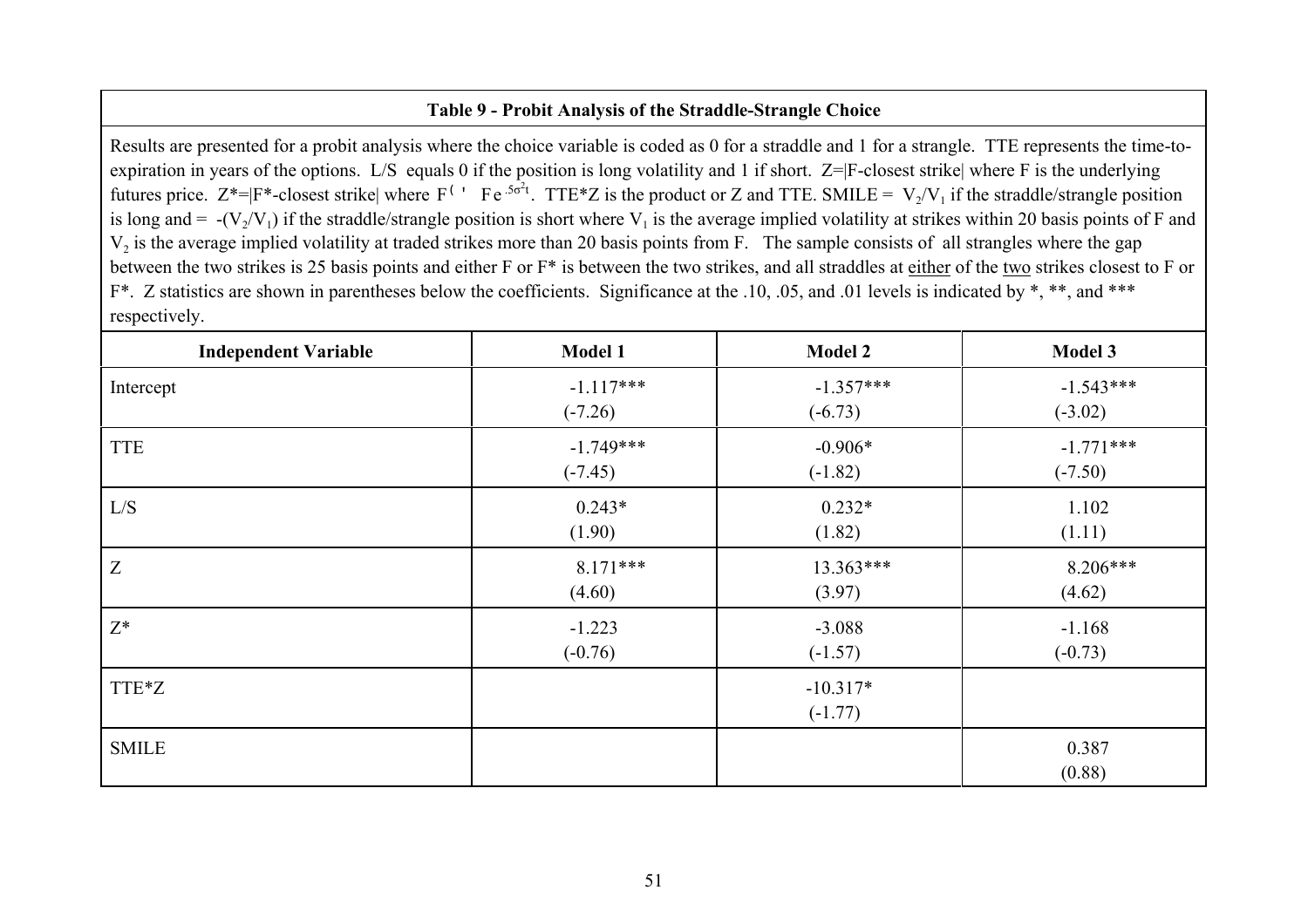#### REFERENCES

- Barone-Adesi, G. and R. Whaley. 1987. Efficient analytic approximation to american options values, Journal of Finance 42, (June), 301-320.
- Black, F., 1976, The pricing of commodity contracts, *Journal of Financial Economics* 3, (March), 176-179.
- Chaput, J. S. and L. Ederington. 2002. Option spread and combination trading, Working paper.
- Hull, J., 2000, *Options, Futures, and Other Derivative Securities*, 4th Edition, Englewood Cliffs, Prentice Hall.
- Kolb, R. W., 2000, *Futures, Options, and Swaps,* 3rd edition, Cambridge, Blackwell.
- Natenberg, S., 1994, *Option Volatility and Pricing: Advanced Trading Strategies and Techniques*, Second Edition, Chicago, Probus.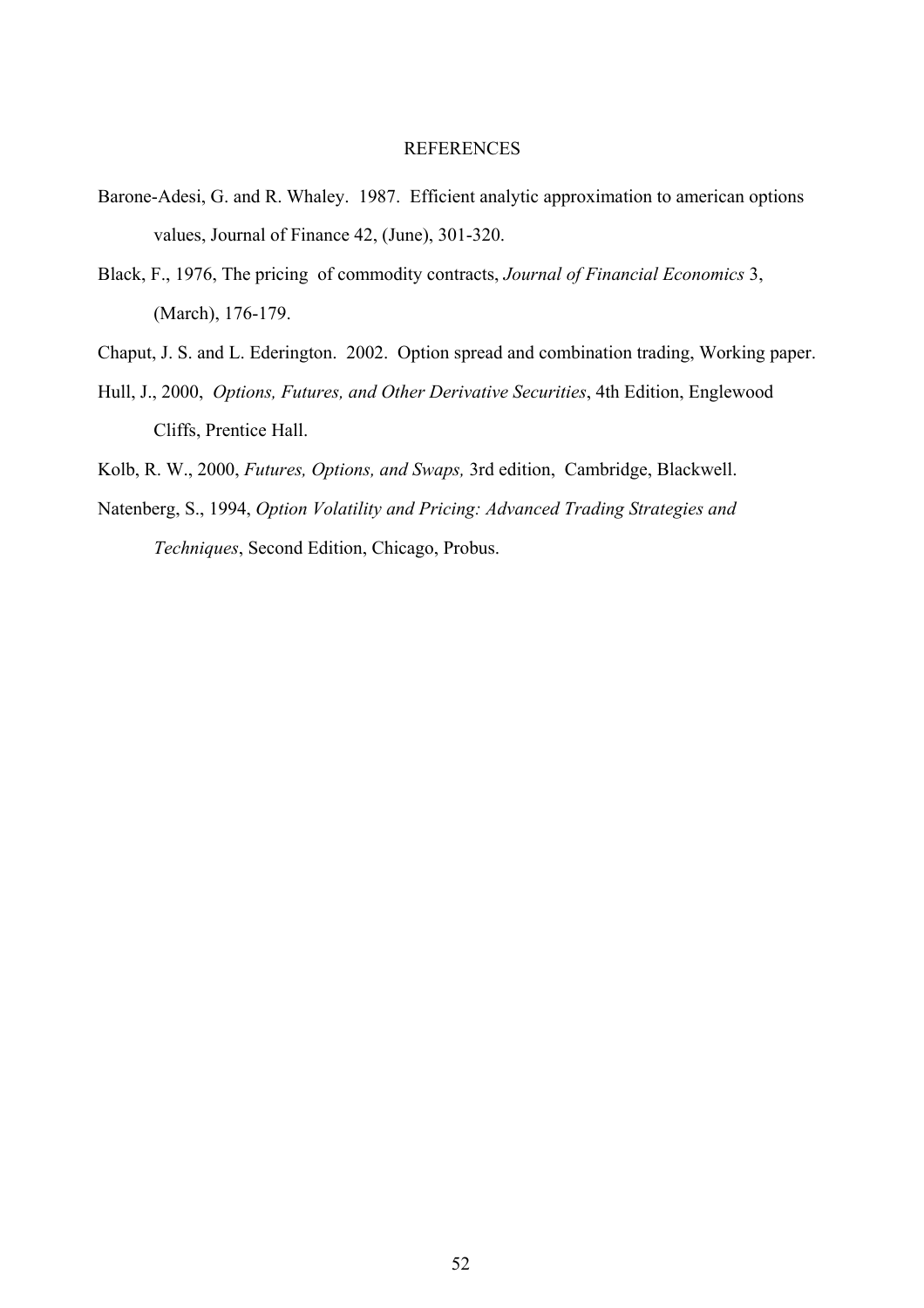# ENDNOTES

1. For example of textbook discussions see Hull (2000) or Kolb (2000). For a particularly good treatment in the practitioner literature, see Natenberg (1994).

2. By convention, the first derivatives of an option's price to price, volatility, time, and the interest rate are known as "delta", "vega", "theta", and "rho" respectively while the second derivative with respect to the underlying asset price is termed "gamma."

3. We ignore rho since it is negligible for all but very long term options. We discuss theta but note that it is not a risk measure since time to expiration is known with certainly.

4. Based on conversations with traders and personal observations by one author who worked in the Eurodollar options pit Black's model is by far the most popular. As we shall see below, there is also evidence from our data that this is the model being employed by most volatility traders in this market.

5. Longer term guts would be an exception to this statement.

6. As explained more fully in Chaput and Ederington (2002), option terminology in the Eurodollar market can be confusing. Although Eurodollar futures and options are officially quoted in terms of 100-LIBOR, in calculating option values in the Eurodollar market, traders generally use pricing models, such as the Black model, defined in terms of LIBOR, not 100- LIBOR. For instance, consider a Eurodollar call with an exercise price of 94.00. This call will be exercised if the futures price (100-LIBOR) is greater than 94, or if LIBOR<6.00%. So a call in terms of 100-LIBOR is equivalent to a LIBOR put and vice versa. Hence, the price of a Eurodollar call as officially quoted is obtained by setting F=LIBOR (not 100- LIBOR),  $X=6.00$  (not 94.00), and  $\sigma$  defined in terms of LIBOR rate volatility into the pricing equation for a put. Indeed, this is the procedure used by the exchange to obtain its official volatility quotes. This is the procedure used in Table 3 and throughout this paper.

7. While it has been hypothesized that spreads are lower on combination orders than they would be on the individual options making up the combination, Chaput and Ederington (2002) find no evidence to support this hypothesis.

8. However, one broker has told us that he may negotiate away one of these charges for his best customers.

9. Eurodollar futures contracts are cash-settled contracts on the future 3-month LIBOR rate. Since LIBOR is a frequent benchmark rate for variable rate loans, and interest rate swaps, hedging opportunities abound so this is a very active market.

10. The 100 contract floor above which trades are recorded refers to each leg. For instance, if an order is received for 80 straddles (80 calls and 80 puts), it is not recorded even though a total of 160 options are traded while an order for 100 naked calls would be.

11. Since the time of the trade is not recorded, we do not know the exact price of the underlying Eurodollar futures at the time of the trade unless the order includes a simultaneous futures transaction, e.g., a covered call.

12. The Futures Industry Institute data does not report implied volatilities for the April 1999 - September 1999 period so these figures are based on 1994-1995 and 2000.

13. For options maturing in three months or more, Eurodollar options are traded in increments of 25 basis points. For options maturing in less than three months, the traded